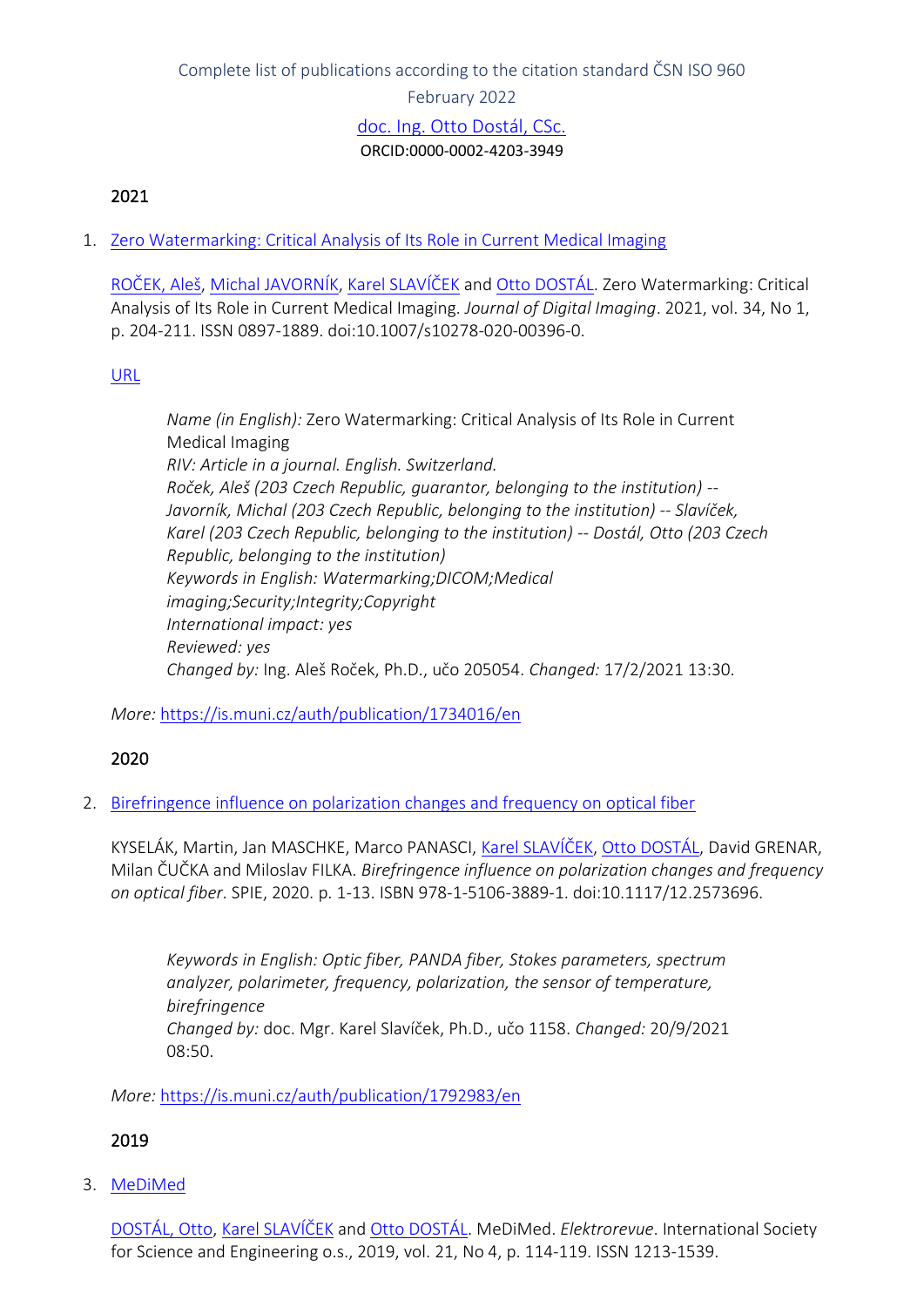### [URL](http://elektrorevue.cz/cz/clanky/komunikacni-technologie/0/medimed-1/)

*Name in Czech:* MeDiMed *Name (in English):* MeDiMed *RIV/00216224:14610/19:00113870 Article in a journal. Czech. Czech Republic. Dostál, Otto (203 Czech Republic, belonging to the institution) -- Slavíček, Karel (203 Czech Republic, guarantor, belonging to the institution) -- Dostál, Otto (203 Czech Republic) Keywords in English: PACS; DICOM; medical picture data Reviewed: yes Changed by:* doc. Mgr. Karel Slavíček, Ph.D., učo 1158. *Changed:* 8/5/2020 12:03.

*More:* [https://is.muni.cz/auth/publication/1653199/en](https://is.muni.cz/auth/publication/1653199/en/MeDiMed/Dostal-Slavicek-Dostal?lang=en)

# 2017

4. [Právní limity nakládání s údaji o zdravotním stavu](https://is.muni.cz/auth/publication/1498681/en?lang=en)

[DOSTÁL, Otto](https://is.muni.cz/auth/person/45081?lang=en), [Otto DOSTÁL](https://is.muni.cz/auth/person/2535?lang=en) and [Michal JAVORNÍK.](https://is.muni.cz/auth/person/1111?lang=en) Právní limity nakládání s údaji o zdravotním stavu. In *XIII. mezinárodní kongres informačních technologií ve zdravotnictví*. 2017.

*Type of participation: requested lecture Changed by:* JUDr. Otto Dostál, Ph.D., učo 45081. *Changed:* 20/2/2019 00:47.

*More:* [https://is.muni.cz/auth/publication/1498681/en](https://is.muni.cz/auth/publication/1498681/en/Pravni-limity-nakladani-s-udaji-o-zdravotnim-stavu/Dostal-Dostal-Javornik?lang=en)

5. [Reversible Watermarking in Medical Imaging with Zero Distortion in ROI](https://is.muni.cz/auth/publication/1399291/en?lang=en)

[ROČEK, Aleš](https://is.muni.cz/auth/person/205054?lang=en), [Michal JAVORNÍK](https://is.muni.cz/auth/person/1111?lang=en), [Karel SLAVÍČEK](https://is.muni.cz/auth/person/1158?lang=en) and [Otto DOSTÁL](https://is.muni.cz/auth/person/2535?lang=en). Reversible Watermarking in Medical Imaging with Zero Distortion in ROI. In *Proceedings of 24th IEEE International Conference on Electronics, Circuits and Systems (ICECS 2017)*. New York: IEEE, 2017. p. 356-359. ISBN 978-1-5386-1911-7. doi:10.1109/ICECS.2017.8292071.

# [URL](https://ieeexplore.ieee.org/document/8292071/)

*Name (in English):* Reversible Watermarking in Medical Imaging with Zero Distortion in ROI *RIV/00216224:14610/17:00098811 Proceedings paper. Informatics. English. United States of America. Roček, Aleš (203 Czech Republic, guarantor, belonging to the institution) -- Javorník, Michal (203 Czech Republic, belonging to the institution) -- Slavíček, Karel (203 Czech Republic, belonging to the institution) -- Dostál, Otto (203 Czech Republic, belonging to the institution) Keywords in English: Watermarking; DICOM; medical images; security; Reversible; Zero; ROI International impact: yes Reviewed: yes Changed by:* Mgr. Alena Mokrá, učo 362754. *Changed:* 15/4/2019 15:16.

*More:* [https://is.muni.cz/auth/publication/1399291/en](https://is.muni.cz/auth/publication/1399291/en/Reversible-Watermarking-in-Medical-Imaging-with-Zero-Distortion-in-ROI/Rocek-Javornik-Slavicek-Dostal?lang=en)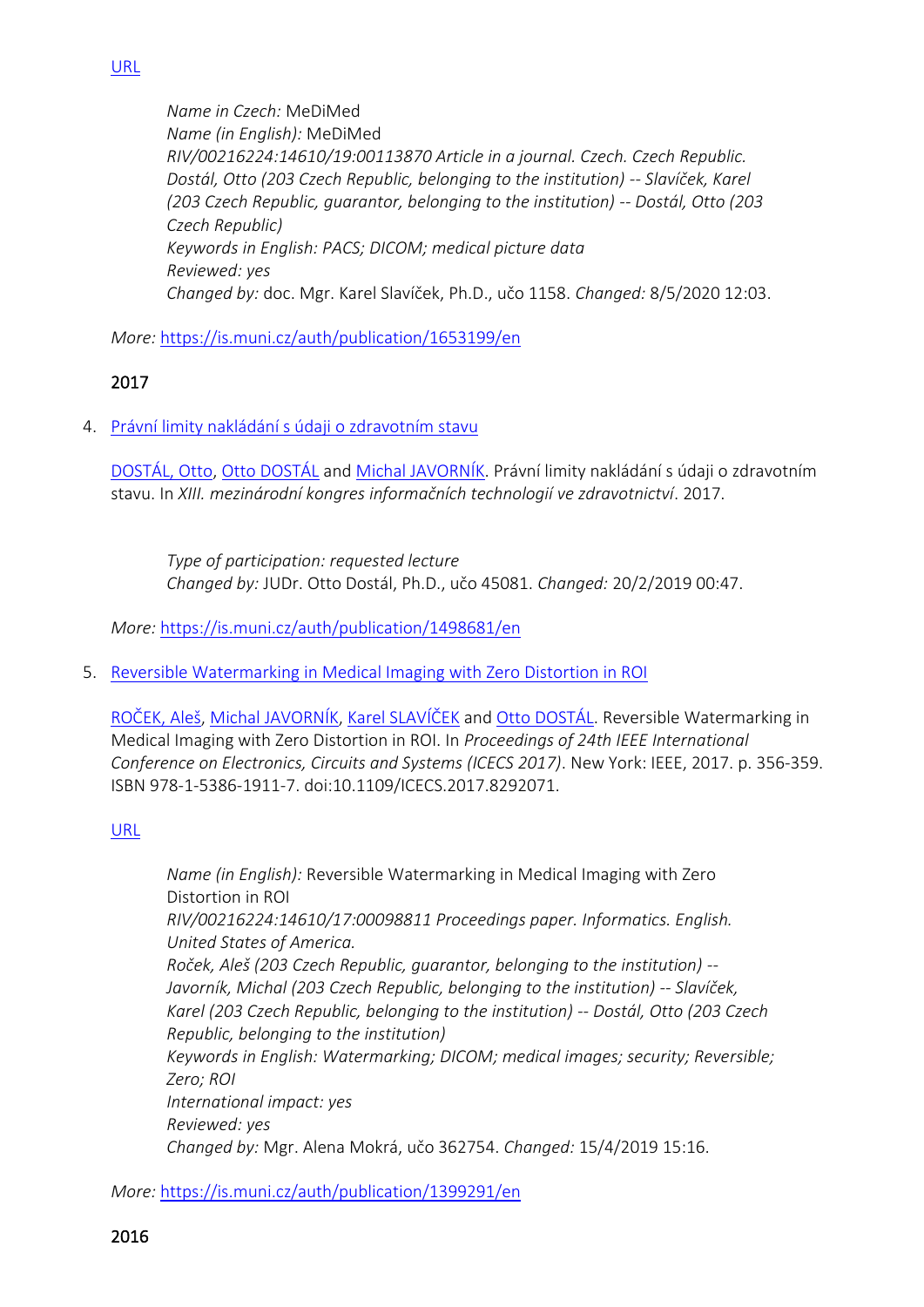6. [A new approach to fully-reversible watermarking in medical imaging with breakthrough visibility](https://is.muni.cz/auth/publication/1347523/en?lang=en)  [parameters](https://is.muni.cz/auth/publication/1347523/en?lang=en)

[ROČEK, Aleš](https://is.muni.cz/auth/person/205054?lang=en), [Karel SLAVÍČEK](https://is.muni.cz/auth/person/1158?lang=en), [Otto DOSTÁL](https://is.muni.cz/auth/person/2535?lang=en) and [Michal JAVORNÍK](https://is.muni.cz/auth/person/1111?lang=en). A new approach to fullyreversible watermarking in medical imaging with breakthrough visibility parameters. *Biomedical Signal Processing and Control*. Elsevier, 2016, vol. 29, No 7, p. 44-52. ISSN 1746-8094. doi:10.1016/j.bspc.2016.05.005.

### [URL](https://doi.org/10.1016/j.bspc.2016.05.005)

*RIV/00216224:14610/16:00090160 Article in a journal. Informatics. English. Netherlands. Roček, Aleš (203 Czech Republic, guarantor) -- Slavíček, Karel (203 Czech Republic, belonging to the institution) -- Dostál, Otto (203 Czech Republic, belonging to the institution) -- Javorník, Michal (203 Czech Republic, belonging to the institution) Keywords in English: Communication; DICOM; Medical images; Security; Watermarking; Visual cryptography; RONI International impact: yes Reviewed: yes Changed by:* Mgr. Alena Mokrá, učo 362754. *Changed:* 28/4/2020 15:52.

*More:* [https://is.muni.cz/auth/publication/1347523/en](https://is.muni.cz/auth/publication/1347523/en/A-new-approach-to-fully-reversible-watermarking-in-medical-imaging-with-breakthrough-visibility-parameters/Rocek-Slavicek-Dostal-Javornik?lang=en)

# 2015

7. [Legislativní aspekty dalšího rozvoje v oblasti telemedicíny](https://is.muni.cz/auth/publication/1498679/en?lang=en)

[DOSTÁL, Otto](https://is.muni.cz/auth/person/45081?lang=en), [Otto DOSTÁL](https://is.muni.cz/auth/person/2535?lang=en) and [Michal JAVORNÍK.](https://is.muni.cz/auth/person/1111?lang=en) Legislativní aspekty dalšího rozvoje v oblasti telemedicíny. In *XI. mezinárodní kongres informačních technologií ve zdravotnictví*. 2015.

*Changed by:* JUDr. Otto Dostál, Ph.D., učo 45081. *Changed:* 20/2/2019 00:43.

*More:* [https://is.muni.cz/auth/publication/1498679/en](https://is.muni.cz/auth/publication/1498679/en/Legislativni-aspekty-dalsiho-rozvoje-v-oblasti-telemediciny/Dostal-Dostal-Javornik?lang=en)

8. [Výzkum a vývoj integrace kamerových systémů do medicínského prostředí \(C](https://is.muni.cz/auth/publication/1341599/en?lang=en)-MED) (Research, [development and integration of CCTV systems into medical environment \(C-MED\)\)](https://is.muni.cz/auth/publication/1341599/en?lang=en) (software)

[DOSTÁL, Otto](https://is.muni.cz/auth/person/2535?lang=en) and Petr BĚLÍK. *Výzkum a vývoj integrace kamerových systémů do medicínského prostředí (C-MED) (Research, development and integration of CCTV systems into medical environment (C-MED))*. 2015.

[URL](https://www.comimpex.cz/vyzkum-vyvoj-integrace-kamerovych-systemu-do-medicinskeho-prostredi-c-med)

*Name (in English):* Research, development and integration of CCTV systems into medical environment (C-MED) *RIV/00216224:14610/15:00080458 Software. Computer hardware and software. Czech. Czech Republic. obsah podléhá obchodnímu tajemství. Dostál, Otto (203 Czech Republic, belonging to the institution) -- Bělík, Petr (203 Czech Republic) Keywords in English: CCTV systems Changed by:* Mgr. Michal Petr, učo 65024. *Changed:* 10/8/2018 09:14.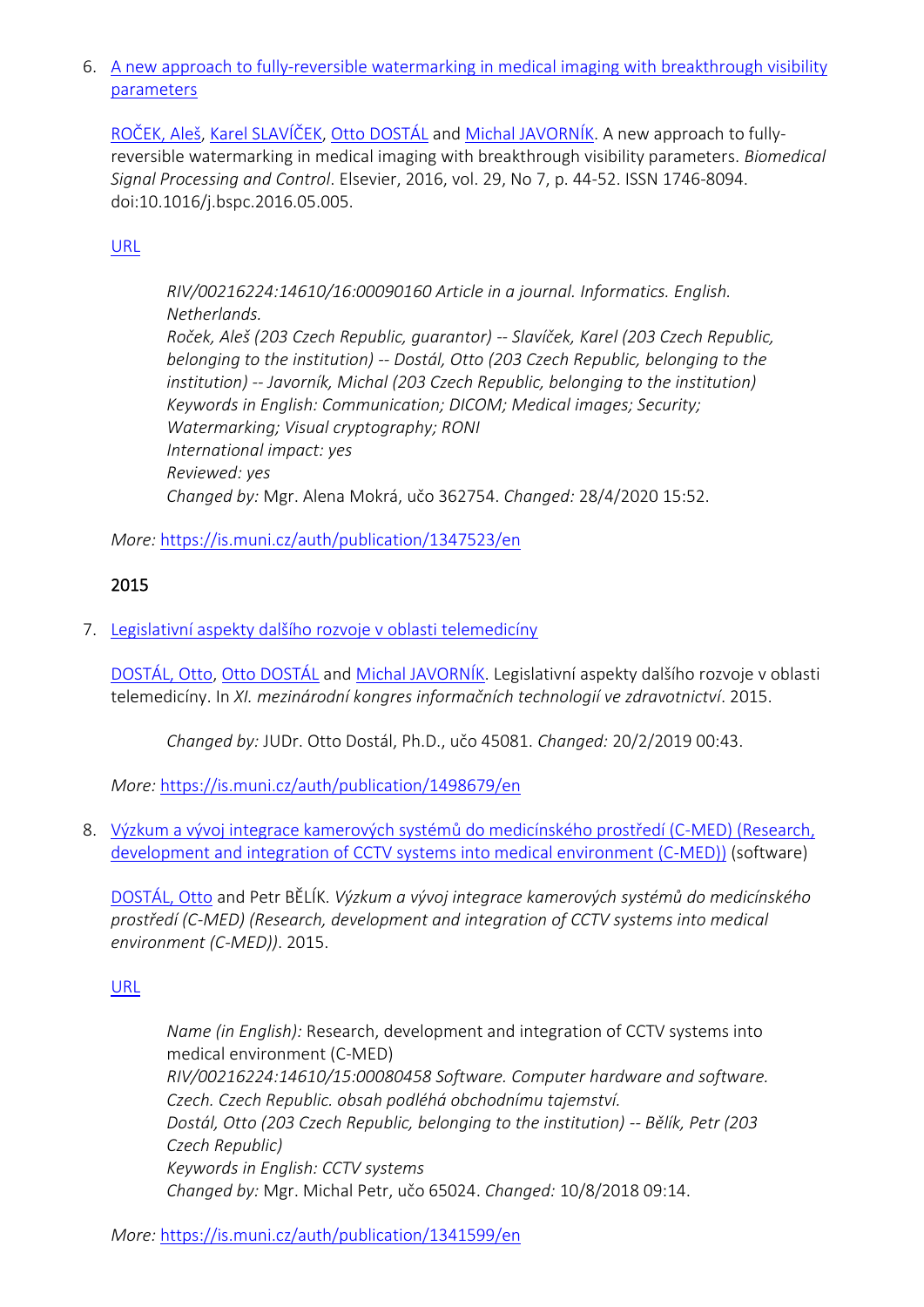9. [Výzkum a vývoj integrace kamerových systémů do medicínského prostředí \(C](https://is.muni.cz/auth/publication/1338703/en?lang=en)-MED) (Research, [development and integration of CCTV systems into medical environment \(C-MED\) \(\)](https://is.muni.cz/auth/publication/1338703/en?lang=en)

[DOSTÁL, Otto](https://is.muni.cz/auth/person/2535?lang=en) and Petr BĚLÍK. *Výzkum a vývoj integrace kamerových systémů do medicínského prostředí (C-MED) (Research, development and integration of CCTV systems into medical environment (C-MED) ()*. 2015.

# [URL](https://www.comimpex.cz/vyzkum-vyvoj-integrace-kamerovych-systemu-do-medicinskeho-prostredi-c-med)

*Name (in English):* Research, development and integration of CCTV systems into medical environment (C-MED) ( *RIV/00216224:14610/15:00080420 Outcomes put into operation (prototype, working sample). Computer hardware and software. Czech. Czech Republic. obsah podléhá obchodnímu tajemství. Dostál, Otto (203 Czech Republic, guarantor, belonging to the institution) -- Bělík, Petr (203 Czech Republic) Keywords in English: CCTV systems Changed by:* Mgr. Michal Petr, učo 65024. *Changed:* 10/8/2018 09:15.

*More:* [https://is.muni.cz/auth/publication/1338703/en](https://is.muni.cz/auth/publication/1338703/en/Vyzkum-a-vyvoj-integrace-kamerovych-systemu-do-medicinskeho-prostredi-C-MED/Dostal-Belik?lang=en)

# 10. [Watermarking in Regional Medical Imaging](https://is.muni.cz/auth/publication/1338774/en?lang=en)

[JAVORNÍK,](https://is.muni.cz/auth/person/1111?lang=en) Michal, [Otto DOSTÁL](https://is.muni.cz/auth/person/2535?lang=en) and [Aleš ROČEK](https://is.muni.cz/auth/person/205054?lang=en). Watermarking in Regional Medical Imaging. In Valeri Mladenov, Elias Giacoumidis, Jinlong Wei. *Proceedings of the 13th International Conference on Data Networks, Communications, Computers*. Hungary: World Scientific and Engineering Academy and Society, 2015. p. 222-226. ISBN 978-1-61804-355-9.

# [URL](http://www.wseas.us/e-library/conferences/2015/Budapest/DNCOSE/DNCOSE-35.pdf)

*Name in Czech:* Vodoznačení v regionálním zpracování medicínských obrazových dat

*RIV/00216224:14610/15:00080421 Proceedings paper. Computer hardware and software. English. Hungary.*

*Javorník, Michal (203 Czech Republic, belonging to the institution) -- Dostál, Otto (203 Czech Republic, guarantor, belonging to the institution) -- Roček, Aleš (203 Czech Republic, belonging to the institution)*

*Keywords in English: Watermarking; Picture Archiving and Communication in Medicine; Telemedicine; Medical Imaging; Information Security Type of proceedings: post-proceedings International impact: yes*

*Reviewed: yes*

*Changed by:* Ing. Aleš Roček, Ph.D., učo 205054. *Changed:* 19/4/2018 13:29.

*More:* [https://is.muni.cz/auth/publication/1338774/en](https://is.muni.cz/auth/publication/1338774/en/Watermarking-in-Regional-Medical-Imaging/Javornik-Dostal-Rocek?lang=en)

# 2014

# 11. [DWY Time Series Decomposition Model](https://is.muni.cz/auth/publication/1217033/en?lang=en)

[SLAVÍČEK, Karel](https://is.muni.cz/auth/person/1158?lang=en), [Otto DOSTÁL](https://is.muni.cz/auth/person/2535?lang=en) and [Vladimír SCHINDLER](https://is.muni.cz/auth/person/160298?lang=en). DWY Time Series Decomposition Model. In *International Conference on Software, Electronics & Industrial Engineering*. Pattaya, Thailand: Planetary Scientific Research Centre, 2014. p. 27-30. ISBN 978-93-84468-10-1.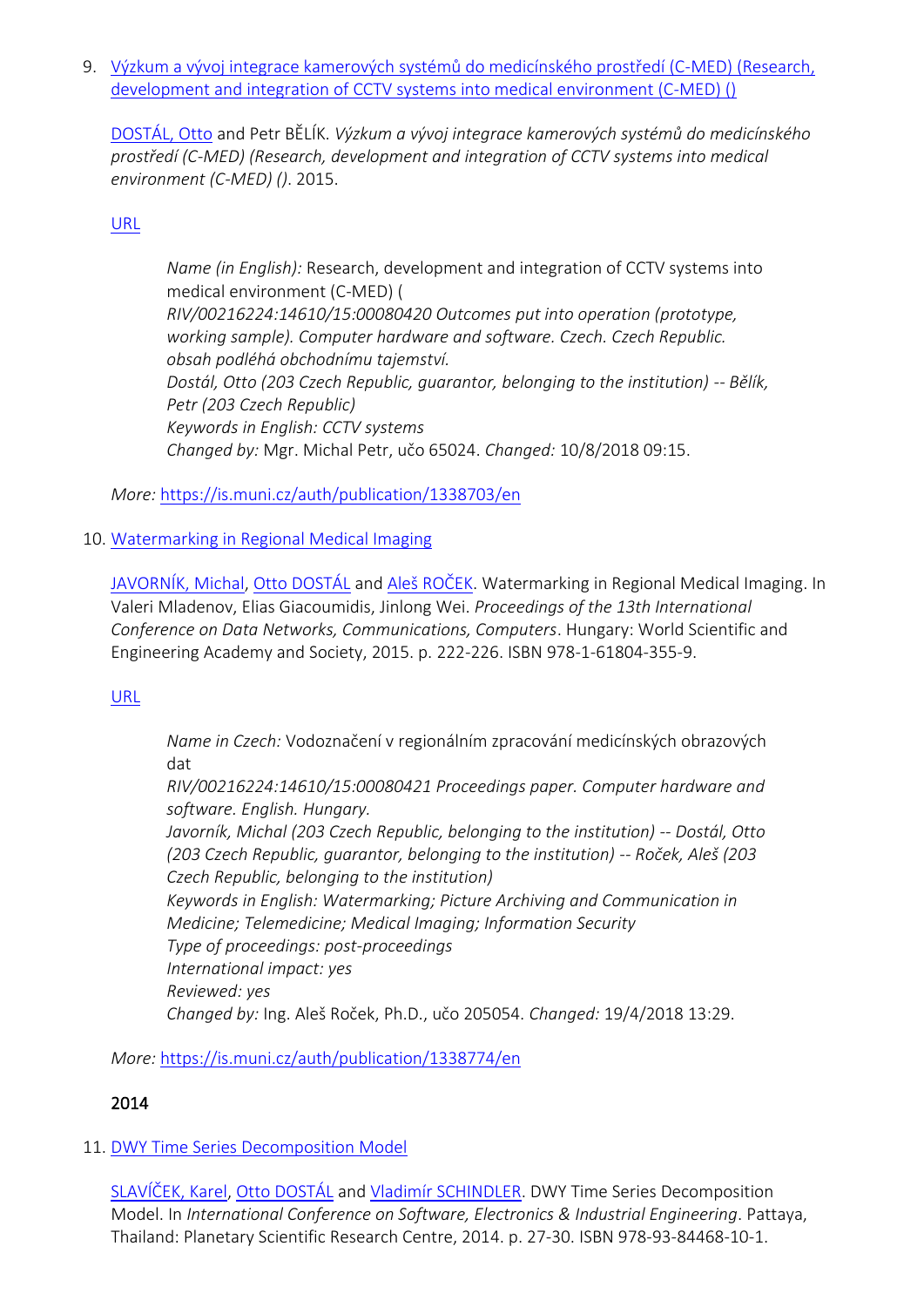*RIV/00216224:14610/14:00073307 Proceedings paper. Informatics. English. Thailand. Slavíček, Karel (203 Czech Republic, belonging to the institution) -- Dostál, Otto (203 Czech Republic, belonging to the institution) -- Schindler, Vladimír (203 Czech Republic, guarantor, belonging to the institution) Keywords in English: time series; weekly cyccle; calendar dependency Type of proceedings: post-proceedings International impact: yes Reviewed: yes Changed by:* doc. Mgr. Karel Slavíček, Ph.D., učo 1158. *Changed:* 7/4/2015 09:34.

*More:* [https://is.muni.cz/auth/publication/1217033/en](https://is.muni.cz/auth/publication/1217033/en/DWY-Time-Series-Decomposition-Model/Slavicek-Dostal-Schindler?lang=en)

12. [Zálohovací a dohledový systém pro InstantPACS \(Backup and monitoring system for](https://is.muni.cz/auth/publication/1217373/en?lang=en)  [InstantPACS\)](https://is.muni.cz/auth/publication/1217373/en?lang=en)

[SLAVÍČEK, Karel](https://is.muni.cz/auth/person/1158?lang=en), [Otto DOSTÁL](https://is.muni.cz/auth/person/2535?lang=en), [Michal JAVORNÍK](https://is.muni.cz/auth/person/1111?lang=en), [Aleš ROČEK](https://is.muni.cz/auth/person/205054?lang=en), [Vladimír ZATLOUKAL](https://is.muni.cz/auth/person/1113?lang=en) and Petr SEDLÁK. *Zálohovací a dohledový systém pro InstantPACS (Backup and monitoring system for InstantPACS)*. 2014.

*Name (in English):* Backup and monitoring system for InstantPACS *RIV/00216224:14610/14:00073309 Pilot plant, certified technology, variety, breed. Informatics. Czech. Czech Republic. obsah podléhá obchodnímu tajemství. Slavíček, Karel (203 Czech Republic, guarantor, belonging to the institution) -- Dostál, Otto (203 Czech Republic, belonging to the institution) -- Javorník, Michal (203 Czech Republic, belonging to the institution) -- Roček, Aleš (203 Czech Republic, belonging to the institution) -- Zatloukal, Vladimír (203 Czech Republic, belonging to the institution) -- Sedlák, Petr (203 Czech Republic) Keywords in English: InstantPACS; backup; monitoring International impact: yes Reviewed: yes Changed by:* doc. Mgr. Karel Slavíček, Ph.D., učo 1158. *Changed:* 20/4/2018 11:08.

*More:* [https://is.muni.cz/auth/publication/1217373/en](https://is.muni.cz/auth/publication/1217373/en/Zalohovaci-a-dohledovy-system-pro-InstantPACS/Slavicek-Dostal-Javornik-Rocek?lang=en)

# 2013

13. Analýza vývoje [telekomunikací pro ČEZ Distribuční služby, s.r.o. \(Analysis of the development of](https://is.muni.cz/auth/publication/1169438/en?lang=en)  [telecommunications for CEZ Distribution Services Ltd.\)](https://is.muni.cz/auth/publication/1169438/en?lang=en)

[DOSTÁL, Otto](https://is.muni.cz/auth/person/2535?lang=en), [Karel SLAVÍČEK](https://is.muni.cz/auth/person/1158?lang=en), [Vladimír SCHINDLER](https://is.muni.cz/auth/person/160298?lang=en), [Daniel TOVARŇÁK,](https://is.muni.cz/auth/person/172673?lang=en) Filip PROCHÁZKA and Miroslav GURIČAN. *Analýza vývoje telekomunikací pro ČEZ Distribuční služby, s.r.o. (Analysis of the development of telecommunications for CEZ Distribution Services Ltd.)*. Brno: ČEZ Distribuční služby, s.r.o., 2013. 55 pp. Výzkumná zpráva 112013.

*Name (in English):* Analysis of the development of telecommunications for CEZ Distribution Services Ltd. *RIV/00216224:14610/13:00072640 Research report. Computer hardware and* 

*software. Czech. Czech Republic. obsah podléhá obchodnímu tajemství. Dostál, Otto (203 Czech Republic, guarantor, belonging to the institution) -- Slavíček, Karel (203 Czech Republic, belonging to the institution) -- Schindler, Vladimír (203 Czech Republic, belonging to the institution) -- Tovarňák, Daniel*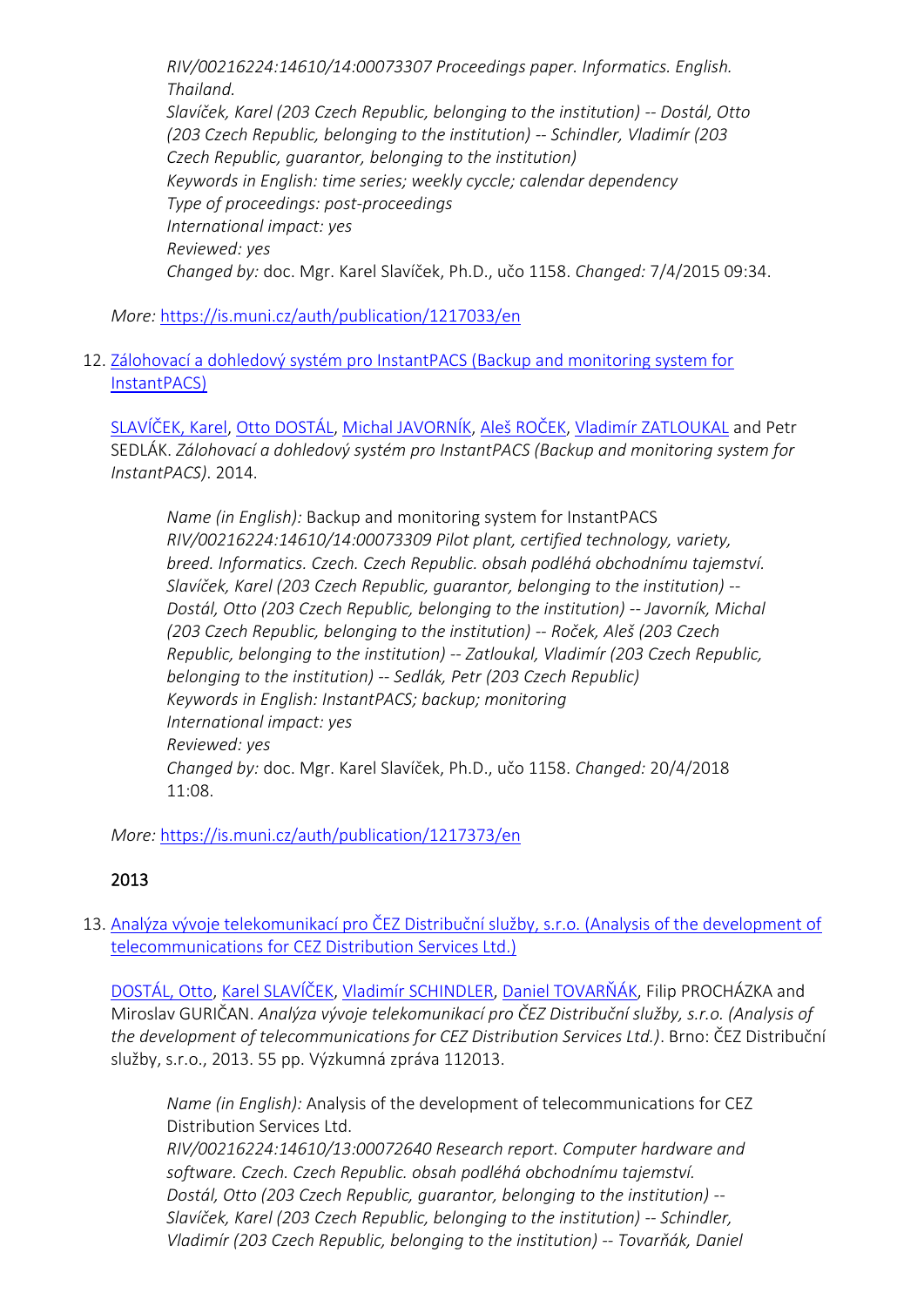*(203 Czech Republic) -- Procházka, Filip (203 Czech Republic) -- Guričan, Miroslav (703 Slovakia) Keywords in English: GPRS;EDGE;CDMA;UMTS;LTE;IP;Erlang/OTP; Changed by:* Ing. Vladimír Schindler, Ph.D., učo 160298. *Changed:* 28/5/2014 16:11.

*More:* [https://is.muni.cz/auth/publication/1169438/en](https://is.muni.cz/auth/publication/1169438/en/Analyza-vyvoje-telekomunikaci-pro-CEZ-Distribucni-sluzby-sro/Dostal-Slavicek-Schindler-Tovarnak?lang=en)

14. [Integration Concept in Regional Medical Imaging](https://is.muni.cz/auth/publication/1169955/en?lang=en)

[JAVORNÍK, Michal](https://is.muni.cz/auth/person/1111?lang=en), [Karel SLAVÍČEK](https://is.muni.cz/auth/person/1158?lang=en) and [Otto DOSTÁL](https://is.muni.cz/auth/person/2535?lang=en). Integration Concept in Regional Medical Imaging. In Joyce deng. *Koncept integrace regionálního zpracování medicínských obrazových informací*. Singapore: IACSIT Press, 2013. p. 26-31. ISBN 978-981-07-8391-4.

*RIV/00216224:14610/13:00065547 Proceedings paper. Computer hardware and software. English. Czech Republic. Javorník, Michal (203 Czech Republic, guarantor, belonging to the institution) -- Slavíček, Karel (203 Czech Republic, belonging to the institution) -- Dostál, Otto (203 Czech Republic, belonging to the institution) Keywords in English: Medical Imaging;DICOM;Integration; International impact: yes Changed by:* Mgr. Marta Novotná Buršíková, učo 15689. *Changed:* 7/4/2014 09:45.

*More:* [https://is.muni.cz/auth/publication/1169955/en](https://is.muni.cz/auth/publication/1169955/en/Integration-Concept-in-Regional-Medical-Imaging/Javornik-Slavicek-Dostal?lang=en)

15. [Kalman filter improvement for gyroscopic mouse movement smoothing](https://is.muni.cz/auth/publication/1162058/en?lang=en)

[SLAVÍČEK, Karel](https://is.muni.cz/auth/person/1158?lang=en), [Vladimír SCHINDLER](https://is.muni.cz/auth/person/160298?lang=en), [Otto DOSTÁL](https://is.muni.cz/auth/person/2535?lang=en) and Martin SÝKORA. Kalman filter improvement for gyroscopic mouse movement smoothing. In Z. Thaweesak, P.S. Sandhu. *IIE Int'l Proceedings of International Conference on Research in Science, Engineering and Technology*. Kuala Lumpur: International Institute of Engineers, 2013. p. 43-48. ISBN 978-93-82242-47-5.

*Name (in English):* Kalman filter improvement for gyroscopic mouse movement smoothing *RIV/00216224:14610/13:00071655 Proceedings paper. Electronics and optoelectronics. English. Malaysia. Slavíček, Karel (203 Czech Republic, guarantor, belonging to the institution) -- Schindler, Vladimír (203 Czech Republic) -- Dostál, Otto (203 Czech Republic, belonging to the institution) -- Sýkora, Martin (203 Czech Republic) Keywords in English: gyroscope; accelerometer; Kalman filter Changed by:* doc. Mgr. Karel Slavíček, Ph.D., učo 1158. *Changed:* 1/4/2014 09:55.

*More:* [https://is.muni.cz/auth/publication/1162058/en](https://is.muni.cz/auth/publication/1162058/en/Kalman-filter-improvement-for-gyroscopic-mouse-movement-smoothing/Slavicek-Schindler-Dostal-Sykora?lang=en)

16. [MEDIMED Shared Regional PACS Center](https://is.muni.cz/auth/publication/1163709/en?lang=en)

[SLAVÍČEK, Karel](https://is.muni.cz/auth/person/1158?lang=en), [Michal JAVORNÍK](https://is.muni.cz/auth/person/1111?lang=en) and O[tto DOSTÁL](https://is.muni.cz/auth/person/2535?lang=en). MEDIMED Shared Regional PACS Center. In Dongqing Wang. *COMPUTED TOMOGRAPHY*. 1st ed. Croatia: InTech, 2013. p. 43-62. ISBN 978- 953-51-1102-3.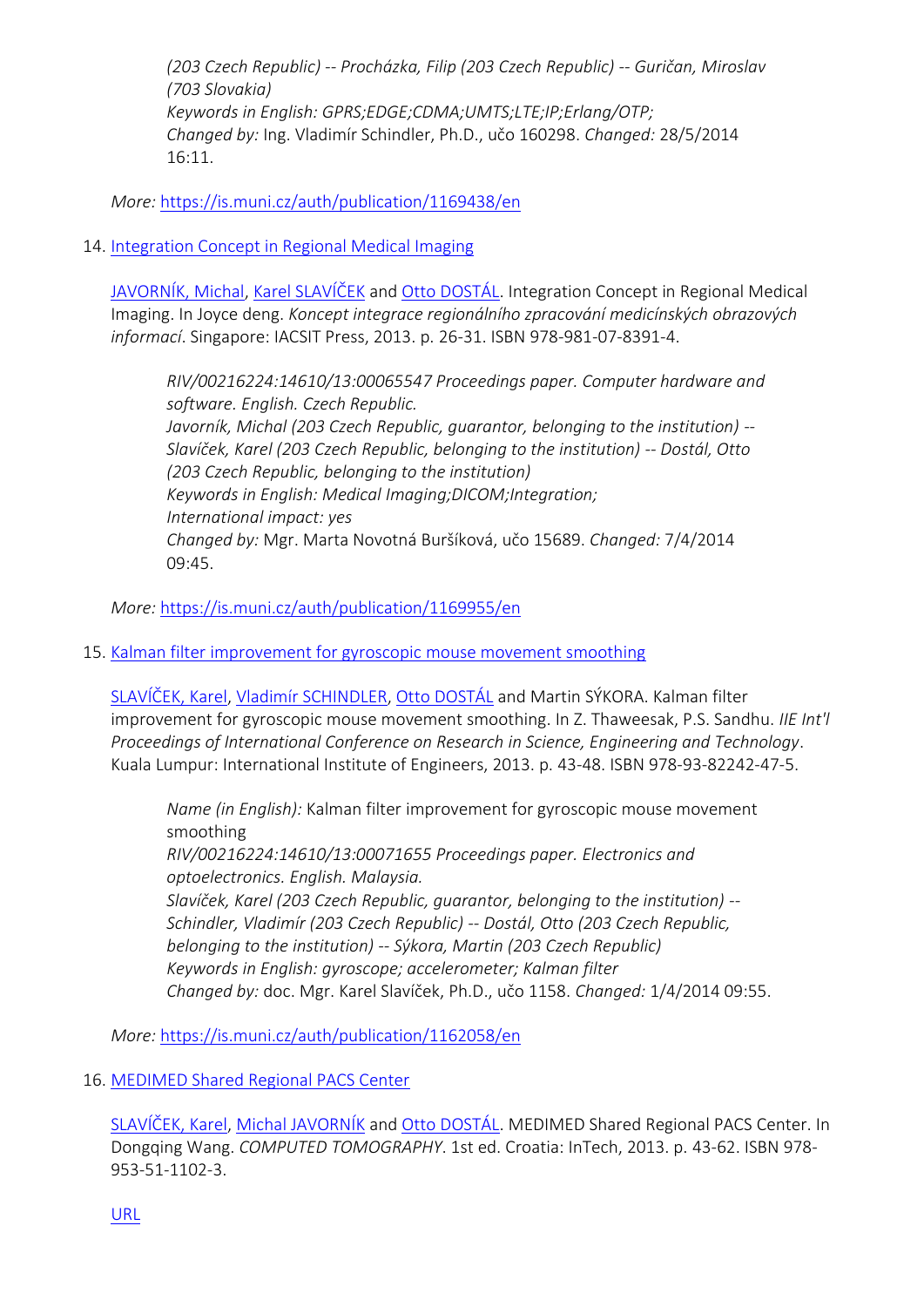*Name in Czech:* MEDIMED Sdílené regionální PACS centrum *RIV/00216224:14610/13:00065542 Chapter(s) of a specialized book. Computer hardware and software. English. Czech Republic. Slavíček, Karel (203 Czech Republic, belonging to the institution) -- Javorník, Michal (203 Czech Republic, belonging to the institution) -- Dostál, Otto (203 Czech Republic, guarantor, belonging to the institution) Keywords in English: PACS;DICOM;DWDM International impact: yes Reviewed: yes Changed by:* Mgr. Marta Novotná Buršíková, učo 15689. *Changed:* 31/3/2014 09:33.

*More:* [https://is.muni.cz/auth/publication/1163709/en](https://is.muni.cz/auth/publication/1163709/en/MEDIMED-Shared-Regional-PACS-Center/Slavicek-Javornik-Dostal?lang=en)

# 2012

17. [Extension of the Shared Regional PACS CenterMeDiMed to Smaller Healthcare Institutions](https://is.muni.cz/auth/publication/979279/en?lang=en)

[SLAVÍČEK, Karel](https://is.muni.cz/auth/person/1158?lang=en), [Michal JAVORNÍK](https://is.muni.cz/auth/person/1111?lang=en) and [Otto DOSTÁL](https://is.muni.cz/auth/person/2535?lang=en). Extension of the Shared Regional PACS CenterMeDiMed to Smaller Healthcare Institutions. In Pascal Lorenz; Tibor Gyires; Iwona Pozniak-Koszalka. *The Eleventh International Conference on Networks*. Saint Gilles, Reunion Island: IARIA, 2012. p. 83-87. ISBN 978-1-61208-183-0.

*Name (in English):* Extension of the Shared Regional PACS CenterMeDiMed to Smaller Healthcare Institutions *RIV/00216224:14610/12:00057047 Proceedings paper. Use of computers, robotics and its application. English. Czech Republic. Slavíček, Karel (203 Czech Republic, belonging to the institution) -- Javorník, Michal (203 Czech Republic, belonging to the institution) -- Dostál, Otto (203 Czech Republic, guarantor, belonging to the institution) Keywords in English: PACS; DICOM; shared solution Changed by:* Mgr. Marta Novotná Buršíková, učo 15689. *Changed:* 7/3/2013 13:35.

*More:* [https://is.muni.cz/auth/publication/979279/en](https://is.muni.cz/auth/publication/979279/en/Extension-of-the-Shared-Regional-PACS-CenterMeDiMed-to-Smaller-Healthcare-Institutions/Slavicek-Javornik-Dostal?lang=en)

18. [ICT Systems Monitoring](https://is.muni.cz/auth/publication/1082769/en?lang=en)

[DOSTÁL, Otto](https://is.muni.cz/auth/person/2535?lang=en), [Karel SLAVÍČEK](https://is.muni.cz/auth/person/1158?lang=en), [Michal JAVO](https://is.muni.cz/auth/person/1111?lang=en)RNÍK and Pavel BUDIŠ. *ICT Systems Monitoring*. Saarbrucken: LAMBERT Academic Publishing, 2012. 167 pp. ISBN 978-3-8473-7231-8.

*Name in Czech:* Monitorování ICT systémů *Name (in English):* ICT Systems Monitoring *RIV/00216224:14610/12:00057058 Book on a specialized topic. Informatics. English. Germany. Dostál, Otto (203 Czech Republic, belonging to the institution) -- Slavíček, Karel (203 Czech Republic, guarantor, belonging to the institution) -- Javorník, Michal (203 Czech Republic, belonging to the institution) -- Budiš, Pavel (203 Czech Republic) Keywords in English: ICT; monitoring; availability Reviewed: yes Changed by:* doc. Mgr. Karel Slavíček, Ph.D., učo 1158. *Changed:* 2/4/2013 13:50.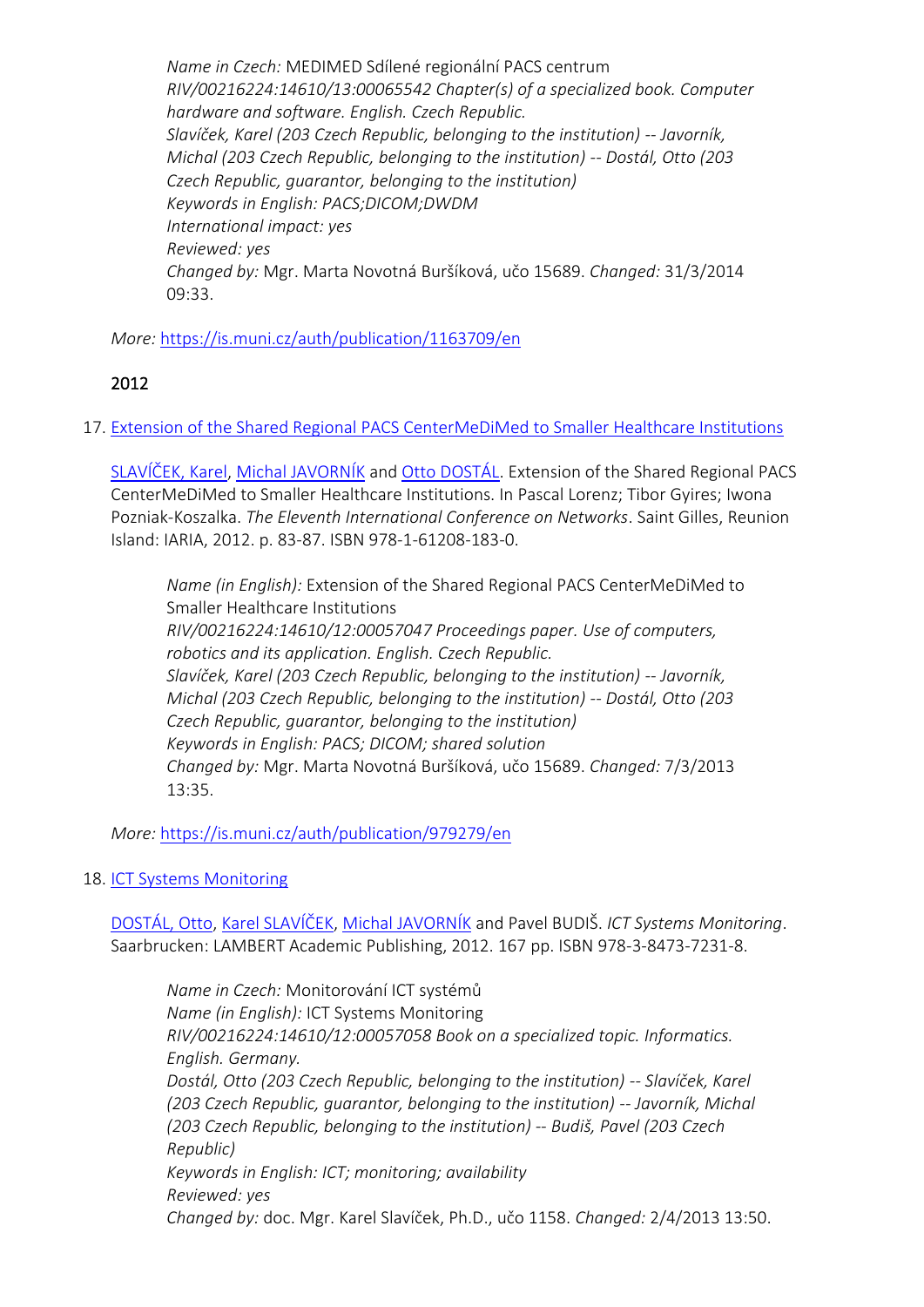*More:* [https://is.muni.cz/auth/publication/1082769/en](https://is.muni.cz/auth/publication/1082769/en/ICT-Systems-Monitoring/Dostal-Slavicek-Javornik-Budis?lang=en)

19. [Sharing of knowledge and resources in regional medical imaging](https://is.muni.cz/auth/publication/1082275/en?lang=en)

[JAVORNÍK, Michal](https://is.muni.cz/auth/person/1111?lang=en), [Karel SLAVÍČEK](https://is.muni.cz/auth/person/1158?lang=en) and [Otto DOSTÁL](https://is.muni.cz/auth/person/2535?lang=en). Sharing of knowledge and resources in regional medical imaging. In *2nd International Conference on Biomedical Engineering & Assistive Technologies*. Jalandhar: Dr. B. R. AMBEDKAR NATIONAL INSTITUTE OF TECHNOLOGY JALANDHAR – 144 011, India, 2012. p. 304-308. ISBN 978-81-925454-1-7.

*Name (in English):* Sharing of knowledge and resources in regional medical imaging *RIV/00216224:14610/12:00057057 Proceedings paper. Informatics. English. India. Javorník, Michal (203 Czech Republic, guarantor, belonging to the institution) -- Slavíček, Karel (203 Czech Republic, belonging to the institution) -- Dostál, Otto (203 Czech Republic) Keywords in English: DICOM; Knowledge Database; PACS; Regional Medical Imaging Reviewed: yes Changed by:* doc. Mgr. Karel Slavíček, Ph.D., učo 1158. *Changed:* 21/1/2013 17:32.

*More:* [https://is.muni.cz/auth/publication/1082275/en](https://is.muni.cz/auth/publication/1082275/en/Sharing-of-knowledge-and-resources-in-regional-medical-imaging/Javornik-Slavicek-Dostal?lang=en)

# 2011

#### 20. [Medical Traffic Modeling For Delay Measurement in Bottleneck](https://is.muni.cz/auth/publication/956963/en?lang=en) Network

MLÝNEK, Petr, Jiří MIŠUREC, Martin MARTIN KOUTNÝ and [Otto DOSTÁL](https://is.muni.cz/auth/person/2535?lang=en). Medical Traffic Modeling For Delay Measurement in Bottleneck Network. In Norbert Herencsar, Karol Molnar. *34th International Conference on Telecommunication and Signal Processing*. 1.vyd. Budapest: IEEE, 2011. p. 208-212. ISBN 978-1-4577-1411-5.

*Informatics. English. Hungary. Keywords in English: MeDiMed; delay; network bottleneck; medical traffic modeling; network simulator Changed by:* Mgr. Marta Novotná Buršíková, učo 15689. *Changed:* 23/4/2012 11:53.

*More:* [https://is.muni.cz/auth/publication/956963/en](https://is.muni.cz/auth/publication/956963/en/Medical-Traffic-Modeling-For-Delay-Measurement-in-Bottleneck-Network/Mlynek-Misurec-Martin-Koutny-Dostal?lang=en)

21. [Service Availability Quantification in Datacommunication Networks](https://is.muni.cz/auth/publication/956951/en?lang=en)

[SLAVÍČEK, Karel](https://is.muni.cz/auth/person/1158?lang=en), [Otto DOSTÁL](https://is.muni.cz/auth/person/2535?lang=en) and [Michal JAVORNÍK](https://is.muni.cz/auth/person/1111?lang=en). Service Availability Quantification in Datacommunication Networks. In *34th International Conference on Telecommunication and Signal Processing*. Budapest: IEEE, 2011. p. 57-61. ISBN 978-1-4577-1411-5.

*RIV/00216224:14610/11:00057020 Proceedings paper. Informatics. English. Hungary.*

*Slavíček, Karel (203 Czech Republic, guarantor, belonging to the institution) -- Dostál, Otto (203 Czech Republic, belonging to the institution) -- Javorník, Michal (203 Czech Republic, belonging to the institution) Keywords in English: Reliability; availability; t-norm*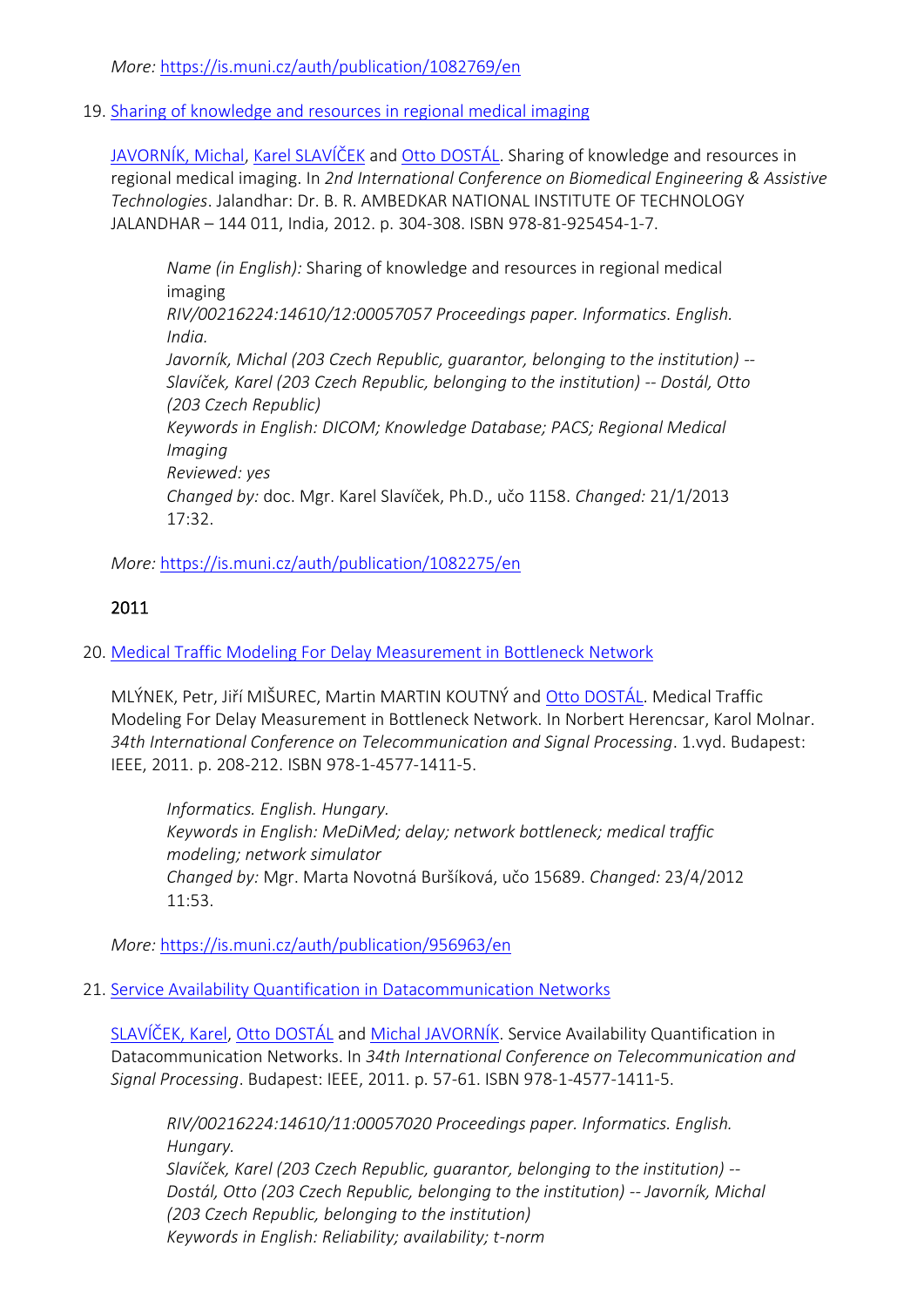*International impact: yes Changed by:* doc. Mgr. Karel Slavíček, Ph.D., učo 1158. *Changed:* 7/3/2013 14:25.

*More:* [https://is.muni.cz/auth/publication/956951/en](https://is.muni.cz/auth/publication/956951/en/Service-Availability-Quantification-in-Datacommunication-Networks/Slavicek-Dostal-Javornik?lang=en)

### 22. [System Supporting Effectiveness in Medical Imaging](https://is.muni.cz/auth/publication/966817/en?lang=en)

[JAVORNÍK, Michal](https://is.muni.cz/auth/person/1111?lang=en), [Otto DOSTÁL](https://is.muni.cz/auth/person/2535?lang=en) and [Karel SLAVÍČEK](https://is.muni.cz/auth/person/1158?lang=en). System Supporting Effectiveness in Medical Imaging. In *The 7th International Conference on Information Technology and Application*. Sydney, Australia: 2011 ICITA, 2011. p. 162-166. ISBN 978-0-9803267-4-1.

*RIV/00216224:14610/11:00057022 Proceedings paper. Informatics. English. Australia. Javorník, Michal (203 Czech Republic, belonging to the institution) -- Dostál, Otto (203 Czech Republic, guarantor, belonging to the institution) -- Slavíček, Karel (203 Czech Republic, belonging to the institution) Keywords in English: DICOM; Integration; Medical Education; Medical Imaging Type of proceedings: post-proceedings International impact: yes Changed by:* doc. Mgr. Karel Slavíček, Ph.D., učo 1158. *Changed:* 7/4/2016 09:58.

*More:* [https://is.muni.cz/auth/publication/966817/en](https://is.muni.cz/auth/publication/966817/en/System-Supporting-Effectiveness-in-Medical-Imaging/Javornik-Dostal-Slavicek?lang=en)

# 2010

23. [Informační a komunikační technologie a segment zdravotnictví \(Information and](https://is.muni.cz/auth/publication/915363/en?lang=en)  [communication technologies and health care segment\)](https://is.muni.cz/auth/publication/915363/en?lang=en)

[DOSTÁL, Otto.](https://is.muni.cz/auth/person/2535?lang=en) Informační a komunikační technologie a segment zdravotnictví (Information and communication technologies and health care segment). In *Vybrané kapitoly z nové ekonomiky*. První. Praha: Wolters Kluwer, 2010. p. 23-75, 52 pp. ISBN 978-80-7357-569-4.

*Name (in English):* Information and communication technologies and health care segment *RIV/00216224:14610/10:00046104 Chapter(s) of a specialized book. Use of computers, robotics and its application. Czech. Czech Republic. Dostál, Otto (203 Czech Republic, guarantor, belonging to the institution) Keywords in English: High speed network technologies; ICT applications in health care;*

*Changed by:* doc. Ing. Otto Dostál, CSc., učo 2535. *Changed:* 5/1/2011 10:16.

*More:* [https://is.muni.cz/auth/publication/915363/en](https://is.muni.cz/auth/publication/915363/en/Informacni-a-komunikacni-technologie-a-segment-zdravotnictvi/Dostal?lang=en)

#### 24. [Mathematical Processing of Event Logs](https://is.muni.cz/auth/publication/914660/en?lang=en)

[SLAVÍČEK, Karel](https://is.muni.cz/auth/person/1158?lang=en), [Otto DOSTÁL](https://is.muni.cz/auth/person/2535?lang=en) and [Michal JAVORNÍK](https://is.muni.cz/auth/person/1111?lang=en). Mathematical Processing of Event Logs. In *New Information and Multimedia Technologies NIMT - 2010*. Brno: VUT Brno, 2010. p. 58-61. ISBN 978-80-214-4126-2.

*Name in Czech:* Matematicke zpracovani logu udalosti *RIV/00216224:14610/10:00051599 Proceedings paper. Computer hardware and software. English. Czech Republic. Slavíček, Karel (203 Czech Republic, guarantor, belonging to the institution) --*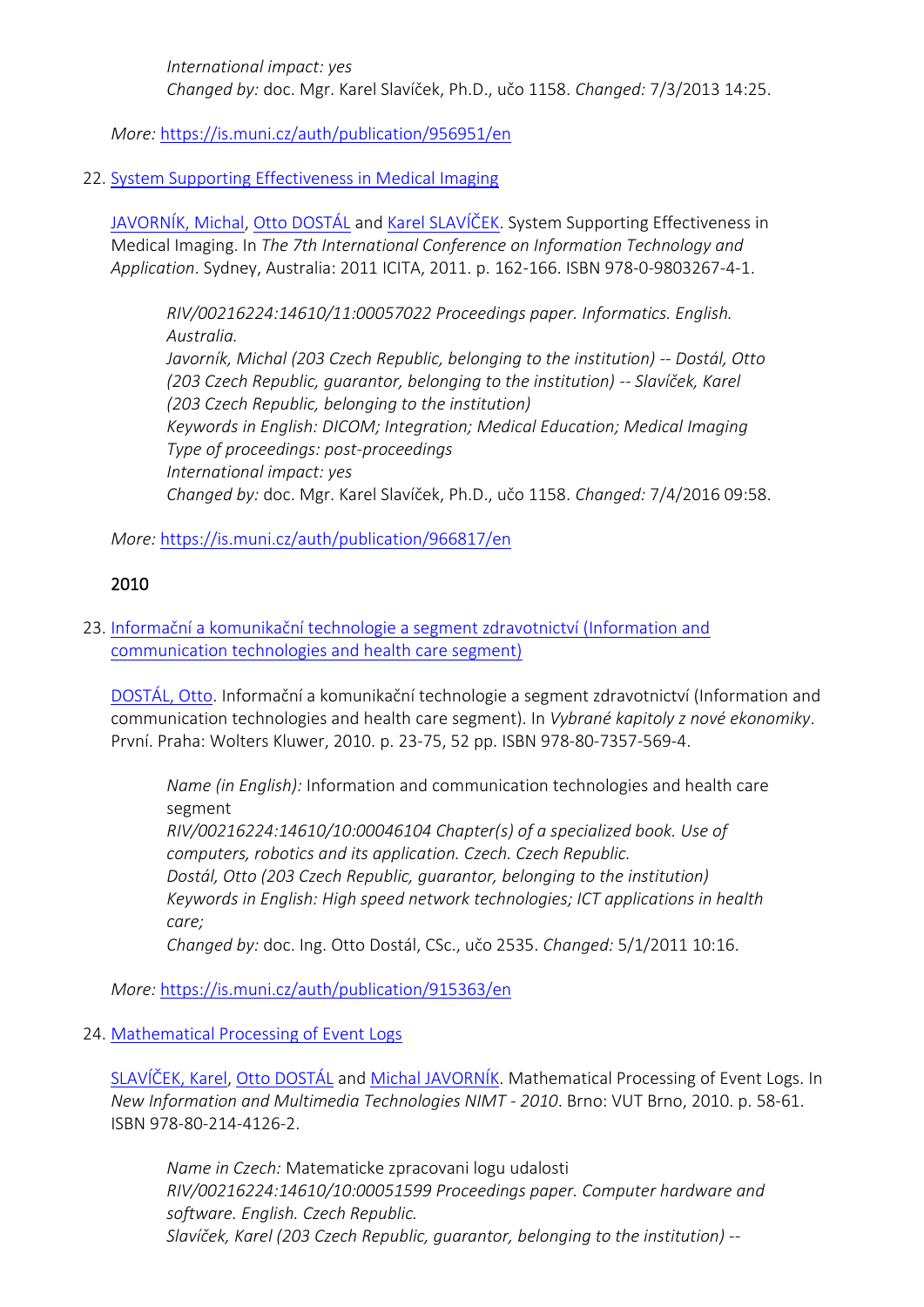*Dostál, Otto (203 Czech Republic, belonging to the institution) -- Javorník, Michal (203 Czech Republic, belonging to the institution) Keywords in English: syslog; mathematical processing Type of proceedings: post-proceedings Changed by:* Mgr. Marta Novotná Buršíková, učo 15689. *Changed:* 10/4/2012 09:07.

*More:* [https://is.muni.cz/auth/publication/914660/en](https://is.muni.cz/auth/publication/914660/en/Mathematical-Processing-of-Event-Logs/Slavicek-Dostal-Javornik?lang=en)

25. [Mathematical processing of event logs from nerwork devices](https://is.muni.cz/auth/publication/914661/en?lang=en)

[SLAVÍČEK, Karel](https://is.muni.cz/auth/person/1158?lang=en), [Otto DOSTÁL](https://is.muni.cz/auth/person/2535?lang=en) and [Michal JAVORNÍK](https://is.muni.cz/auth/person/1111?lang=en). Mathematical processing of event logs from nerwork devices. In *2010 International Conference on Intelligent Network and Computing*. Chengdu: IEEE, 2010. 5 pp. ISBN 978-1-4244-8271-9.

*Name in Czech:* Matematické zpracování logů síťových zařízení *RIV/00216224:14610/10:00046026 Proceedings paper. Use of computers, robotics and its application. English. Malaysia. Slavíček, Karel (203 Czech Republic, belonging to the institution) -- Dostál, Otto (203 Czech Republic, guarantor, belonging to the institution) -- Javorník, Michal (203 Czech Republic, belonging to the institution) Keywords in English: event log; mathematical processing Type of proceedings: post-proceedings Changed by:* doc. Ing. Otto Dostál, CSc., učo 2535. *Changed:* 28/12/2010 11:32.

*More:* [https://is.muni.cz/auth/publication/914661/en](https://is.muni.cz/auth/publication/914661/en/Mathematical-processing-of-event-logs-from-nerwork-devices/Slavicek-Dostal-Javornik?lang=en)

#### 26. MEDIMED - [Regional Centre for Medicine Image Data Processing](https://is.muni.cz/auth/publication/871015/en?lang=en)

[SLAVÍČEK, Karel](https://is.muni.cz/auth/person/1158?lang=en), [Otto DOSTÁL](https://is.muni.cz/auth/person/2535?lang=en), [Michal JAVORNÍK](https://is.muni.cz/auth/person/1111?lang=en) and Miloš DRDLA. MEDIMED - Regional Centre for Medicine Image Data Processing. In *Knowledge Discovery and Data Mining*. 2010th ed. USA: IEEE Computer Society, 2010. p. 310 - 313. ISBN 978-0-7695-3923-2.

*Name in Czech:* MEDIMED - Regionální centrum pro zpracování medicínských obrazových dat *RIV/00216224:14610/10:00043318 Proceedings paper. Informatics. English. Thailand. Slavíček, Karel (203 Czech Republic, belonging to the institution) -- Dostál, Otto (203 Czech Republic, guarantor, belonging to the institution) -- Javorník, Michal (203 Czech Republic, belonging to the institution) -- Drdla, Miloš (203 Czech Republic) Keywords in English: PACS; DICOM International impact: yes Changed by:* doc. Ing. Otto Dostál, CSc., učo 2535. *Changed:* 20/7/2011 11:08.

*More:* [https://is.muni.cz/auth/publication/871015/en](https://is.muni.cz/auth/publication/871015/en/MEDIMED-Regional-Centre-for-Medicine-Image-Data-Processing/Slavicek-Dostal-Javornik-Drdla?lang=en)

27. [System for Effective Collaboration in the Area of Medical Imaging](https://is.muni.cz/auth/publication/913027/en?lang=en)

[DOSTÁL, Otto](https://is.muni.cz/auth/person/2535?lang=en), [Karel SLAVÍČEK](https://is.muni.cz/auth/person/1158?lang=en) and [Michal JAVORNÍK](https://is.muni.cz/auth/person/1111?lang=en). System for Effective Collaboration in the Area of Medical Imaging. In *International Conference on Advanced Computer Science and Information Systems*. Bali: Faculty of Computer Science, Universitas Indonesia, Depok, 16424, 2010. p. 207 - 212.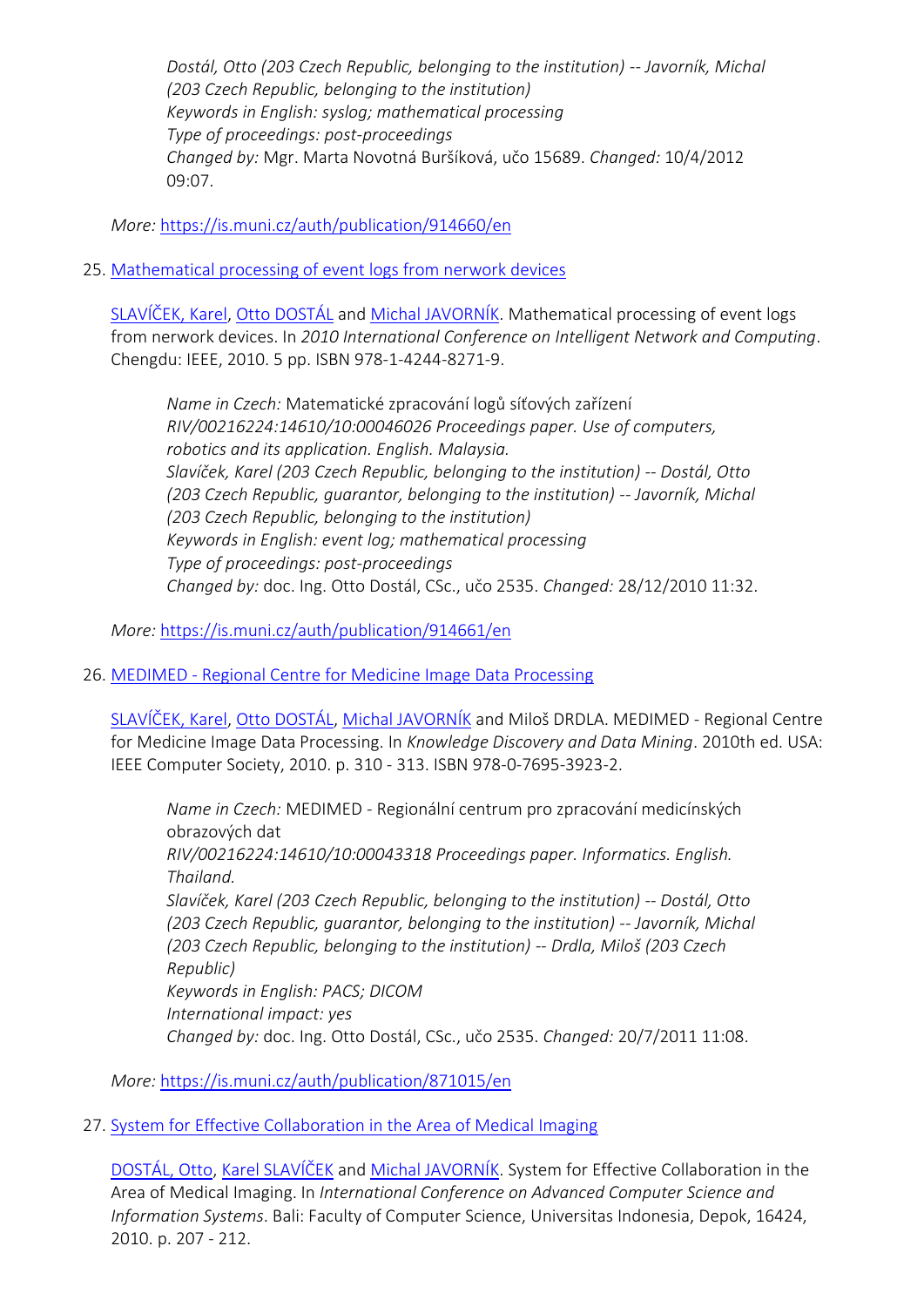*Name in Czech:* Systém pro efektivní spolupráci v oblasti medicínských obrazových dat

*RIV/00216224:14610/10:00045827 Proceedings paper. Computer hardware and software. English. Indonesia.*

*Dostál, Otto (203 Czech Republic, belonging to the institution) -- Slavíček, Karel (203 Czech Republic, belonging to the institution) -- Javorník, Michal (203 Czech Republic, guarantor, belonging to the institution) Keywords in English: Telemedicine; Medical Imaging Changed by:* doc. Ing. Otto Dostál, CSc., učo 2535. *Changed:* 20/7/2011 11:08.

*More:* [https://is.muni.cz/auth/publication/913027/en](https://is.muni.cz/auth/publication/913027/en/System-for-Effective-Collaboration-in-the-Area-of-Medical-Imaging/Dostal-Slavicek-Javornik?lang=en)

28. [Systém pro mezinárodní výměnu obrazových informací \(System for the inter](https://is.muni.cz/auth/publication/916524/en?lang=en)national exchange [of image information\)](https://is.muni.cz/auth/publication/916524/en?lang=en)

[JAVORNÍK, Michal](https://is.muni.cz/auth/person/1111?lang=en) and [Otto DOSTÁL.](https://is.muni.cz/auth/person/2535?lang=en) Systém pro mezinárodní výměnu obrazových informací (System for the international exchange of image information). In *Telemedicína Brno 2010*. 2010.

*Name in Czech:* Systém pro mezinárodní výměnu obrazových informací *Name (in English):* System for the international exchange of image information *Use of computers, robotics and its application. Czech. Czech Republic. Keywords in English: DICOM; Telemedicine; Teleradiology; Type of proceedings: post-proceedings Changed by:* doc. Ing. Otto Dostál, CSc., učo 2535. *Changed:* 10/1/2011 08:25.

*More:* [https://is.muni.cz/auth/publication/916524/en](https://is.muni.cz/auth/publication/916524/en/System-pro-mezinarodni-vymenu-obrazovych-informaci/Javornik-Dostal?lang=en)

29. [Vybrané kapitoly z nové ekonomiky \(Selected chapters from the new economy\)](https://is.muni.cz/auth/publication/979810/en?lang=en)

[DOSTÁL, Otto](https://is.muni.cz/auth/person/2535?lang=en), [Otto DOSTÁL,](https://is.muni.cz/auth/person/45081?lang=en) Eva KOSTRECOVÁ and Bohumír ŠTĚDROŇ. *Vybrané kapitoly z nové ekonomiky (Selected chapters from the new economy)*. Praha: Wolters Kluwer, 2010. 228 pp. V 1. ISBN 978-80-7357-569-4.

*Name (in English):* Selected chapters from the new economy *RIV/00216224:14610/10:00049553 Book on a specialized topic. Economics. Czech. Czech Republic. Dostál, Otto (203 Czech Republic, belonging to the institution) -- Dostál, Otto (203 Czech Republic, belonging to the institution) -- Kostrecová, Eva (203 Czech Republic) -- Štědroň, Bohumír (203 Czech Republic, guarantor) Keywords in English: new economy; marketing; information technology; ICT Reviewed: yes Changed by:* doc. Ing. Otto Dostál, CSc., učo 2535. *Changed:* 17/4/2012 13:59.

*More:* [https://is.muni.cz/auth/publication/979810/en](https://is.muni.cz/auth/publication/979810/en/Vybrane-kapitoly-z-nove-ekonomiky/Dostal-Dostal-Kostrecova-Stedron?lang=en)

30. Z[kušenosti s mapováním sítě vysokých škol v Brně pro nasazení 100 Gbit/s \(Experience with](https://is.muni.cz/auth/publication/916344/en?lang=en)  [mapping the computer network of universities in Brno for the deployment of 100 gigabit / sec\)](https://is.muni.cz/auth/publication/916344/en?lang=en)

[DOSTÁL, Otto](https://is.muni.cz/auth/person/2535?lang=en) and Jan BROUČEK. Zkušenosti s mapováním sítě vysokých škol v Brně pro nasazení 100 Gbit/s (Experience with mapping the computer network of universities in Brno for the deployment of 100 gigabit / sec). In *Optické komunikace 2010*. První. Praha: Agentura Action M, 2010. 12 pp. ISBN 978-80-86742-29-8.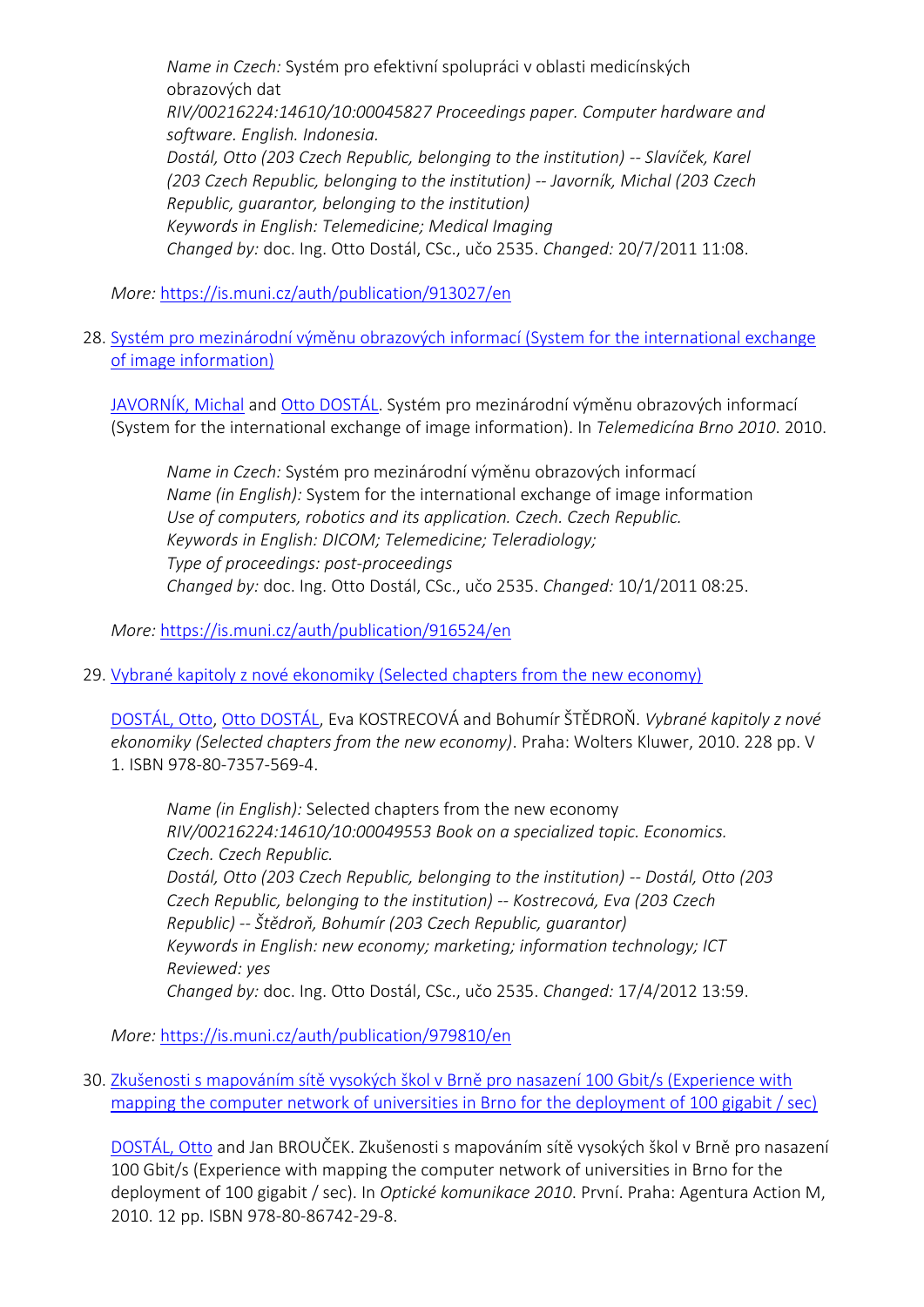*Name (in English):* Experience with mapping the computer network of universities in Brno for the deployment of 100 gigabit / sec *Use of computers, robotics and its application. Czech. Czech Republic. Keywords in English: Optical networks; Reflectance; Insertion Loss; PMD; CD; Type of proceedings: post-proceedings Changed by:* Mgr. Marta Novotná Buršíková, učo 15689. *Changed:* 18/4/2011 09:50.

*More:* [https://is.muni.cz/auth/publication/916344/en](https://is.muni.cz/auth/publication/916344/en/Zkusenosti-s-mapovanim-site-vysokych-skol-v-Brne-pro-nasazeni-100-Gbit/s/Dostal-Broucek?lang=en)

### 2009

31. [Current Development of MeDiMed the Regional Centre for Medicine Picture Data Processing](https://is.muni.cz/auth/publication/914632/en?lang=en)

[SLAVÍČEK, Karel](https://is.muni.cz/auth/person/1158?lang=en), [Otto DOSTÁL](https://is.muni.cz/auth/person/2535?lang=en), [Michal JAVORNÍK](https://is.muni.cz/auth/person/1111?lang=en) and [Vladimír SCHINDLER](https://is.muni.cz/auth/person/160298?lang=en). Current Development of MeDiMed the Regional Centre for Medicine Picture Data Processing. In *International Conference NEW INFORMATION AND MULTIMEDIA TECHNOLOGIES*. Brno: Brno University of Technology Faculty of Electrical Engineering and Communication, 2009. p. 58-61. ISBN 978-80- 214-3708-1.

*Name in Czech:* Současný stav vývoje projektu MeDiMed - regionálního centra zpracování medicínských obrazových dat *RIV/00216224:14610/09:00051597 Proceedings paper. Use of computers, robotics and its application. English. Czech Republic. Slavíček, Karel (203 Czech Republic, belonging to the institution) -- Dostál, Otto (203 Czech Republic, guarantor, belonging to the institution) -- Javorník, Michal (203 Czech Republic, belonging to the institution) -- Schindler, Vladimír (203 Czech Republic, belonging to the institution) Keywords in English: PACS; DICOM; telemedicine Type of proceedings: post-proceedings Changed by:* Mgr. Marta Novotná Buršíková, učo 15689. *Changed:* 10/4/2012 09:08.

*More:* [https://is.muni.cz/auth/publication/914632/en](https://is.muni.cz/auth/publication/914632/en/Current-Development-of-MeDiMed-the-Regional-Centre-for-Medicine-Picture-Data-Processing/Slavicek-Dostal-Javornik-Schindler?lang=en)

32. [Redundancy in Processing of Medical Image Data](https://is.muni.cz/auth/publication/872541/en?lang=en)

[SLAVÍČEK, Karel](https://is.muni.cz/auth/person/1158?lang=en), [Michal JA](https://is.muni.cz/auth/person/1111?lang=en)VORNÍK and [Otto DOSTÁL](https://is.muni.cz/auth/person/2535?lang=en). Redundancy in Processing of Medical Image Data. In *Fourth International Conference on Computer Sciences and Convergence Information Technology*. Seoul, Korea: IEEE Computer Society Conference Publishing Services, 2009. p. 519-523. ISBN 978-1-4244-5244-6.

*Name in Czech:* Redundance ve zpracování medicínských obrazových dat *RIV/00216224:14610/09:00051296 Proceedings paper. Use of computers, robotics and its application. English. Republic of Korea. Slavíček, Karel (203 Czech Republic, guarantor, belonging to the institution) -- Javorník, Michal (203 Czech Republic, belonging to the institution) -- Dostál, Otto (203 Czech Republic, belonging to the institution) Keywords in English: DICOM; PACS; Telemedicine International impact: yes Changed by:* Mgr. Marta Novotná Buršíková, učo 15689. *Changed:* 27/3/2012 14:13.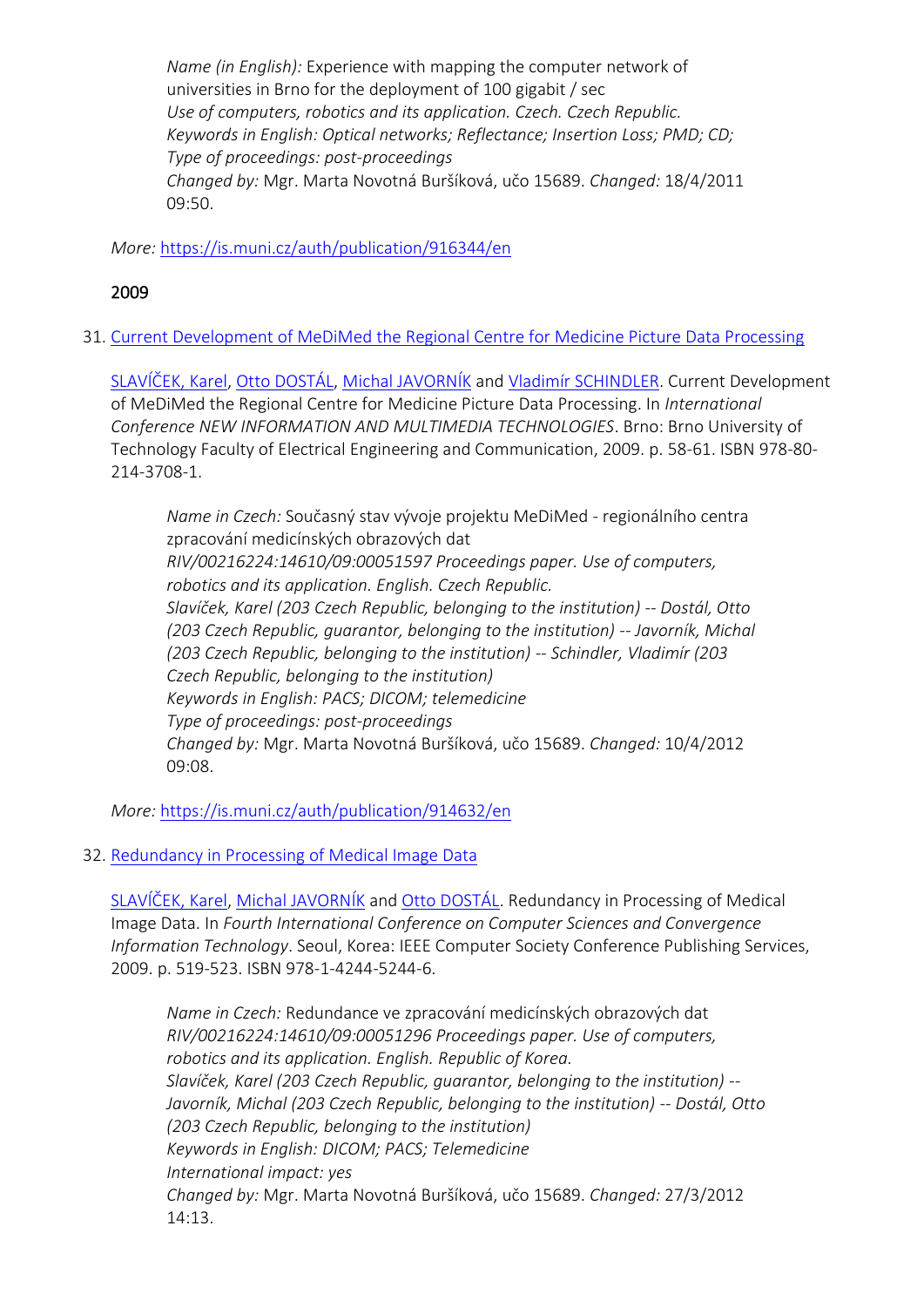*More:* [https://is.muni.cz/auth/publication/872541/en](https://is.muni.cz/auth/publication/872541/en/Redundancy-in-Processing-of-Medical-Image-Data/Slavicek-Javornik-Dostal?lang=en)

33. [Zkušenosti s provozem Radiologického komunikačního centra \(Experience with the operation of](https://is.muni.cz/auth/publication/916556/en?lang=en)  radiological [Communications Center\)](https://is.muni.cz/auth/publication/916556/en?lang=en)

[DOSTÁL, Otto](https://is.muni.cz/auth/person/2535?lang=en) and [Michal JAVORNÍK.](https://is.muni.cz/auth/person/1111?lang=en) Zkušenosti s provozem Radiologického komunikačního centra (Experience with the operation of radiological Communications Center). In *Telemedicína Brno 2009*. Brno: MSD, 2009. 5 pp. ISBN 978-80-7392-025-8.

*Name (in English):* Experience with the operation of radiological Communications Center *RIV/00216224:14610/09:00046328 Proceedings paper. Use of computers, robotics and its application. Czech. Czech Republic. Dostál, Otto (203 Czech Republic, guarantor, belonging to the institution) -- Javorník, Michal (203 Czech Republic, belonging to the institution) Keywords in English: PACS; DICOM; Radiological communication center; Type of proceedings: post-proceedings Changed by:* doc. Ing. Otto Dostál, CSc., učo 2535. *Changed:* 10/1/2011 08:29.

*More:* [https://is.muni.cz/auth/publication/916556/en](https://is.muni.cz/auth/publication/916556/en/Zkusenosti-s-provozem-Radiologickeho-komunikacniho-centra/Dostal-Javornik?lang=en)

#### 2008

34. [Ict as Tool for Controlling of Market Relationship and Increasing of Economic Effectiveness in](https://is.muni.cz/auth/publication/798764/en?lang=en)  [the Area of Processing of Medical Image Data](https://is.muni.cz/auth/publication/798764/en?lang=en)

[JAVORNÍK, Michal](https://is.muni.cz/auth/person/1111?lang=en), [Otto DOSTÁL](https://is.muni.cz/auth/person/2535?lang=en), [Karel SLAVÍČEK](https://is.muni.cz/auth/person/1158?lang=en) and Miloslav FILKA. Ict as Tool for Controlling of Market Relationship and Increasing of Economic Effectiveness in the Area of Processing of Medical Image Data. In *New information and multimedia technologies NIMT- 2008*. Brno: University of Technology, Brno, 2008. p. 83-85. ISBN 978-80-214-3708-1.

*Name in Czech:* Uplatnění ICT jako nástroje řízení tržních vztahů a zvyšování efektivity při zpracování medicínských obrazových dat *Use of computers, robotics and its application. English. Czech Republic. Keywords in English: Telemedicine; Integration; DICOM; PACS Type of proceedings: pre-proceedings International impact: yes Changed by:* Mgr. Marta Novotná Buršíková, učo 15689. *Changed:* 20/4/2011 15:55.

*More:* [https://is.muni.cz/auth/publication/798764/en](https://is.muni.cz/auth/publication/798764/en/Ict-as-Tool-for-Controlling-of-Market-Relationship-and-Increasing-of-Economic-Effectiveness-in-the-Area-of-Processing-of-Medical-Image-Data/Javornik-Dostal-Slavicek-Filka?lang=en)

35. Knowledge Management and Cost - [Effectiveness in the Area of Medical Image Data](https://is.muni.cz/auth/publication/798773/en?lang=en)

[JAVORNÍK, Michal](https://is.muni.cz/auth/person/1111?lang=en), [Otto DOSTÁL](https://is.muni.cz/auth/person/2535?lang=en), [Karel SLAVÍČEK](https://is.muni.cz/auth/person/1158?lang=en) and [Pavel VENTRUBA.](https://is.muni.cz/auth/person/1779?lang=en) Knowledge Management and Cost - Effectiveness in the Area of Medical Image Data. In *The 38th International Conference on Computers &Industrial Engineering*. Beijing, China: University, Beijing,China, 2008. p. 883-887. ISBN 978-7-121-07437-0.

*Name in Czech:* Řízení znalostí a nákladová efektivita v oblasti medicínských obrazových dat *RIV/00216224:14610/08:00024348 Proceedings paper. Use of computers, robotics and its application. English. China.*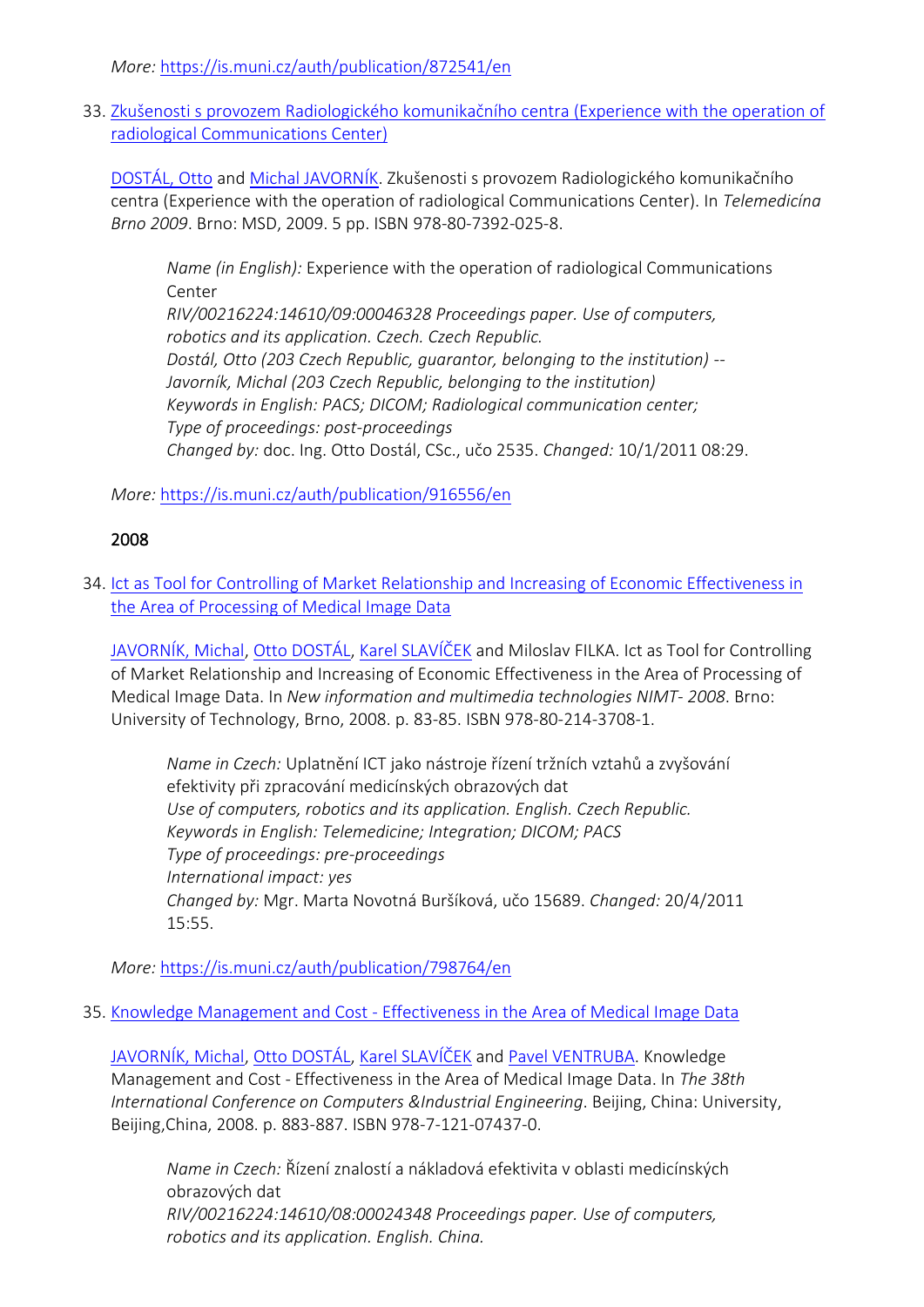*Javorník, Michal (203 Czech Republic, guarantor, belonging to the institution) -- Dostál, Otto (203 Czech Republic, belonging to the institution) -- Slavíček, Karel (203 Czech Republic, belonging to the institution) -- Ventruba, Pavel (203 Czech Republic, belonging to the institution) Keywords in English: KNOWLEDGE MANAGEMENT; MEDICAL; DICOM; Type of proceedings: pre-proceedings International impact: yes Reviewed: yes Changed by:* doc. Ing. Otto Dostál, CSc., učo 2535. *Changed:* 20/7/2011 11:10.

*More:* [https://is.muni.cz/auth/publication/798773/en](https://is.muni.cz/auth/publication/798773/en/Knowledge-Management-and-Cost-Effectiveness-in-the-Area-of-Medical-Image-Data/Javornik-Dostal-Slavicek-Ventruba?lang=en)

36. [Mathematical Processing of Syslog Messages from Routers an Switches](https://is.muni.cz/auth/publication/800275/en?lang=en)

[SLAVÍČEK, Karel](https://is.muni.cz/auth/person/1158?lang=en), [Jaroslav LEDVINKA,](https://is.muni.cz/auth/person/510?lang=en) [Michal JAVORNÍK](https://is.muni.cz/auth/person/1111?lang=en) and [Otto DOSTÁL](https://is.muni.cz/auth/person/2535?lang=en). Mathematical Processing of Syslog Messages from Routers an Switches. In *Information and Automation for Sustainability*. Colombo: IEEE Catalog Number CFP0809B, 2008. p. 463-468. ISBN 978-1-4244- 2900-4.

*Name in Czech:* Matematické zpracování Syslog zpráv ze směrovačů a přepínačů *RIV/00216224:14610/08:00024359 Proceedings paper. Use of computers, robotics and its application. English. Sri Lanka. Slavíček, Karel (203 Czech Republic, guarantor, belonging to the institution) -- Ledvinka, Jaroslav (203 Czech Republic, belonging to the institution) -- Javorník, Michal (203 Czech Republic, belonging to the institution) -- Dostál, Otto (203 Czech Republic, belonging to the institution) Keywords in English: Network; Syslog; Message; Processing; Type of proceedings: pre-proceedings International impact: yes Reviewed: yes Changed by:* doc. Ing. Otto Dostál, CSc., učo 2535. *Changed:* 20/7/2011 11:10.

*More:* [https://is.muni.cz/auth/publication/800275/en](https://is.muni.cz/auth/publication/800275/en/Mathematical-Processing-of-Syslog-Messages-from-Routers-an-Switches/Slavicek-Ledvinka-Javornik-Dostal?lang=en)

### 37. [Technology backround of international collaboration on medicine multimedia knowledge base](https://is.muni.cz/auth/publication/766557/en?lang=en)  [establishment](https://is.muni.cz/auth/publication/766557/en?lang=en)

[SLAVÍČEK, Karel](https://is.muni.cz/auth/person/1158?lang=en), [Michal JAVORNÍK](https://is.muni.cz/auth/person/1111?lang=en) and [Otto DOSTÁL](https://is.muni.cz/auth/person/2535?lang=en). Technology backround of international collaboration on medicine multimedia knowledge base establishment. In *Proceedings of the 2nd WSEAS International Conference on COMPUTER ENGINEERING and APPLICATIONS(CEA'08)*. Acapulco, Mexico, January 25-27, 2008: Published by WSEAS Press, 2008. p. 137-142, 5 pp. ISBN 978-960-6766-33-6.

*Name in Czech:* Technologické základna pro mezinárodní spolupráci v oblasti vytváření medicínské multimediální databáze *RIV/00216224:14610/08:00041923 Proceedings paper. Use of computers, robotics and its application. English. Mexico. Slavíček, Karel (203 Czech Republic, guarantor, belonging to the institution) -- Javorník, Michal (203 Czech Republic, belonging to the institution) -- Dostál, Otto (203 Czech Republic, belonging to the institution) Keywords in English: DICOM; medicine ; multimedia ; data Type of proceedings: post-proceedings International impact: yes*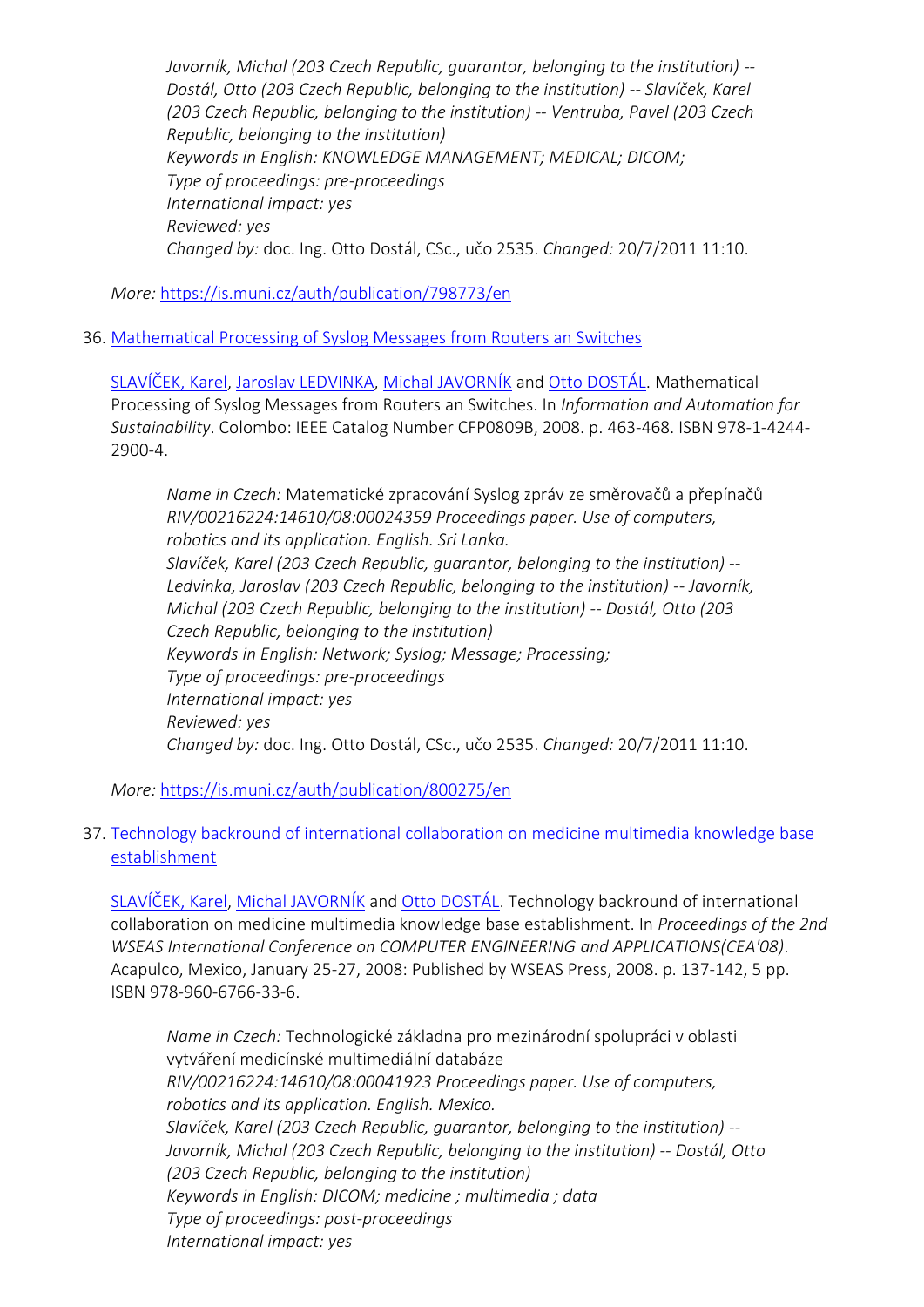*Reviewed: yes Changed by:* Mgr. Marta Novotná Buršíková, učo 15689. *Changed:* 21/4/2011 10:39.

*More:* [https://is.muni.cz/auth/publication/766557/en](https://is.muni.cz/auth/publication/766557/en/Technology-backround-of-international-collaboration-on-medicine-multimedia-knowledge-base-establishment/Slavicek-Javornik-Dostal?lang=en)

#### 2007

38. [Carrier Grade Ethernet](https://is.muni.cz/auth/publication/747004/en?lang=en)

[DOSTÁL, Otto](https://is.muni.cz/auth/person/2535?lang=en), [Karel SLAVÍČEK](https://is.muni.cz/auth/person/1158?lang=en) and Miloslav FILKA. Carrier Grade Ethernet. In *telecommunications and signalprocessing TSP 2007*. Brno: VUT Brno, 2007. p. 123-127. ISBN 978-80-214-3445-5.

*Name in Czech:* Ethernet pro operátory *Use of computers, robotics and its application. English. Czech Republic. Keywords in English: Ethernet;WAN;Netwworks: Changed by:* Mgr. Marta Novotná Buršíková, učo 15689. *Changed:* 21/4/2011 10:57.

*More:* [https://is.muni.cz/auth/publication/747004/en](https://is.muni.cz/auth/publication/747004/en/Carrier-Grade-Ethernet/Dostal-Slavicek-Filka?lang=en)

#### 39. [Digital tutorial archive](https://is.muni.cz/auth/publication/727882/en?lang=en)

RAČANSKÁ, Eva, [Otto DOSTÁL](https://is.muni.cz/auth/person/2535?lang=en), [Michal JAVORNÍK](https://is.muni.cz/auth/person/1111?lang=en), [Pavel VENTRUBA](https://is.muni.cz/auth/person/1779?lang=en) and [Martin PETRENKO.](https://is.muni.cz/auth/person/31215?lang=en) Digital tutorial archive. In *Proceedings of The 3rd IASTED International Conference on Telehealth 2007*. Anaheim/Calgary/Zurich: ACTA Press, 2007. p. 77-81. ISBN 978-0-88986-668-3.

*Name in Czech:* Digitální výukový archiv *Name (in English):* Digital tutorial archive *Informatics. English. Chad. Keywords in English: PACS (Picture Archiving and Communication System); DICOM (Digital Imaging and Communication in Medicine); Digital Image; Tutorial Database Type of proceedings: pre-proceedings International impact: yes Changed by:* doc. Ing. Otto Dostál, CSc., učo 2535. *Changed:* 10/4/2010 10:57.

*More:* [https://is.muni.cz/auth/publication/727882/en](https://is.muni.cz/auth/publication/727882/en/Digital-tutorial-archive/Racanska-Dostal-Javornik-Ventruba?lang=en)

#### 40. [Digitální obrazový archiv \(Digital tutorial archive\)](https://is.muni.cz/auth/publication/727885/en?lang=en)

RAČANSKÁ, Eva, [Martin PETRENKO,](https://is.muni.cz/auth/person/31215?lang=en) [Pavel VENTRUBA,](https://is.muni.cz/auth/person/1779?lang=en) [Otto DOSTÁL](https://is.muni.cz/auth/person/2535?lang=en) and [Michal JAVORNÍK](https://is.muni.cz/auth/person/1111?lang=en). Digitální obrazový archiv (Digital tutorial archive). *Praktická gynekologie*. Brno: Medica Healthworld, 2007, vol. 2007, No 4, p. 179-183. ISSN 1211-6645.

*Name in Czech:* Digitální obrazový archiv *Name (in English):* Digital tutorial archive *RIV/00216224:14610/07:00041595 Article in a journal. Gynaecology and obstetrics. Czech. Czech Republic. Račanská, Eva (203 Czech Republic, guarantor, belonging to the institution) -- Petrenko, Martin (203 Czech Republic, belonging to the institution) -- Ventruba, Pavel (203 Czech Republic, belonging to the institution) -- Dostál, Otto (203 Czech*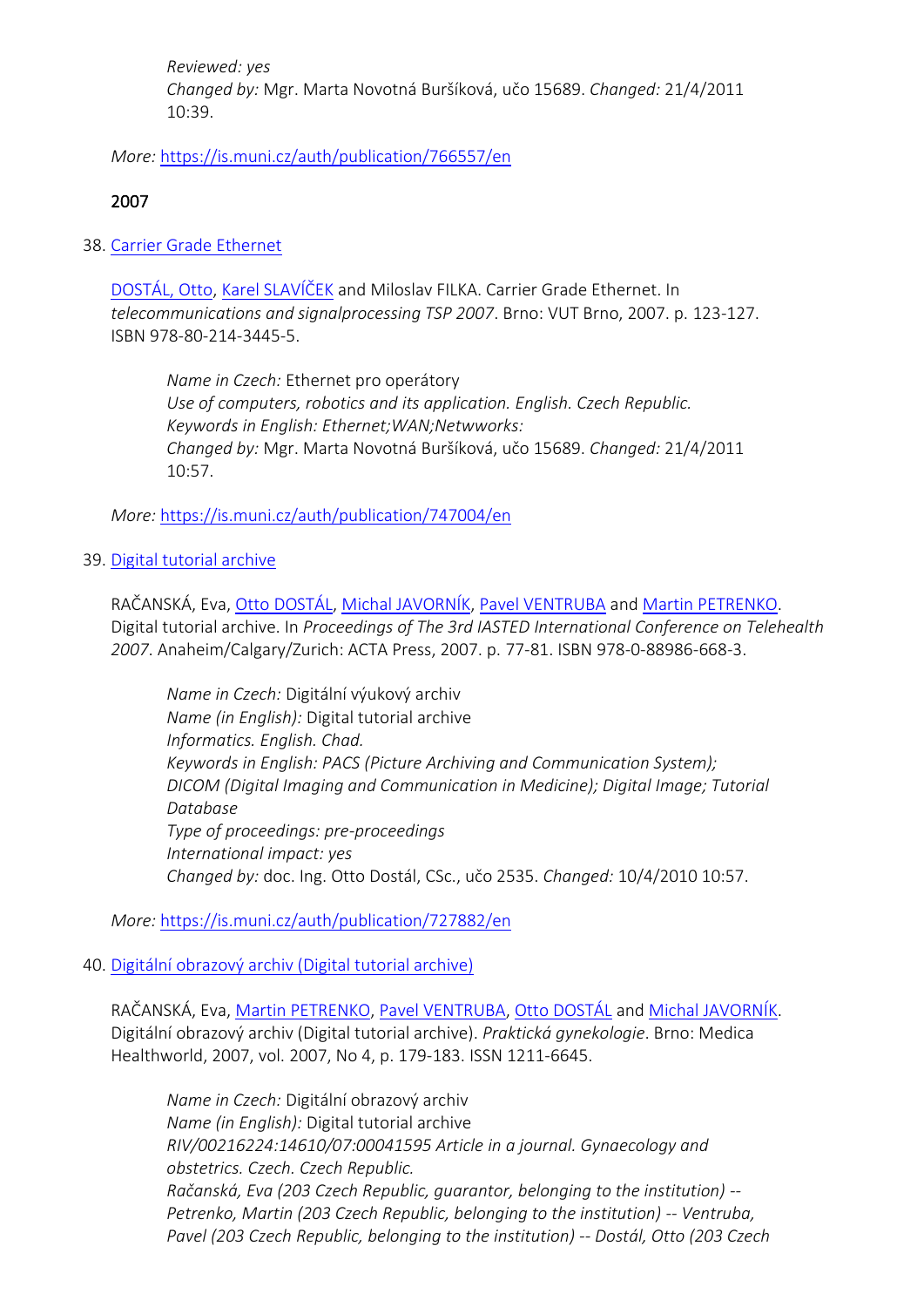*Republic, belonging to the institution) -- Javorník, Michal (203 Czech Republic, belonging to the institution) Keywords in English: PACS; modalita; digitální záznam; anonymizace Changed by:* doc. Ing. Otto Dostál, CSc., učo 2535. *Changed:* 19/8/2011 09:06.

*More:* [https://is.muni.cz/auth/publication/727885/en](https://is.muni.cz/auth/publication/727885/en/Digitalni-obrazovy-archiv/Racanska-Petrenko-Ventruba-Dostal?lang=en)

41. [Efektivní zpracování medicínských obrazových dat \(Effective processing of medical image](https://is.muni.cz/auth/publication/718983/en?lang=en)  [information\)](https://is.muni.cz/auth/publication/718983/en?lang=en)

ŠÁREK, Milan, [Otto DOSTÁL](https://is.muni.cz/auth/person/2535?lang=en), [Karel SLAVÍČEK](https://is.muni.cz/auth/person/1158?lang=en) and [Pavel ANDRES](https://is.muni.cz/auth/person/96602?lang=en). Efektivní zpracování medicínských obrazových dat (Effective processing of medical image information). In *Širokopásmové sítě a jejich aplikace*. Olomouc: Univerzita Palackého v Olomouci, 2007. p. 107- 109. ISBN 978-80-244-1687-8.

*Name (in English):* Effective processing of medical image information *Use of computers, robotics and its application. Czech. Czech Republic. Keywords in English: telemedicine; PACS; legislature; research; Changed by:* Mgr. Marta Novotná Buršíková, učo 15689. *Changed:* 22/4/2011 14:36.

*More:* [https://is.muni.cz/auth/publication/718983/en](https://is.muni.cz/auth/publication/718983/en/Efektivni-zpracovani-medicinskych-obrazovych-dat/Sarek-Dostal-Slavicek-Andres?lang=en)

42. Improving Education and Cost - [Effectiveness in Medical Imaging](https://is.muni.cz/auth/publication/723748/en?lang=en)

[JAVORNÍK, Michal](https://is.muni.cz/auth/person/1111?lang=en) and [Otto DOSTÁL](https://is.muni.cz/auth/person/2535?lang=en). Improving Education and Cost - Effectiveness in Medical Imaging. *IT@Networking Communications*. Brussels: Christin Marolt, 2007, 1/2007, No 2, p. 14- 15. ISSN 1784-0716.

*Name in Czech:* Zkvalitnění výuky a zvýšení efektivity při zpracování medicínské obrazové informace *RIV/00216224:14610/07:00041514 Article in a journal. Use of computers, robotics and its application. English. Belgium. Javorník, Michal (203 Czech Republic, guarantor, belonging to the institution) -- Dostál, Otto (203 Czech Republic, belonging to the institution) Keywords in English: Image; Network; education Reviewed: yes Changed by:* doc. Ing. Otto Dostál, CSc., učo 2535. *Changed:* 19/8/2011 09:06.

*More:* [https://is.muni.cz/auth/publication/723748/en](https://is.muni.cz/auth/publication/723748/en/Improving-Education-and-Cost-Effectiveness-in-Medical-Imaging/Javornik-Dostal?lang=en)

43. [Integration of Telemedicine Activities in the Czech Republic](https://is.muni.cz/auth/publication/766560/en?lang=en)

[DOSTÁL, Otto](https://is.muni.cz/auth/person/2535?lang=en), [Michal JAVORNÍK](https://is.muni.cz/auth/person/1111?lang=en), [Karel SLAVÍČEK](https://is.muni.cz/auth/person/1158?lang=en) and [Pavel VENTRUBA.](https://is.muni.cz/auth/person/1779?lang=en) Integration of Telemedicine Activities in the Czech Republic. In *4th International Conference on Innovations in Information Technology, Innovations '07. IEEE*. Dubai, United Arab Emirates: UAE University, 2007. p. 532-536. ISBN 978-1-4244-1840-4.

*Name in Czech:* Integrace telemedicínských aktivit v ČR *RIV/00216224:14610/07:00041924 Proceedings paper. Use of computers, robotics and its application. English. United Arab Emirates. Dostál, Otto (203 Czech Republic, guarantor, belonging to the institution) -- Javorník, Michal (203 Czech Republic, belonging to the institution) -- Slavíček,*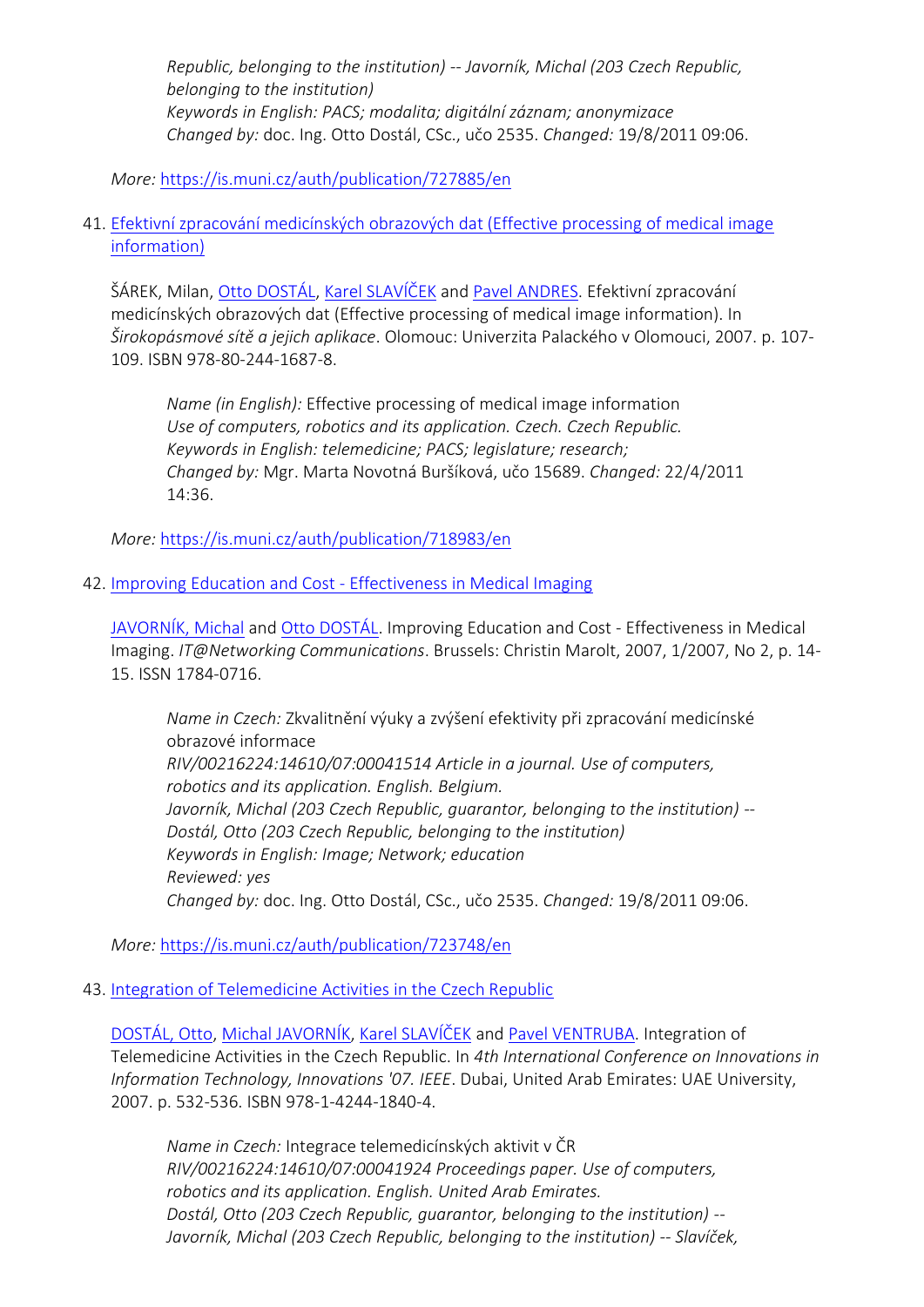*Karel (203 Czech Republic, belonging to the institution) -- Ventruba, Pavel (203 Czech Republic, belonging to the institution) Keywords in English: Regional; PACS; medical training; cooperation; Type of proceedings: post-proceedings International impact: yes Reviewed: yes Changed by:* doc. Ing. Otto Dostál, CSc., učo 2535. *Changed:* 19/8/2011 09:05.

*More:* [https://is.muni.cz/auth/publication/766560/en](https://is.muni.cz/auth/publication/766560/en/Integration-of-Telemedicine-Activities-in-the-Czech-Republic/Dostal-Javornik-Slavicek-Ventruba?lang=en)

#### 44. [New Cable Testing Polygon in TU Brno](https://is.muni.cz/auth/publication/747003/en?lang=en)

[DOSTÁL, Otto,](https://is.muni.cz/auth/person/2535?lang=en) Miloslav FILKA and Martin KYSELÁK. New Cable Testing Polygon in TU Brno. In *Telecommunications and signal Processing*. 2007th ed. Brno: VUT Brno, 2007. p. 109-115. ISBN 978-80-214-3445-5.

*Name in Czech:* Nový kabelový testovací polygon na TU Brno *Sensors, detecting elements, measurement and regulation. English. Czech Republic. Keywords in English: Cable testing ;telecommunication Reviewed: yes Changed by:* Mgr. Marta Novotná Buršíková, učo 15689. *Changed:* 12/4/2011 16:02.

*More:* [https://is.muni.cz/auth/publication/747003/en](https://is.muni.cz/auth/publication/747003/en/New-Cable-Testing-Polygon-in-TU-Brno/Dostal-Filka-Kyselak?lang=en)

45. [Opportunities of Todays ICT Technologies for Support of Education and Training in Radiology](https://is.muni.cz/auth/publication/723893/en?lang=en)

[KRUPA, Petr,](https://is.muni.cz/auth/person/2084?lang=en) Michal J[AVORNÍK](https://is.muni.cz/auth/person/1111?lang=en) and [Otto DOSTÁL](https://is.muni.cz/auth/person/2535?lang=en). Opportunities of Todays ICT Technologies for Support of Education and Training in Radiology. In *The Sixth International Conference on Networking (ICN 2007)*. Sainte - Luce, Martinique, France: IEEE computer society, 2007. p. 57- 62. ISBN 0-7695-2805-8.

*Name in Czech:* Možnosti současných technologií pro podporu výuky v radiologii *Use of computers, robotics and its application. English. France. Keywords in English: Dicom ; MeDiMed ; PACS ; Teaching archive; Type of proceedings: post-proceedings International impact: yes Reviewed: yes Changed by:* doc. Ing. Otto Dostál, CSc., učo 2535. *Changed:* 10/4/2010 11:07.

*More:* [https://is.muni.cz/auth/publication/723893/en](https://is.muni.cz/auth/publication/723893/en/Opportunities-of-Todays-ICT-Technologies-for-Support-of-Education-and-Training-in-Radiology/Krupa-Javornik-Dostal?lang=en)

#### 46. [PACS v gynekologii \(PACS in gynecology\)](https://is.muni.cz/auth/publication/727884/en?lang=en)

RAČANSKÁ, Eva, [Martin PETRENKO,](https://is.muni.cz/auth/person/31215?lang=en) [Pavel VENTRUBA,](https://is.muni.cz/auth/person/1779?lang=en) [Otto DOSTÁL](https://is.muni.cz/auth/person/2535?lang=en) and [Michal JAVORNÍK](https://is.muni.cz/auth/person/1111?lang=en). PACS v gynekologii (PACS in gynecology). In *Edukační sborník XXXI. Brněnské onkologické dny*. Brno: Masarykův onkologický ústav, 2007. p. 60. ISBN 978-978-8679-30-1.

*Name in Czech:* PACS v gynekologii *Name (in English):* PACS in gynecology *Gynaecology and obstetrics. Czech. Czech Republic. Keywords in English: PACS; endoskopie; ultrazvuk; digitální obrazová data*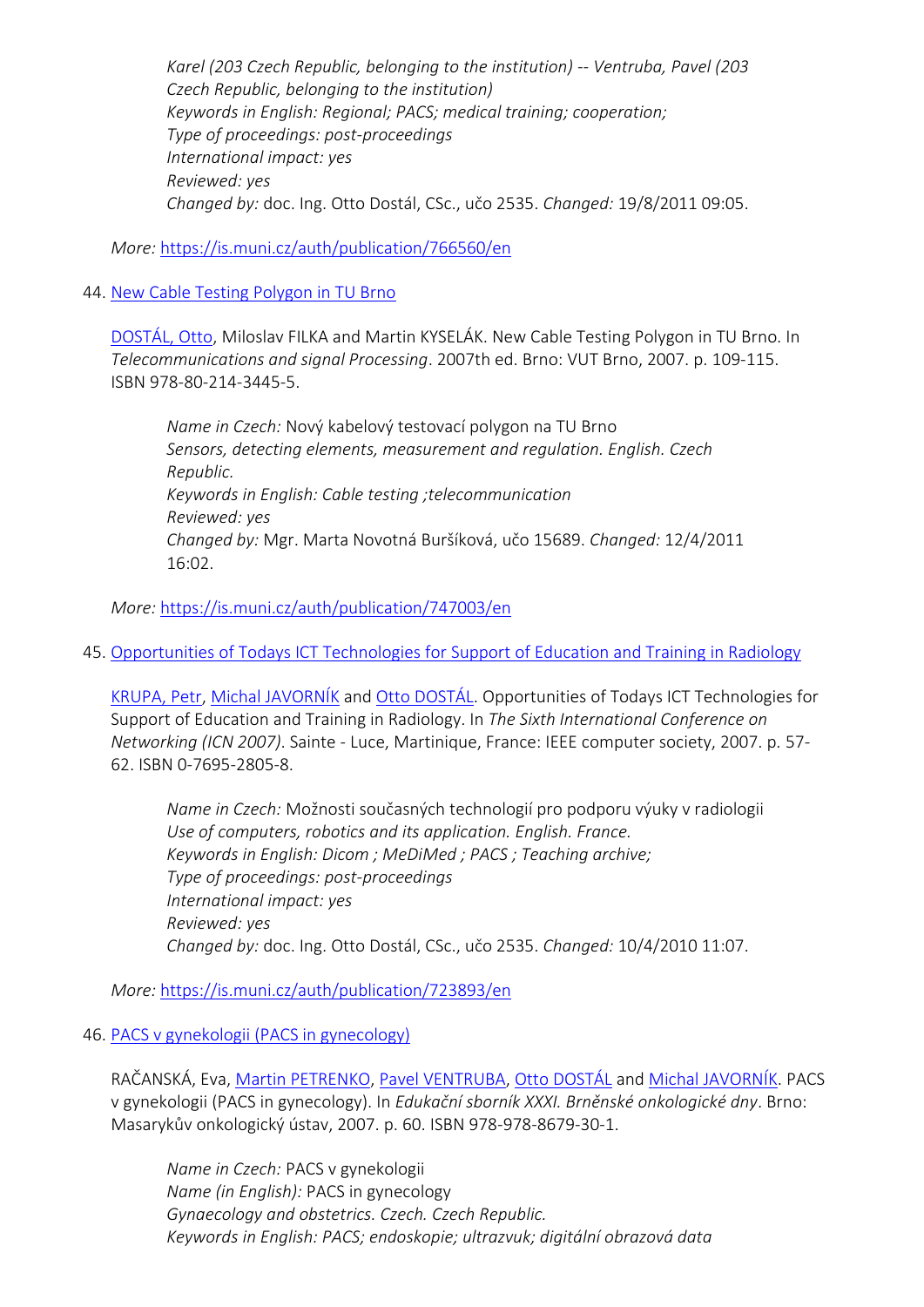*Type of proceedings: pre-proceedings Changed by:* Mgr. Marta Novotná Buršíková, učo 15689. *Changed:* 25/3/2011 15:48.

*More:* [https://is.muni.cz/auth/publication/727884/en](https://is.muni.cz/auth/publication/727884/en/PACS-v-gynekologii/Racanska-Petrenko-Ventruba-Dostal?lang=en)

47. Projekt MEDIMED - [regionální archiv medicínských obrazových dat \(The MEDIMED project](https://is.muni.cz/auth/publication/747633/en?lang=en)  [regional archive of medicine multimedia data\)](https://is.muni.cz/auth/publication/747633/en?lang=en)

[DOSTÁL, Otto](https://is.muni.cz/auth/person/2535?lang=en), [Michal JAVORNÍK](https://is.muni.cz/auth/person/1111?lang=en), [Martin PETRENKO,](https://is.muni.cz/auth/person/31215?lang=en) [Aleš ROČEK](https://is.muni.cz/auth/person/205054?lang=en) and [Karel SLAVÍČEK](https://is.muni.cz/auth/person/1158?lang=en). Projekt MEDIMED - regionální archiv medicínských obrazových dat (The MEDIMED project - regional archive of medicine multimedia data). In *Širokopásmové sítě a jejich aplikace*. Olomouc: CESNET,z.s.p.o.a UP Olomouc, 2007. p. 110-114. ISBN 978-80-244-1687-8.

*Name (in English):* The MEDIMED project - regional archive of medicine multimedia data *Use of computers, robotics and its application. Czech. Czech Republic. Keywords in English: PACS;MEDIMED;DICOM International impact: yes Reviewed: yes Changed by:* Ing. Aleš Roček, Ph.D., učo 205054. *Changed:* 1/4/2015 11:40.

*More:* [https://is.muni.cz/auth/publication/747633/en](https://is.muni.cz/auth/publication/747633/en/Projekt-MEDIMED-regionalni-archiv-medicinskych-obrazovych-dat/Dostal-Javornik-Petrenko-Rocek?lang=en)

48. [Regionání řešení pro podporu medicínských obrazových informací \(Complex support of medical](https://is.muni.cz/auth/publication/724055/en?lang=en)  [image information processing\)](https://is.muni.cz/auth/publication/724055/en?lang=en)

[DOSTÁL, Otto](https://is.muni.cz/auth/person/2535?lang=en) and [Michal JAVORNÍK.](https://is.muni.cz/auth/person/1111?lang=en) Regionání řešení pro podporu medicínských obrazových informací (Complex support of medical image information processing). In *Telemedicína Brno 2007*. Brno: MSD, 2007. p. 95-119. ISBN 978-80-86633-94-7.

*Name in Czech:* Complex support of medical image information processing *Name (in English):* Complex support of medical image information processing *Use of computers, robotics and its application. Czech. Czech Republic. Keywords in English: Picture archiving; Communication; Medical Type of proceedings: pre-proceedings Changed by:* Mgr. Marta Novotná Buršíková, učo 15689. *Changed:* 21/4/2011 11:43.

*More:* [https://is.muni.cz/auth/publication/724055/en](https://is.muni.cz/auth/publication/724055/en/Regionani-reseni-pro-podporu-medicinskych-obrazovych-informaci/Dostal-Javornik?lang=en)

49. [Use of 3D geometry modelling of osteochondrosis-like iatrogenic lesions as a template for press](https://is.muni.cz/auth/publication/771705/en?lang=en)  [and fit scaffold seeded with mesenchymal stem cells.](https://is.muni.cz/auth/publication/771705/en?lang=en)

[KRUPA, Petr](https://is.muni.cz/auth/person/2084?lang=en), Pavel KRŠEK, [Michal JAVORNÍK](https://is.muni.cz/auth/person/1111?lang=en), [Otto DOSTÁL](https://is.muni.cz/auth/person/2535?lang=en), Robert SRNEC, Pavel USVALD, Pavel PROKS, Helga KECOVÁ, Evzen AMLER, Josef JANČÁŘ, [Petr GÁL](https://is.muni.cz/auth/person/1765?lang=en), [Ladislav PLÁNKA](https://is.muni.cz/auth/person/20583?lang=en) and [Alois](https://is.muni.cz/auth/person/24520?lang=en)  [NEČAS](https://is.muni.cz/auth/person/24520?lang=en). Use of 3D geometry modelling of osteochondrosis-like iatrogenic lesions as a template for press and fit scaffold seeded with mesenchymal stem cells. *Physiological Research*. Praha: Institute of Physiology, Academy of Sci, 2007, vol. 56, Suppl 1, p. 107-114. ISSN 0862-8408.

*Name in Czech:* Pouziti 3D geometrickych modelovani k vytvoreni predlohz iatrogenniho osteochondralniho dfektu pro pripravu skafodu pro transplnataci kmenovych bunek.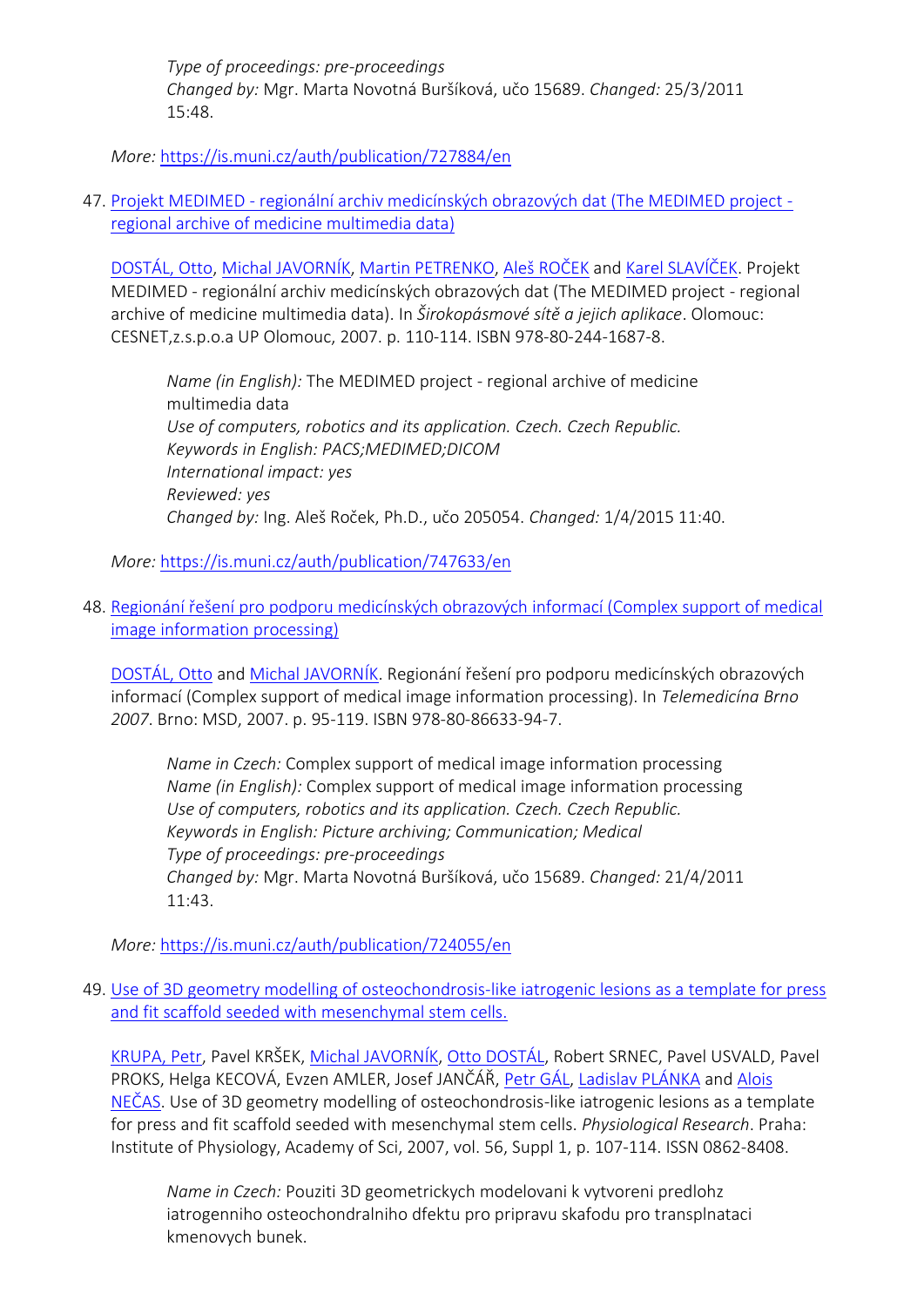*RIV/00216224:14110/07:00024045 Article in a journal. Traumatology and orthopaedics. English. Czech Republic. Krupa, Petr (203 Czech Republic, guarantor) -- Kršek, Pavel (203 Czech Republic) -- Javorník, Michal (203 Czech Republic) -- Dostál, Otto (203 Czech Republic) -- Srnec, Robert (203 Czech Republic) -- Usvald, Pavel (203 Czech Republic) -- Proks, Pavel (203 Czech Republic) -- Kecová, Helga (203 Czech Republic) -- Amler, Evzen (203 Czech Republic) -- Jančář, Josef (203 Czech Republic) -- Gál, Petr (203 Czech Republic) -- Plánka, Ladislav (203 Czech Republic) -- Nečas, Alois (203 Czech Republic) Keywords in English: cartilage; CT imaging; tissue segmentation; joint resurfacing; mesenchyma stem cells International impact: yes Reviewed: yes Changed by:* doc. Ing. Otto Dostál, CSc., učo 2535. *Changed:* 26/6/2009 09:09.

#### *More:* [https://is.muni.cz/auth/publication/771705/en](https://is.muni.cz/auth/publication/771705/en/Use-of-3D-geometry-modelling-of-osteochondrosis-like-iatrogenic-lesions-as-a-template-for-press-and-fit-scaffold-seeded-with-mesenchymal-stem-cells/Krupa-Krsek-Javornik-Dostal?lang=en)

#### 50. [Wireless Technology in Medicine Applications](https://is.muni.cz/auth/publication/747001/en?lang=en)

[DOSTÁL, Otto](https://is.muni.cz/auth/person/2535?lang=en) and [Karel SLAVÍČEK](https://is.muni.cz/auth/person/1158?lang=en). Wireless Technology in Medicine Applications. In *Personal Wireless Communications*. 2007th ed. Praha: Springer Verlag, 2007. p. 316-324. ISBN 978-0-387- 74158-1.

*Name in Czech:* Bezdrátové technologie v medicínských aplikacích *RIV/00216224:14610/07:00023160 Proceedings paper. Use of computers, robotics and its application. English. Czech Republic. Dostál, Otto (203 Czech Republic, guarantor, belonging to the institution) -- Slavíček, Karel (203 Czech Republic, belonging to the institution) Keywords in English: PACS; DICOM; Medicine Picture Data Changed by:* doc. Mgr. Karel Slavíček, Ph.D., učo 1158. *Changed:* 29/3/2012 16:08.

*More:* [https://is.muni.cz/auth/publication/747001/en](https://is.muni.cz/auth/publication/747001/en/Wireless-Technology-in-Medicine-Applications/Dostal-Slavicek?lang=en)

#### 2006

#### 51. [Collaborative environment supporting research and education in the area of medical image](https://is.muni.cz/auth/publication/697369/en?lang=en)  [information](https://is.muni.cz/auth/publication/697369/en?lang=en)

[DOSTÁL, Otto](https://is.muni.cz/auth/person/2535?lang=en), [Michal JAVORNÍK](https://is.muni.cz/auth/person/1111?lang=en) and [Pavel VENTRUBA.](https://is.muni.cz/auth/person/1779?lang=en) Collaborative environment supporting research and education in the area of medical image information. *International Journal of Computer Assisted Radiology and Surgery*. Deutschland: Springer, 2006, vol. 2006, No 1, p. 98- 100. ISSN 1861-6410.

*Name in Czech:* Kolaborativni prostredi pro podporu vyzkumu a vzdelavani v oblasti medicinskych obrazovych informaci *RIV/00216224:14610/06:00017279 Article in a journal. Use of computers, robotics and its application. English. Japan. Dostál, Otto (203 Czech Republic, guarantor) -- Javorník, Michal (203 Czech Republic) -- Ventruba, Pavel (203 Czech Republic) Keywords in English: Education and Research PACS; DICOM; Collaborative environment Changed by:* doc. Ing. Otto Dostál, CSc., učo 2535. *Changed:* 4/10/2006 11:04.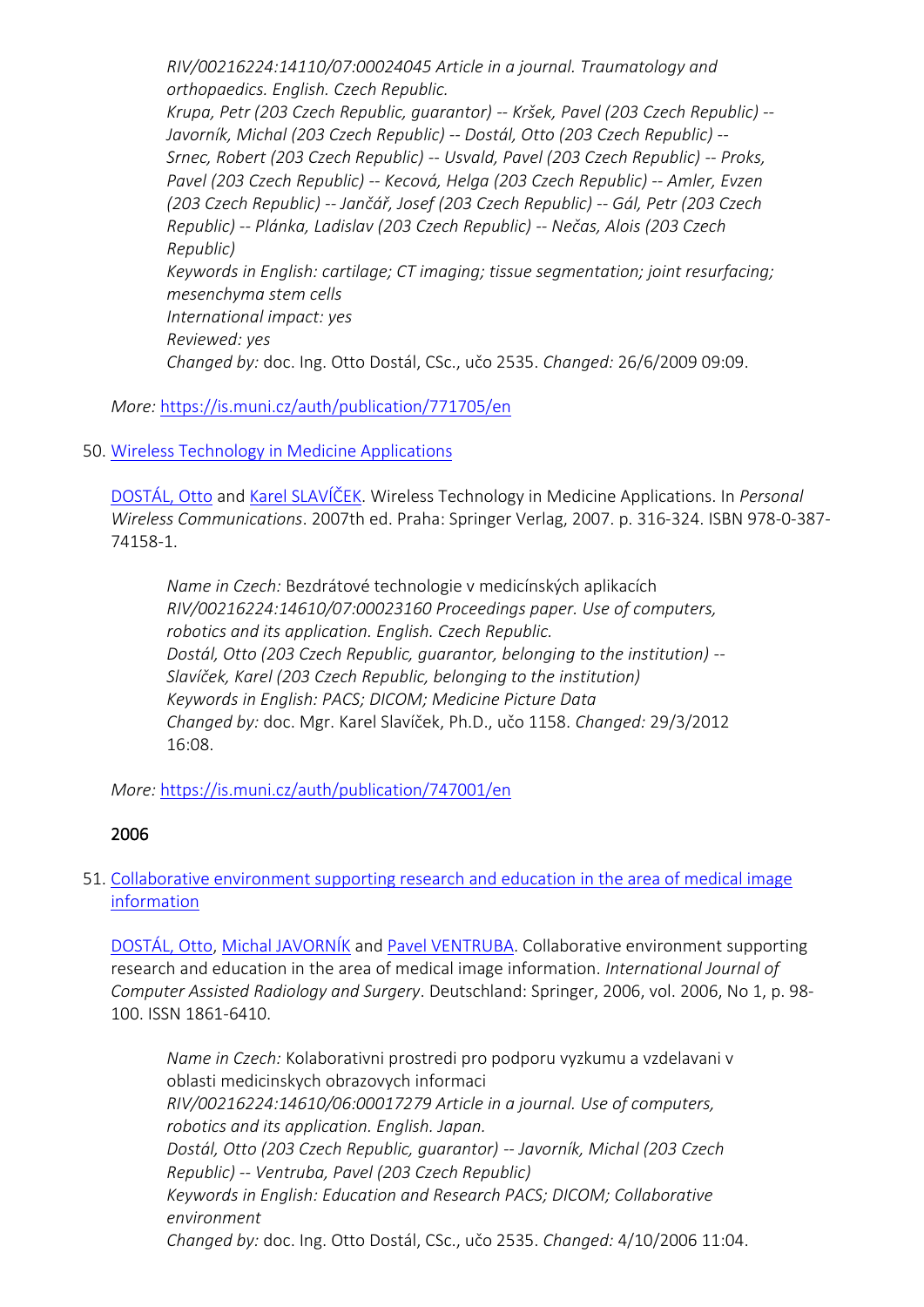*More:* [https://is.muni.cz/auth/publication/697369/en](https://is.muni.cz/auth/publication/697369/en/Collaborative-environment-supporting-research-and-education-in-the-area-of-medical-image-information/Dostal-Javornik-Ventruba?lang=en)

#### 52. [DWDM in CESNET Backbone Network](https://is.muni.cz/auth/publication/747560/en?lang=en)

NOVÁK, Václav, [Karel SLAVÍČEK](https://is.muni.cz/auth/person/1158?lang=en), [Otto DOSTÁL](https://is.muni.cz/auth/person/2535?lang=en) and Miloslav FILKA. DWDM in CESNET Backbone Network. In *Telecommunications and Signal Processing TSP-2006*. Brno: VUT Brno, 2006. p. 145- 151. ISBN 80-214-3226-8.

*Name in Czech:* DWDM na páteřní síti CESNET *RIV: Proceedings paper. Use of computers, robotics and its application. English. Czech Republic. Novák, Václav (203 Czech Republic) -- Slavíček, Karel (203 Czech Republic, guarantor) -- Dostál, Otto (203 Czech Republic) -- Filka, Miloslav (203 Czech Republic) Keywords in English: DWDM; backbone; NREN International impact: yes Reviewed: yes Changed by:* doc. Ing. Otto Dostál, CSc., učo 2535. *Changed:* 7/4/2010 17:05.

*More:* [https://is.muni.cz/auth/publication/747560/en](https://is.muni.cz/auth/publication/747560/en/DWDM-in-CESNET-Backbone-Network/Novak-Slavicek-Dostal-Filka?lang=en)

#### 53. [Opportunity of Current ICT in the Processing of Medical Image Information.](https://is.muni.cz/auth/publication/697444/en?lang=en)

[DOSTÁL, Otto](https://is.muni.cz/auth/person/2535?lang=en), [Michal JAVORNÍK](https://is.muni.cz/auth/person/1111?lang=en) and [Karel SLAVÍČEK](https://is.muni.cz/auth/person/1158?lang=en). Opportunity of Current ICT in the Processing of Medical Image Information. In *In Proceedings of the International Conference International Association of Science and Technology for Development. Mexico: EASTED*. Mexico: The International Association of Science and Technology for Development, 2006. p. 193-195. ISBN 0-88986-545-0.

*Name in Czech:* Možnosti současných informačních a komunikačních technologií pro zpracování medicínských obrazových oinformací *RIV/00216224:14610/06:00017285 Proceedings paper. Use of computers, robotics and its application. English. Mexico. Dostál, Otto (203 Czech Republic, guarantor) -- Javorník, Michal (203 Czech Republic) -- Slavíček, Karel (203 Czech Republic) Keywords in English: telemedicine; wireless; PACS;Medical;Image Changed by:* doc. Ing. Otto Dostál, CSc., učo 2535. *Changed:* 26/6/2009 09:55.

*More:* [https://is.muni.cz/auth/publication/697444/en](https://is.muni.cz/auth/publication/697444/en/Opportunity-of-Current-ICT-in-the-Processing-of-Medical-Image-Information/Dostal-Javornik-Slavicek?lang=en)

#### 54. [PKI Utilisation for PACS Users Authentication](https://is.muni.cz/auth/publication/697294/en?lang=en)

[DOSTÁL, Otto](https://is.muni.cz/auth/person/2535?lang=en), [Karel SLAVÍČEK](https://is.muni.cz/auth/person/1158?lang=en) and Michal [JAVORNÍK](https://is.muni.cz/auth/person/1111?lang=en). PKI Utilisation for PACS Users Authentication. In *ICN 2006*. Mauritius: IEEE Computer Society, 2006. p. 151-156. ISBN 0-7695- 2552-0.

*Name in Czech:* Využití PKI pro authentikaci uživatelů PACSu *RIV/00216224:14610/06:00019335 Proceedings paper. Informatics. English. Mauritius. Dostál, Otto (203 Czech Republic) -- Slavíček, Karel (203 Czech Republic, guarantor) -- Javorník, Michal (203 Czech Republic) Keywords in English: PKI; PACS; DICOM Changed by:* doc. Ing. Otto Dostál, CSc., učo 2535. *Changed:* 10/4/2010 11:20.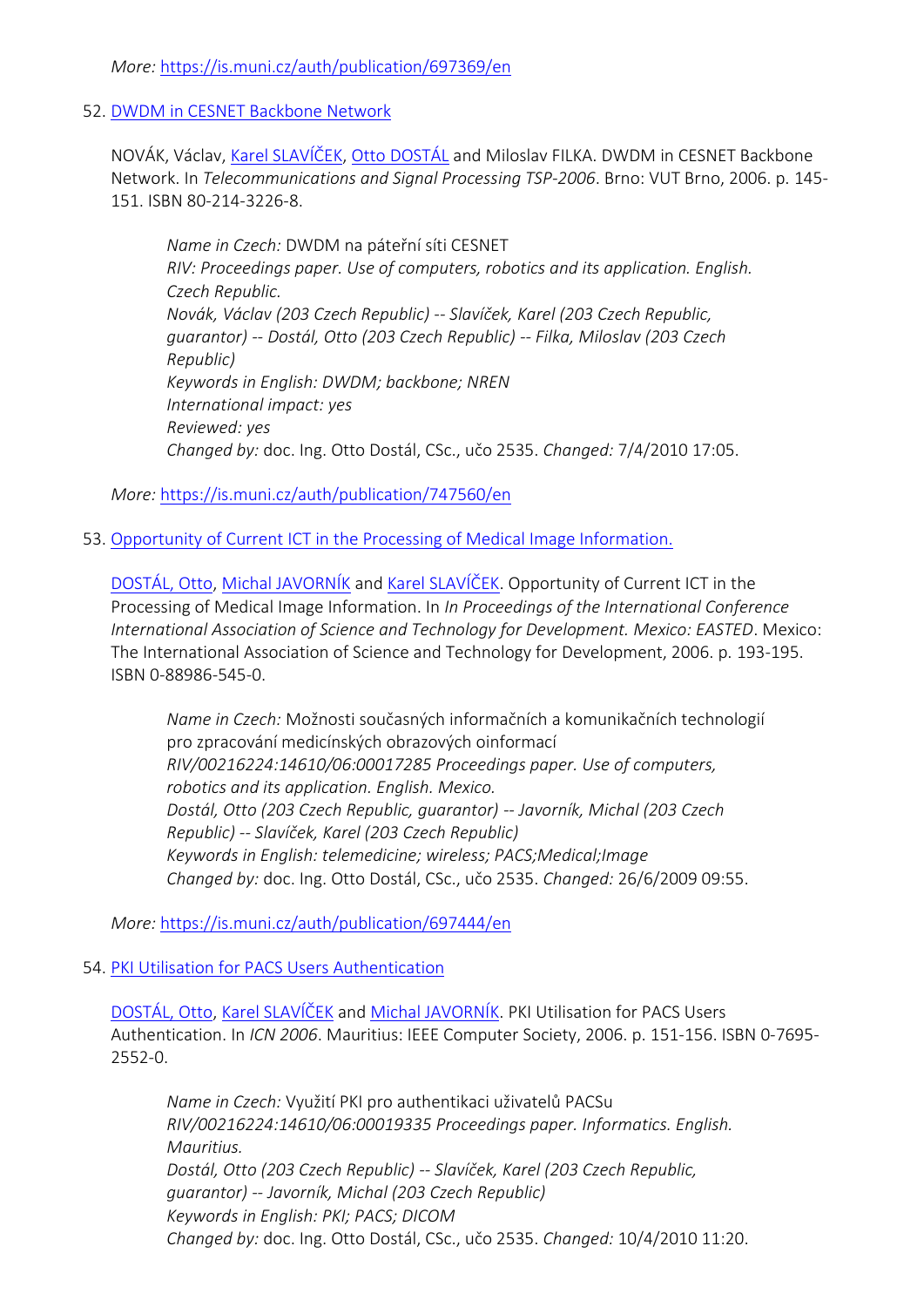*More:* [https://is.muni.cz/auth/publication/697294/en](https://is.muni.cz/auth/publication/697294/en/PKI-Utilisation-for-PACS-Users-Authentication/Dostal-Slavicek-Javornik?lang=en)

55. [User Authentication to Access Secure Data](https://is.muni.cz/auth/publication/631551/en?lang=en)

NAVRÁTIL, Pavel, [Karel SLAVÍČEK](https://is.muni.cz/auth/person/1158?lang=en) and [Otto DOSTÁL](https://is.muni.cz/auth/person/2535?lang=en). User Authentication to Access Secure Data. In *First CESNET Conference on Advanced Communications and Grids*. Praha: CESNET z.s.p.o., 2006. p. 127-132. ISBN 80-239-6533-6.

*Name in Czech:* Autentikace uživatelů pro přístup k zabezpečeným datům *RIV/00216224:14610/06:00016684 Proceedings paper. Use of computers, robotics and its application. English. Czech Republic. Navrátil, Pavel (203 Czech Republic) -- Slavíček, Karel (203 Czech Republic, guarantor) -- Dostál, Otto (203 Czech Republic) Keywords in English: USB token; PACS; VPN Changed by:* doc. Ing. Otto Dostál, CSc., učo 2535. *Changed:* 7/4/2006 15:50.

*More:* [https://is.muni.cz/auth/publication/631551/en](https://is.muni.cz/auth/publication/631551/en/User-Authentication-to-Access-Secure-Data/Navratil-Slavicek-Dostal?lang=en)

56. [Výukový PACS a jeho přínos ve výuce na LF MU \(Teaching PACS archive and its role at the](https://is.muni.cz/auth/publication/819987/en?lang=en)  [Medical Faculty of Masaryk University\)](https://is.muni.cz/auth/publication/819987/en?lang=en)

[KRUPA, Petr,](https://is.muni.cz/auth/person/2084?lang=en) [Jan KŘÍSTEK](https://is.muni.cz/auth/person/90630?lang=en), [Pavel ANDRES,](https://is.muni.cz/auth/person/96602?lang=en) [Otto DOSTÁL](https://is.muni.cz/auth/person/2535?lang=en) and [Michal JAVORNÍK.](https://is.muni.cz/auth/person/1111?lang=en) Výukový PACS a jeho přínos ve výuce na LF MU (Teaching PACS archive and its role at the Medical Faculty of Masaryk University). In *RITM report II*. Brno: Masarykova Univerzita Brno, 2006. p. 77. ISBN 80- 210-4213-3.

*Name (in English):* Teaching PACS archive and its role at the Medical Faculty of Masaryk University

*Keywords in English: teaching archive; Medimed; radiology education Changed by:* MUDr. Jan Křístek, Ph.D., učo 90630. *Changed:* 13/2/2009 15:12.

*More:* [https://is.muni.cz/auth/publication/819987/en](https://is.muni.cz/auth/publication/819987/en/Vyukovy-PACS-a-jeho-prinos-ve-vyuce-na-LF-MU/Krupa-Kristek-Andres-Dostal?lang=en)

57. [Využití možností digitálního zpracování obrazových informací pro zvýšení kvality, efektivity a](https://is.muni.cz/auth/publication/697445/en?lang=en)  [konkurenceschopnosti zdravotnických zarízení](https://is.muni.cz/auth/publication/697445/en?lang=en)

[JAVORNÍK, Michal](https://is.muni.cz/auth/person/1111?lang=en), [Otto DOSTÁL](https://is.muni.cz/auth/person/2535?lang=en) and Pavel ANDRES. Využití možností digitálního zpracování obrazových informací pro zvýšení kvality, efektivity a konkurenceschopnosti zdravotnických zarízení. In *Sborník příspevků Strategické řízení nemocnic a řízení kvality péče*. 2006th ed. Brno: Brno International Business School, 2006. 1 pp.

*Name in Czech:* Vyuzití mozností digitálního zpracování obrazových informací pro zvýsení kvality, efektivity a konkurenceschopnosti zdravotnických zarízení *Use of computers, robotics and its application. Czech. Czech Republic. Keywords in English: PACS;Hospitals; Changed by:* doc. Ing. Otto Dostál, CSc., učo 2535. *Changed:* 4/10/2006 10:52.

*More:* [https://is.muni.cz/auth/publication/697445/en](https://is.muni.cz/auth/publication/697445/en/Vyuziti-moznosti-digitalniho-zpracovani-obrazovych-informaci-pro-zvyseni-kvality-efektivity-a-konkurenceschopnosti-zdravotnickych-zarizeni/Javornik-Dostal-Andres?lang=en)

#### 2005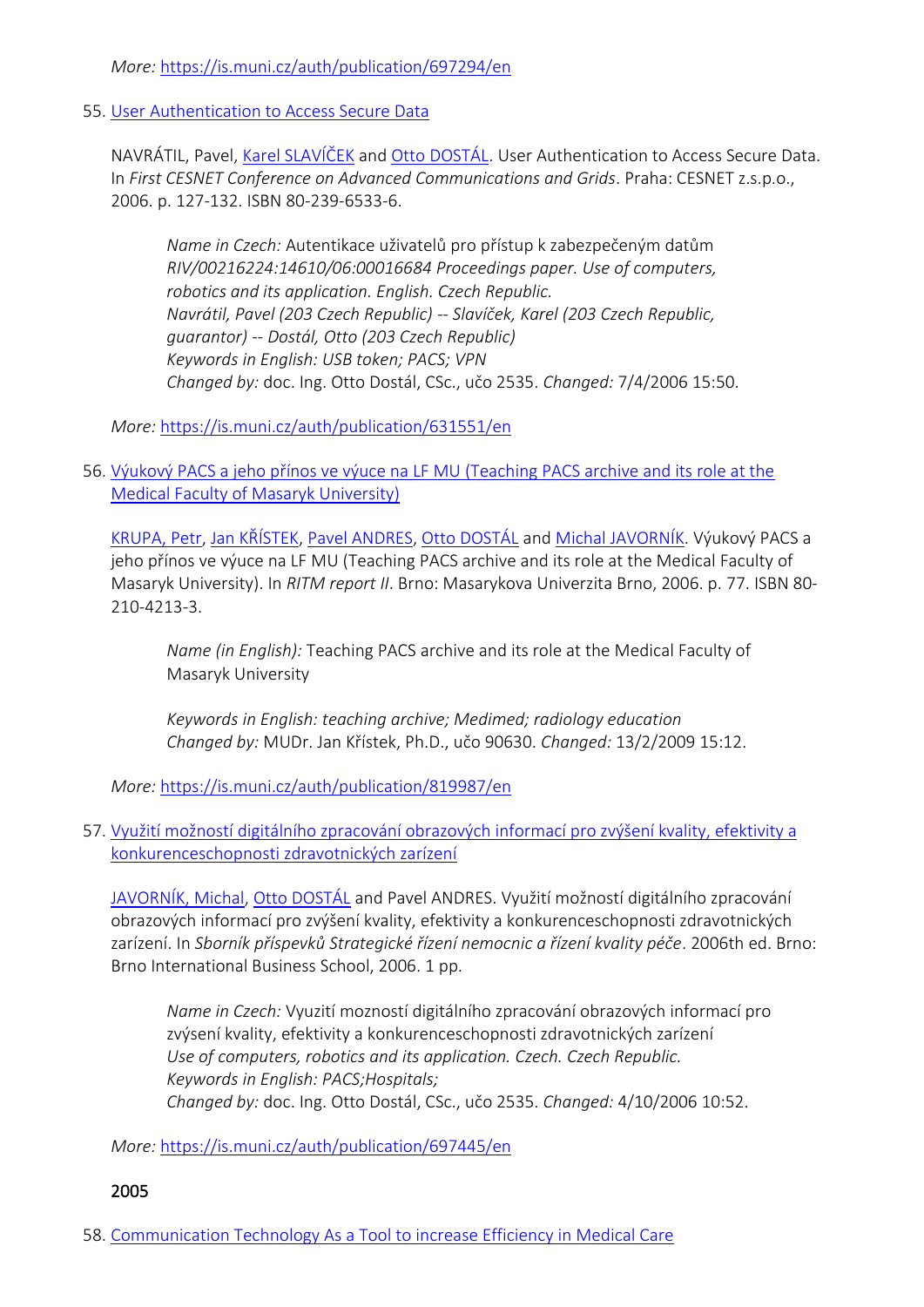[DOSTÁL, Otto](https://is.muni.cz/auth/person/2535?lang=en), [Michal JAVORNÍK](https://is.muni.cz/auth/person/1111?lang=en), [Karel SLAVÍČEK](https://is.muni.cz/auth/person/1158?lang=en) and Miloslav FILKA. Communication Technology As a Tool to increase Efficiency in Medical Care. In *Telecommunications and signal processing TSP 2005*. Brno: VUT Brno, 2005. p. 179-184. ISBN 80-214-2972-0.

*Name in Czech:* Komunikační technologie jako prostředek ke zvýšení efektivity lékařské péče *RIV/00216224:14610/05:00014331 Proceedings paper. Use of computers, robotics and its application. English. Czech Republic. Dostál, Otto (203 Czech Republic, guarantor) -- Javorník, Michal (203 Czech Republic) -- Slavíček, Karel (203 Czech Republic) -- Filka, Miloslav (203 Czech Republic) Keywords in English: Communication; Medical Care; Efficiency Changed by:* doc. Ing. Otto Dostál, CSc., učo 2535. *Changed:* 10/4/2010 11:26.

*More:* [https://is.muni.cz/auth/publication/597825/en](https://is.muni.cz/auth/publication/597825/en/Communication-Technology-As-a-Tool-to-increase-Efficiency-in-Medical-Care/Dostal-Javornik-Slavicek-Filka?lang=en)

59. [High-speed transfers and archivation of digital medical images-new medical and economical](https://is.muni.cz/auth/publication/596456/en?lang=en)  [aspects](https://is.muni.cz/auth/publication/596456/en?lang=en)

[PETRENKO, Martin,](https://is.muni.cz/auth/person/31215?lang=en) [Otto DOSTÁL](https://is.muni.cz/auth/person/2535?lang=en), [Pavel VENTRUBA](https://is.muni.cz/auth/person/1779?lang=en) and Eva RAČANSKÁ. High-speed transfers and archivation of digital medical images-new medical and economical aspects. In *5th EURASIP Conference focused on Speech and Image Processing, Multimedia Communications and services*. Smolenice (Slovensko): Faculty of Electrical Engineering and Information Technology, 2005. p. 107-113. ISBN 80-227-2257-X.

*Name in Czech:* Vysokorychlostní přenosy a archivace digitálních obrazových informací - nové medicínské a ekonomické aspekty *RIV/00216224:14610/05:00014309 Proceedings paper. Use of computers, robotics and its application. English. Slovakia. Petrenko, Martin (203 Czech Republic, guarantor) -- Dostál, Otto (203 Czech Republic) -- Ventruba, Pavel (203 Czech Republic) -- Račanská, Eva (203 Czech Republic) Keywords in English: DICOM;Security; Distance learning Changed by:* doc. Ing. Otto Dostál, CSc., učo 2535. *Changed:* 22/12/2005 16:18.

*More:* [https://is.muni.cz/auth/publication/596456/en](https://is.muni.cz/auth/publication/596456/en/High-speed-transfers-and-archivation-of-digital-medical-images-new-medical-and-economical-aspects/Petrenko-Dostal-Ventruba-Racanska?lang=en)

# 60. [MeDiMed: a new platform for multimedial cooperation in medicine](https://is.muni.cz/auth/publication/596366/en?lang=en)

[DOSTÁL, Otto](https://is.muni.cz/auth/person/2535?lang=en) and [Michal JAVORNÍK](https://is.muni.cz/auth/person/1111?lang=en). MeDiMed: a new platform for multimedial cooperation in medicine. *Convergence : globálně o telekomunikacích*. Praha: CNG s. r. o., 2005, vol. 2005, No 11, p. 16-17. ISSN 1214-5785.

*Name in Czech:* MeDiMed - nová platforma pro multimediální spolupráci v medicíně *RIV/00216224:14610/05:00014306 Article in a journal. Use of computers, robotics and its application. English. Czech Republic. Dostál, Otto (203 Czech Republic, guarantor) -- Javorník, Michal (203 Czech Republic) Keywords in English: multimedia; medicine Changed by:* doc. Ing. Otto Dostál, CSc., učo 2535. *Changed:* 20/12/2005 12:39.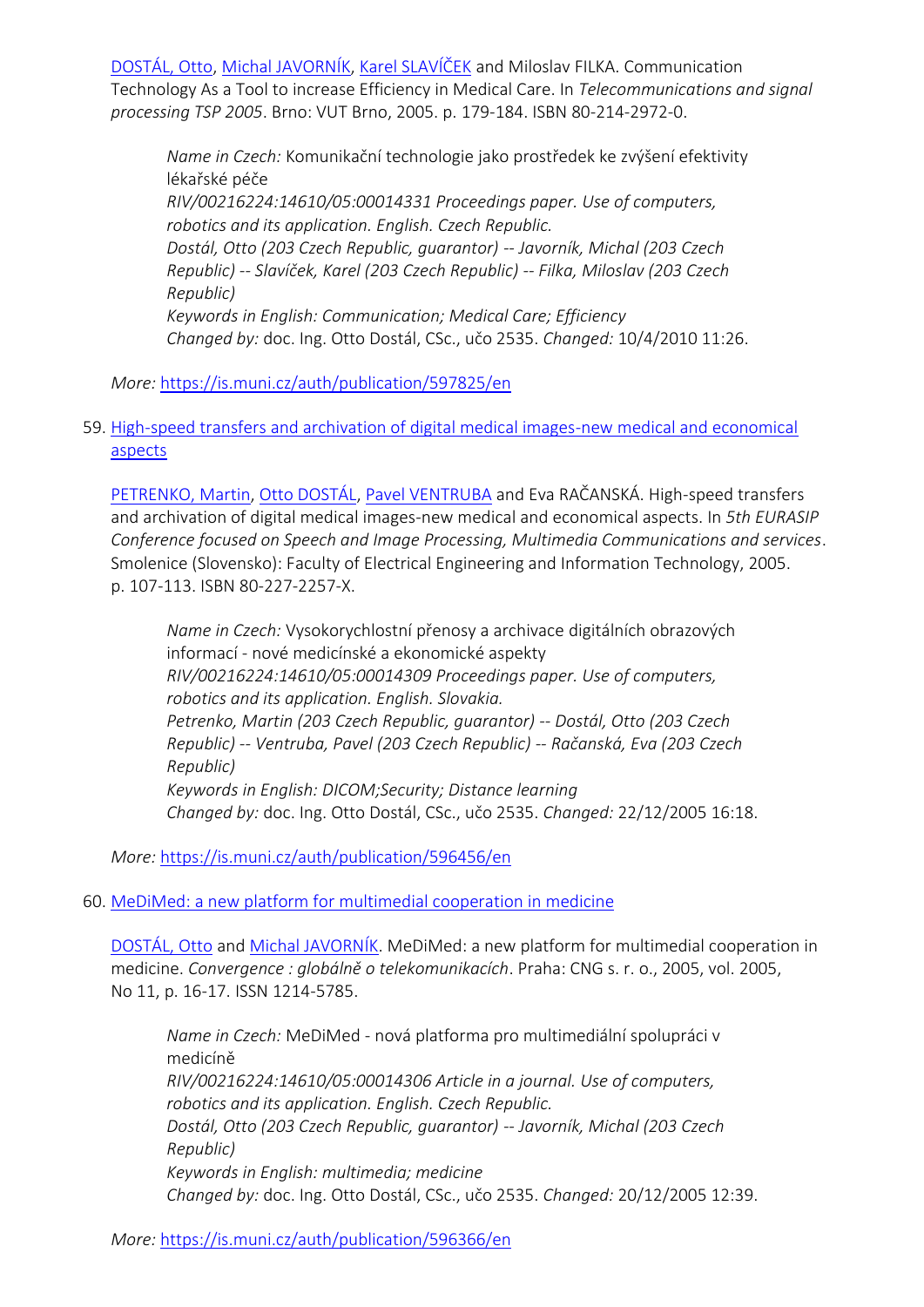#### 61. [Metropolitan Digital Imaging System in Medicine](https://is.muni.cz/auth/publication/597884/en?lang=en)

[DOSTÁL, Otto](https://is.muni.cz/auth/person/2535?lang=en) and [Michal JAVORNÍK](https://is.muni.cz/auth/person/1111?lang=en). Metropolitan Digital Imaging System in Medicine. *Parliament Magazine*. London: Dod's Parliamentary Communications, 2005, vol. 210, No 2005, p. 64.

*Name in Czech:* Metropolitní digitální zobrazovací systém v Medicíně *RIV/00216224:14610/05:00014332 Article in a journal. Use of computers, robotics and its application. English. United Kingdom of Great Britain and Northern Ireland. Dostál, Otto (203 Czech Republic, guarantor) -- Javorník, Michal (203 Czech Republic) Keywords in English: Imaging;Medicine Changed by:* doc. Ing. Otto Dostál, CSc., učo 2535. *Changed:* 28/12/2005 15:10.

*More:* [https://is.muni.cz/auth/publication/597884/en](https://is.muni.cz/auth/publication/597884/en/Metropolitan-Digital-Imaging-System-in-Medicine/Dostal-Javornik?lang=en)

#### 62. [Projekt MeDiMed \(MeDiMed project\)](https://is.muni.cz/auth/publication/596384/en?lang=en)

[DOSTÁL, Otto](https://is.muni.cz/auth/person/2535?lang=en) and [Michal JAVORNÍK](https://is.muni.cz/auth/person/1111?lang=en). Projekt MeDiMed (MeDiMed project). *Zpravodaj ÚVT MU : bulletin pro zájemce o výpočetní techniku na Masarykově univerzitě*. Brno: MU v Brně, 2005, roč. XVI, No 2, p. 8-11. ISSN 1212-0901.

*Name (in English):* MeDiMed project *RIV/00216224:14610/05:00014307 Article in a journal. Use of computers, robotics and its application. Czech. Czech Republic. Dostál, Otto (203 Czech Republic, guarantor) -- Javorník, Michal (203 Czech Republic) Keywords in English: PACS; Educational; Research Changed by:* doc. Ing. Otto Dostál, CSc., učo 2535. *Changed:* 20/12/2005 12:59.

*More:* [https://is.muni.cz/auth/publication/596384/en](https://is.muni.cz/auth/publication/596384/en/Projekt-MeDiMed/Dostal-Javornik?lang=en)

#### 63. Projekt MEDIMED - [metropolitní PACS archiv v Brně \(Project MEDIMED](https://is.muni.cz/auth/publication/597805/en?lang=en) - metropolitan PACS [archive in Brno\)](https://is.muni.cz/auth/publication/597805/en?lang=en)

[DOSTÁL, Otto](https://is.muni.cz/auth/person/2535?lang=en), [Michal JAVORNÍK](https://is.muni.cz/auth/person/1111?lang=en), [Martin PETRENKO](https://is.muni.cz/auth/person/31215?lang=en) and [Karel SLAVÍČEK](https://is.muni.cz/auth/person/1158?lang=en). Projekt MEDIMED metropolitní PACS archiv v Brně (Project MEDIMED - metropolitan PACS archive in Brno). In *Širokopásmové sítě a jejich nové aplikace*. Olomouc: UP Olomouc, 2005. p. 138-143. ISBN 80- 244-1035-4.

*Name (in English):* Project MEDIMED - metropolitan PACS archive in Brno *RIV/00216224:14610/05:00014330 Proceedings paper. Use of computers, robotics and its application. Czech. Czech Republic. Dostál, Otto (203 Czech Republic, guarantor) -- Javorník, Michal (203 Czech Republic) -- Petrenko, Martin (203 Czech Republic) -- Slavíček, Karel (203 Czech Republic) Keywords in English: PACS; medicine multimedia data Changed by:* doc. Ing. Otto Dostál, CSc., učo 2535. *Changed:* 28/12/2005 09:41.

*More:* [https://is.muni.cz/auth/publication/597805/en](https://is.muni.cz/auth/publication/597805/en/Projekt-MEDIMED-metropolitni-PACS-archiv-v-Brne/Dostal-Javornik-Petrenko-Slavicek?lang=en)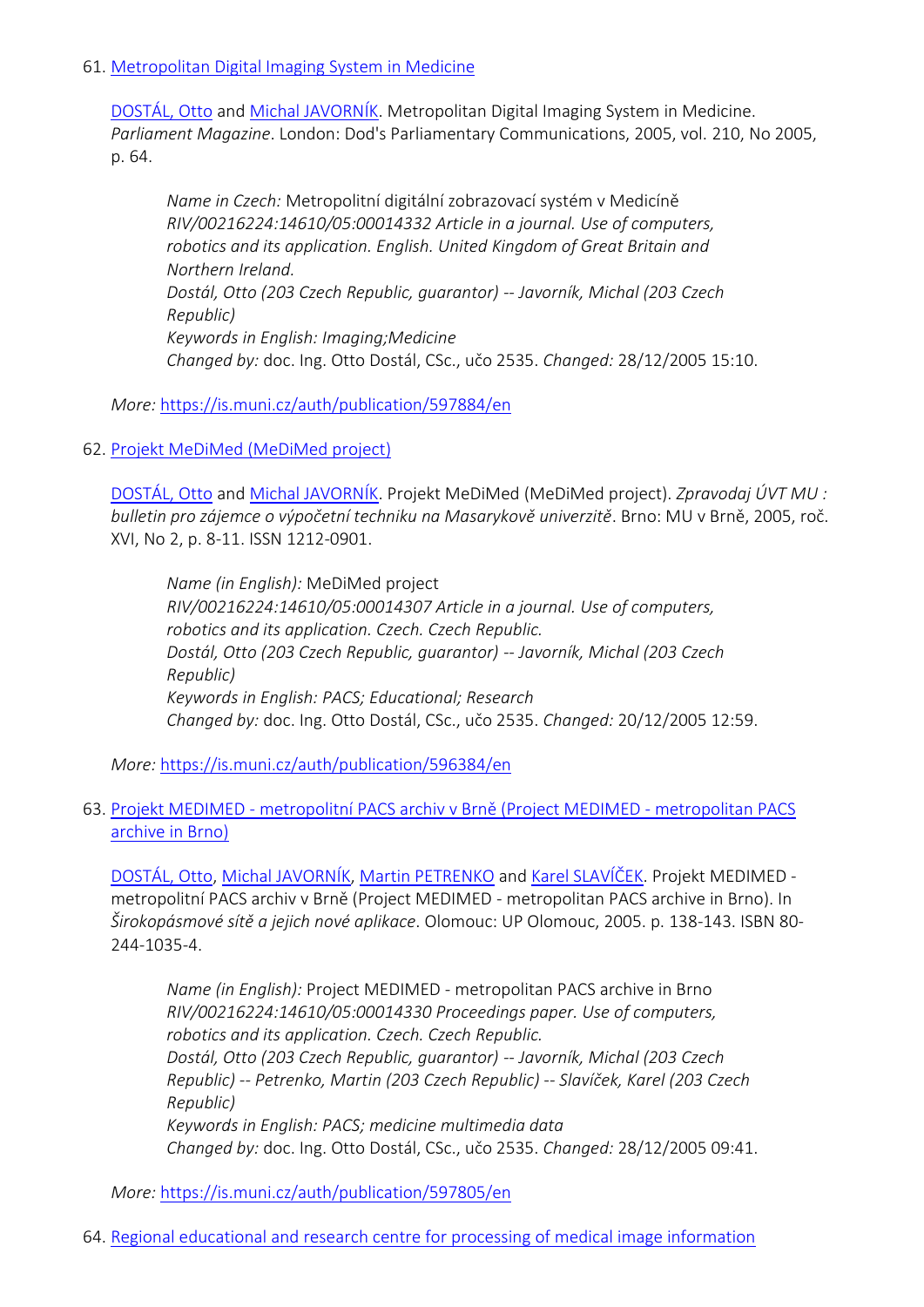[DOSTÁL, Otto](https://is.muni.cz/auth/person/2535?lang=en) and [Michal JAVORNÍK](https://is.muni.cz/auth/person/1111?lang=en). Regional educational and research centre for processing of medical image information. In *Computer Assisted Radiology and Surgery*. Berlin: Elsevier B.V., Amsterdam, 2005. p. 911-915. ISBN 0-444-51872-X.

*Name in Czech:* Regionální výukové a výzkumné centrum pro zpracování medicínské obrazové informace *RIV/00216224:14610/05:00013438 Proceedings paper. Use of computers, robotics and its application. English. Germany. Dostál, Otto (203 Czech Republic, guarantor) -- Javorník, Michal (203 Czech Republic) Keywords in English: DICOM; Educational; Regional International impact: yes Changed by:* doc. Ing. Otto Dostál, CSc., učo 2535. *Changed:* 9/4/2010 08:24.

*More:* [https://is.muni.cz/auth/publication/596705/en](https://is.muni.cz/auth/publication/596705/en/Regional-educational-and-research-centre-for-processing-of-medical-image-information/Dostal-Javornik?lang=en)

65. [Regionální řešení zpracovávání medicínských obrazových informací \(Regional solution for](https://is.muni.cz/auth/publication/596465/en?lang=en)  [picture archiving and communication systems\)](https://is.muni.cz/auth/publication/596465/en?lang=en)

[DOSTÁL, Otto](https://is.muni.cz/auth/person/2535?lang=en) and [Michal JAVORNÍK.](https://is.muni.cz/auth/person/1111?lang=en) Regionální řešení zpracovávání medicínských obrazových informací (Regional solution for picture archiving and communication systems). In *EurOpen*. Plzeň: Česká společnost uživatelů otevřených systémů EurOpen, 2005. p. 125-130. ISBN 80- 86583-09-0.

*Name (in English):* Regional solution for picture archiving and communication systems *RIV/00216224:14610/05:00014312 Proceedings paper. Informatics. Czech. Czech Republic. Dostál, Otto (203 Czech Republic, guarantor) -- Javorník, Michal (203 Czech Republic) Keywords in English: DICOM; MeDiMed Changed by:* doc. Ing. Otto Dostál, CSc., učo 2535. *Changed:* 20/12/2005 14:48.

*More:* [https://is.muni.cz/auth/publication/596465/en](https://is.muni.cz/auth/publication/596465/en/Regionalni-reseni-zpracovavani-medicinskych-obrazovych-informaci/Dostal-Javornik?lang=en)

# 66. [Výuka v rámci projektu MeDiMed \(Education in the frame of project MeDiMed\)](https://is.muni.cz/auth/publication/597806/en?lang=en)

[JAVORNÍK, Michal](https://is.muni.cz/auth/person/1111?lang=en) and [Otto DOSTÁL.](https://is.muni.cz/auth/person/2535?lang=en) Výuka v rámci projektu MeDiMed (Education in the frame of project MeDiMed). In *Mezinárodní kongres Telemedicína Brno 2005*. Brno: Radiologická společnost ČLS JEP, 2005. p. 27.

# [URL](http://www.symma.cz/)

*Name (in English):* Education in the frame of project MeDiMed

*Keywords in English: PACS; DICOM; structured report Changed by:* doc. Ing. Otto Dostál, CSc., učo 2535. *Changed:* 29/12/2005 13:29.

*More:* [https://is.muni.cz/auth/publication/597806/en](https://is.muni.cz/auth/publication/597806/en/Vyuka-v-ramci-projektu-MeDiMed/Javornik-Dostal?lang=en)

67. Výukový PACS [na LF MU \(Educational PACS operated by LF MU\)](https://is.muni.cz/auth/publication/597164/en?lang=en)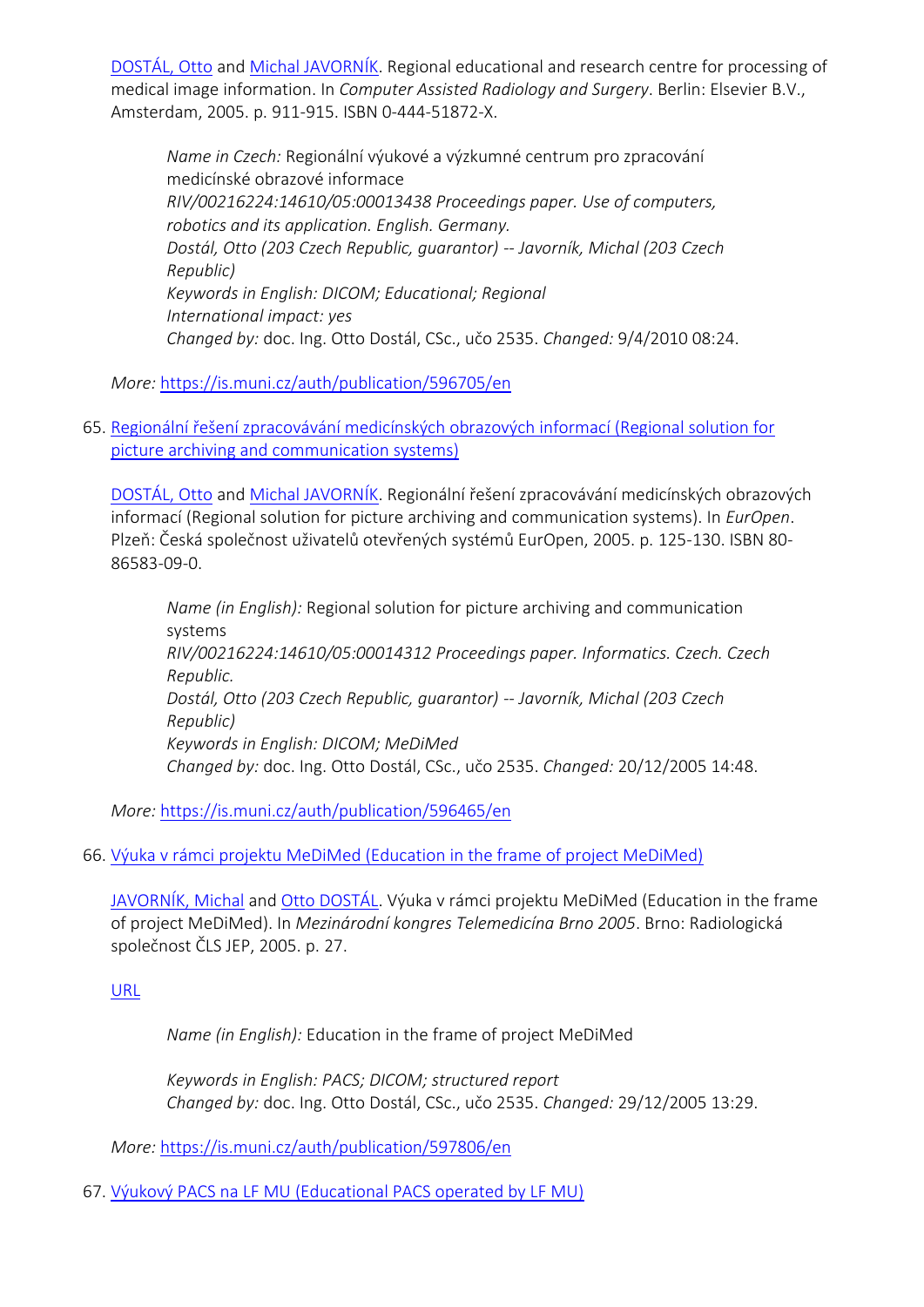[JAVORNÍK, Michal](https://is.muni.cz/auth/person/1111?lang=en), [Otto DOSTÁL](https://is.muni.cz/auth/person/2535?lang=en), [Pavel ANDRES,](https://is.muni.cz/auth/person/96602?lang=en) [Ladislav DUŠEK](https://is.muni.cz/auth/person/670?lang=en) and [Roman ŠMÍD.](https://is.muni.cz/auth/person/3993?lang=en) Výukový PACS na LF MU (Educational PACS operated by LF MU). In *BOD XXIX*. Brno: Masarykův onkologický ústav v Brně, 2005. p. 348-349. ISBN 80-86793-05-2.

*Name (in English):* Educational PACS operated by LF MU *RIV/00216224:14610/05:00014318 Proceedings paper. Use of computers, robotics and its application. Czech. Czech Republic. Javorník, Michal (203 Czech Republic, guarantor) -- Dostál, Otto (203 Czech Republic) -- Andres, Pavel (203 Czech Republic) -- Dušek, Ladislav (203 Czech Republic) -- Šmíd, Roman (203 Czech Republic) Keywords in English: DICOM; hypertext; medicine Changed by:* doc. Ing. Otto Dostál, CSc., učo 2535. *Changed:* 22/12/2005 16:08.

*More:* [https://is.muni.cz/auth/publication/597164/en](https://is.muni.cz/auth/publication/597164/en/Vyukovy-PACS-na-LF-MU/Javornik-Dostal-Andres-Dusek?lang=en)

### 2004

68. [Developement of Regional Centre for Medical Multimedia Data Processing](https://is.muni.cz/auth/publication/562217/en?lang=en)

[DOSTÁL, Otto](https://is.muni.cz/auth/person/2535?lang=en), [Michal JAVORNÍK](https://is.muni.cz/auth/person/1111?lang=en), [Karel SLAVÍČEK](https://is.muni.cz/auth/person/1158?lang=en), [Martin PETRENKO](https://is.muni.cz/auth/person/31215?lang=en) and [Pavel ANDRES.](https://is.muni.cz/auth/person/96602?lang=en) Developement of Regional Centre for Medical Multimedia Data Processing. In *Communications, Internet, and Information Technology*. St. Thomas (USA): ACTA Press, 2004. p. 632-636. ISBN 0- 88986-445-4.

*Name in Czech:* Rozvoj regionálního centra zpracování medicínských obrazových dat

*RIV/00216224:14610/04:00021260 Proceedings paper. Use of computers, robotics and its application. English. United States of America. Dostál, Otto (203 Czech Republic, guarantor) -- Javorník, Michal (203 Czech Republic) -- Slavíček, Karel (203 Czech Republic) -- Petrenko, Martin (203 Czech Republic) -- Andres, Pavel (203 Czech Republic) Keywords in English: Research PACS; Case Study; Telemedicine International impact: yes Reviewed: yes Changed by:* doc. Mgr. Karel Slavíček, Ph.D., učo 1158. *Changed:* 8/1/2008 09:35.

*More:* [https://is.muni.cz/auth/publication/562217/en](https://is.muni.cz/auth/publication/562217/en/Developement-of-Regional-Centre-for-Medical-Multimedia-Data-Processing/Dostal-Javornik-Slavicek-Petrenko?lang=en)

#### 69. [Management of Interhospital Processing of Medical Multimedia Data](https://is.muni.cz/auth/publication/562169/en?lang=en)

[DOSTÁL, Otto](https://is.muni.cz/auth/person/2535?lang=en), [Michal JAVO](https://is.muni.cz/auth/person/1111?lang=en)RNÍK and [Karel SLAVÍČEK](https://is.muni.cz/auth/person/1158?lang=en). Management of Interhospital Processing of Medical Multimedia Data. In *Contemporary Trends in Top Management Education: How to Accomodate Demand and Suplply*. Brno: B.I.B.S.,a.s., 2004. p. 70. ISBN 80-86575-74-8.

*Name in Czech:* Správa mezinemocničního zpracování lékařských multimediálních dat

*RIV/00216224:14610/04:00021257 Proceedings paper. Use of computers, robotics and its application. English. Czech Republic. Dostál, Otto (203 Czech Republic) -- Javorník, Michal (203 Czech Republic, guarantor) -- Slavíček, Karel (203 Czech Republic) Keywords in English: HIS ; DICOM Changed by:* doc. Mgr. Karel Slavíček, Ph.D., učo 1158. *Changed:* 8/1/2008 09:40.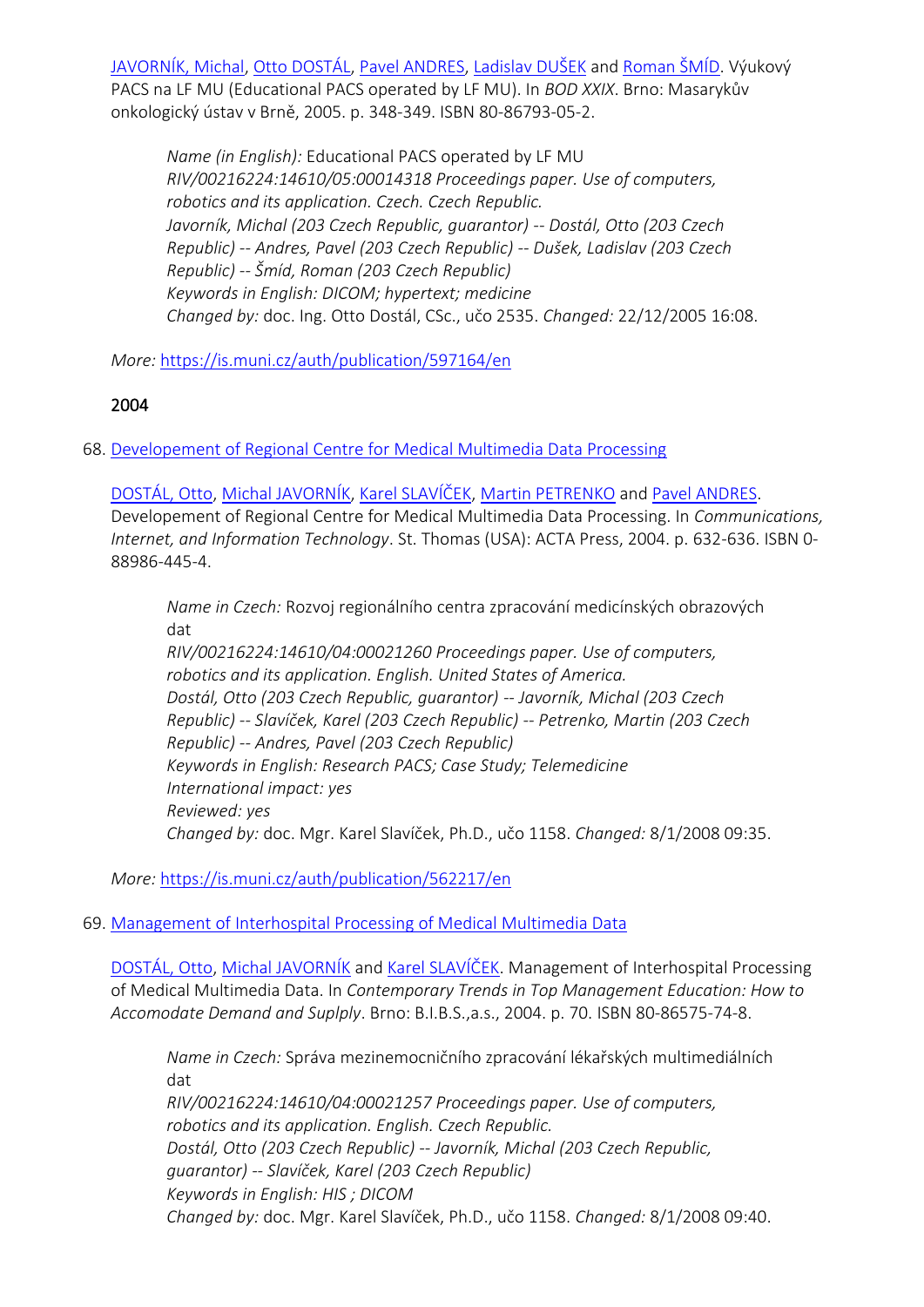*More:* [https://is.muni.cz/auth/publication/562169/en](https://is.muni.cz/auth/publication/562169/en/Management-of-Interhospital-Processing-of-Medical-Multimedia-Data/Dostal-Javornik-Slavicek?lang=en)

70. MEDIMED - [Regional PACS Centre in Brno](https://is.muni.cz/auth/publication/562151/en?lang=en)

SCHMIDT, Michal, [Otto DOSTÁL](https://is.muni.cz/auth/person/2535?lang=en) and [Michal JAVORNÍK](https://is.muni.cz/auth/person/1111?lang=en). MEDIMED - Regional PACS Centre in Brno. In *EuroPACS - MIR 2004*. Trieste-Italy: University of Trieste, 2004. p. 463 -465. ISBN 88- 8303-150-4.

*RIV: Proceedings paper. Use of computers, robotics and its application. English. Italy. Schmidt, Michal (203 Czech Republic) -- Dostál, Otto (203 Czech Republic, guarantor) -- Javorník, Michal (203 Czech Republic) Keywords in English: PACS; DICOM; network International impact: yes Reviewed: yes Changed by:* doc. Ing. Otto Dostál, CSc., učo 2535. *Changed:* 10/4/2010 11:27.

*More:* [https://is.muni.cz/auth/publication/562151/en](https://is.muni.cz/auth/publication/562151/en/MEDIMED-Regional-PACS-Centre-in-Brno/Schmidt-Dostal-Javornik?lang=en)

71. [New Possibilities of Multimedia Applications in Medicine](https://is.muni.cz/auth/publication/562177/en?lang=en)

[DOSTÁL, Otto](https://is.muni.cz/auth/person/2535?lang=en), Miloslav FILKA and [Martin PETRENKO.](https://is.muni.cz/auth/person/31215?lang=en) New Possibilities of Multimedia Applications in Medicine. *ELMAR, IEEE Catalog Number 04EX815*. Zadar: Croatian Society Electronics in Marine, 2004, vol. 2004, June, p. 402-405. ISSN 1334-2630.

*Name in Czech:* Nové možnosti multimediálních aplikací v medicíně *RIV/00216224:14610/04:00010636 Article in a journal. Use of computers, robotics and its application. English. Croatia. Dostál, Otto (203 Czech Republic, guarantor) -- Filka, Miloslav (203 Czech Republic) -- Petrenko, Martin (203 Czech Republic) Keywords in English: DICOM; PACS; modality International impact: yes Changed by:* doc. Ing. Otto Dostál, CSc., učo 2535. *Changed:* 10/4/2010 11:37.

*More:* [https://is.muni.cz/auth/publication/562177/en](https://is.muni.cz/auth/publication/562177/en/New-Possibilities-of-Multimedia-Applications-in-Medicine/Dostal-Filka-Petrenko?lang=en)

72. [New trends in ethernet OAM](https://is.muni.cz/auth/publication/562208/en?lang=en)

[DOSTÁL, Otto](https://is.muni.cz/auth/person/2535?lang=en), Miloslav FILKA and [Karel SLAVÍČEK](https://is.muni.cz/auth/person/1158?lang=en). New trends in ethernet OAM. In *Telecommunications and Signal Processing TSP-2004*. Brno: VUT Brno, 2004. p. 259-262. ISBN 80-214-2684-5.

*Name in Czech:* Nové trendy OAM pro ethernet *RIV/00216224:14610/04:00021259 Proceedings paper. Use of computers, robotics and its application. English. Czech Republic. Dostál, Otto (203 Czech Republic) -- Filka, Miloslav (203 Czech Republic) -- Slavíček, Karel (203 Czech Republic, guarantor) Keywords in English: Ethernet;OAM;802.3h Changed by:* doc. Ing. Otto Dostál, CSc., učo 2535. *Changed:* 10/4/2010 11:39.

*More:* [https://is.muni.cz/auth/publication/562208/en](https://is.muni.cz/auth/publication/562208/en/New-trends-in-ethernet-OAM/Dostal-Filka-Slavicek?lang=en)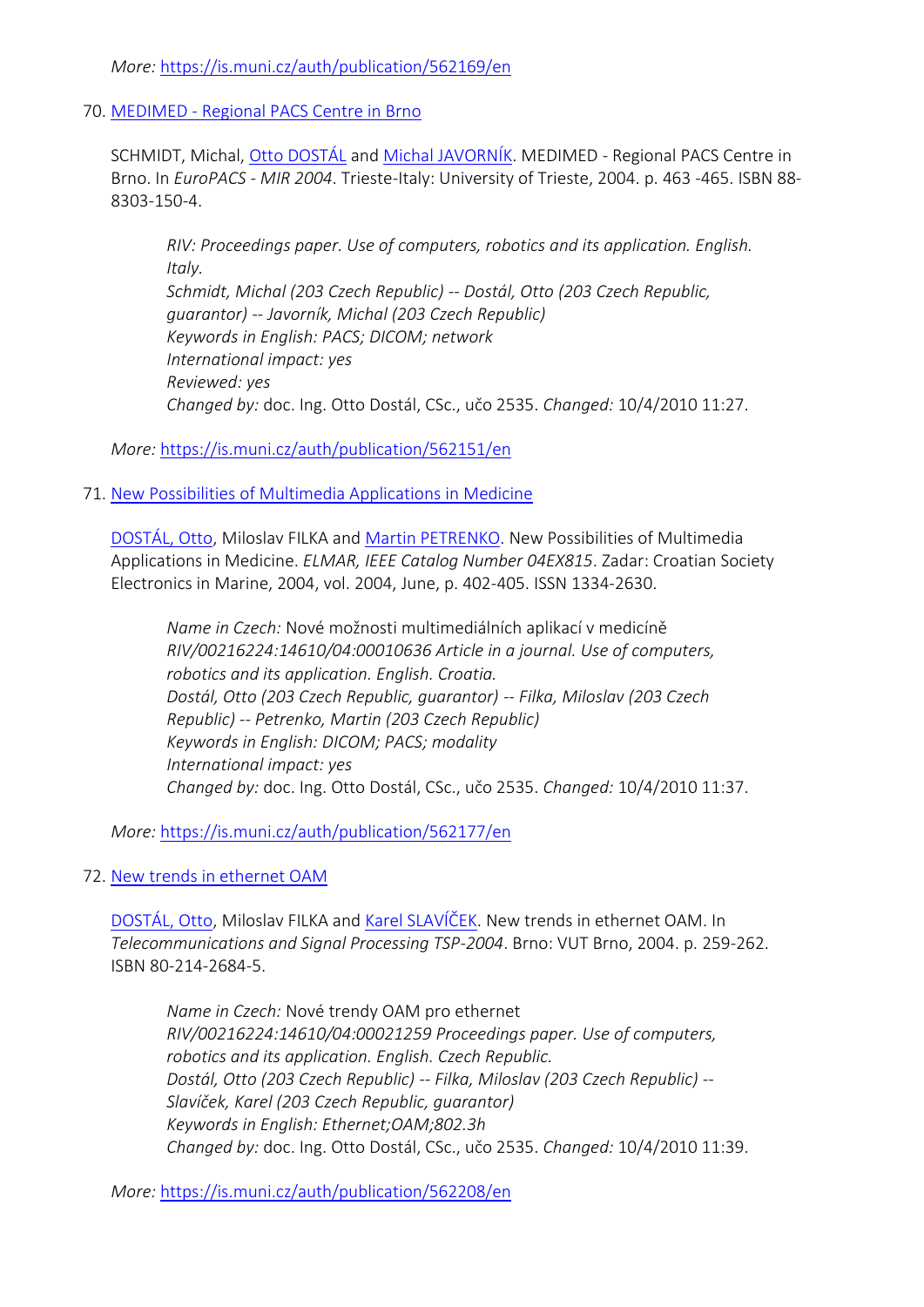73. [Prenosové kapacity pre rozvoj a spracovanie obrazových medicínských informacií \(Transmission](https://is.muni.cz/auth/publication/562159/en?lang=en)  [Capacities for Evolution and Processing Image Medical Informations\)](https://is.muni.cz/auth/publication/562159/en?lang=en)

[DOSTÁL, Otto](https://is.muni.cz/auth/person/2535?lang=en), Miloslav FILKA and [Karel SLAVÍČEK.](https://is.muni.cz/auth/person/1158?lang=en) Prenosové kapacity pre rozvoj a spracovanie obrazových medicínských informacií (Transmission Capacities for Evolution and Processing Image Medical Informations). In *10th International Scientific Conference COFAX-Telekomunikácie 2004*. Bratislava: D&Dstudio Bratislava, 2004. p. 125-128. ISBN 80-967019-6-7.

*Name in Czech:* Přenosové kapacity pro rozvoj a zpracování medicínských obrazových informací *Name (in English):* Transmission Capacities for Evolution and Processing Image Medical Informations *RIV/00216224:14610/04:00021256 Proceedings paper. Use of computers, robotics and its application. Slovak. Slovakia. Dostál, Otto (203 Czech Republic, guarantor) -- Filka, Miloslav (203 Czech Republic) -- Slavíček, Karel (203 Czech Republic) Keywords in English: PACS;MEDIMED;network Changed by:* doc. Ing. Otto Dostál, CSc., učo 2535. *Changed:* 10/4/2010 11:41.

*More:* [https://is.muni.cz/auth/publication/562159/en](https://is.muni.cz/auth/publication/562159/en/Prenosove-kapacity-pre-rozvoj-a-spracovanie-obrazovych-medicinskych-informacii/Dostal-Filka-Slavicek?lang=en)

74. [Vysokorychlostní přenosy a archivace digitálních medicínských obrazových dat. \(High](https://is.muni.cz/auth/publication/571947/en?lang=en)-speed [transfers and archivation of medical digital image data\)](https://is.muni.cz/auth/publication/571947/en?lang=en)

[PETRENKO, Martin,](https://is.muni.cz/auth/person/31215?lang=en) [Pavel VENTRUBA,](https://is.muni.cz/auth/person/1779?lang=en) [Otto DOSTÁL](https://is.muni.cz/auth/person/2535?lang=en), [Jiří NAVRÁTIL](https://is.muni.cz/auth/person/2761?lang=en), [Petr JANKŮ](https://is.muni.cz/auth/person/38558?lang=en) and [Robert](https://is.muni.cz/auth/person/77349?lang=en)  [HUDEČEK](https://is.muni.cz/auth/person/77349?lang=en). *Vysokorychlostní přenosy a archivace digitálních medicínských obrazových dat. (Highspeed transfers and archivation of medical digital image data)*. Brno, 2004.

*Name in Czech:* Vysokorychlostní přenosy a archivace digitálních medicínských obrazových dat *Name (in English):* High-speed transfers and archivation of medical digital image data *Gynaecology and obstetrics. Czech. Czech Republic. Changed by:* MUDr. Martin Petrenko, CSc., učo 31215. *Changed:* 31/5/2005 23:35.

*More:* [https://is.muni.cz/auth/publication/571947/en](https://is.muni.cz/auth/publication/571947/en/Vysokorychlostni-prenosy-a-archivace-digitalnich-medicinskych-obrazovych-dat/Petrenko-Ventruba-Dostal-Navratil?lang=en)

2003

### 75. [MEDIMED-Regional Centre for Archiving and Interhospital Exchange of Medicine Multimedia](https://is.muni.cz/auth/publication/491157/en?lang=en)  [Data](https://is.muni.cz/auth/publication/491157/en?lang=en)

[DOSTÁL, Otto](https://is.muni.cz/auth/person/2535?lang=en), [Michal JAVORNÍK](https://is.muni.cz/auth/person/1111?lang=en), [Karel SLAVÍČEK](https://is.muni.cz/auth/person/1158?lang=en) and [Martin PETRENKO.](https://is.muni.cz/auth/person/31215?lang=en) MEDIMED-Regional Centre for Archiving and Interhospital Exchange of Medicine Multimedia Data. In *Proceedings of the Second IASTED International Conference on Communications, Internet, and Information Technology*. Scottsdale, Arizona, USA: International Association of Science and Technology for Development- IASTED, 2003. p. 609-614. ISBN 0-88986-398-9.

*Name (in English):* MEDIMED-Regional Centre for Archiving and Interhospital Exchange of Medicine Multimedia Data *RIV/00216224:14610/03:00009298 Proceedings paper. Use of computers, robotics and its application. English. United States of America.*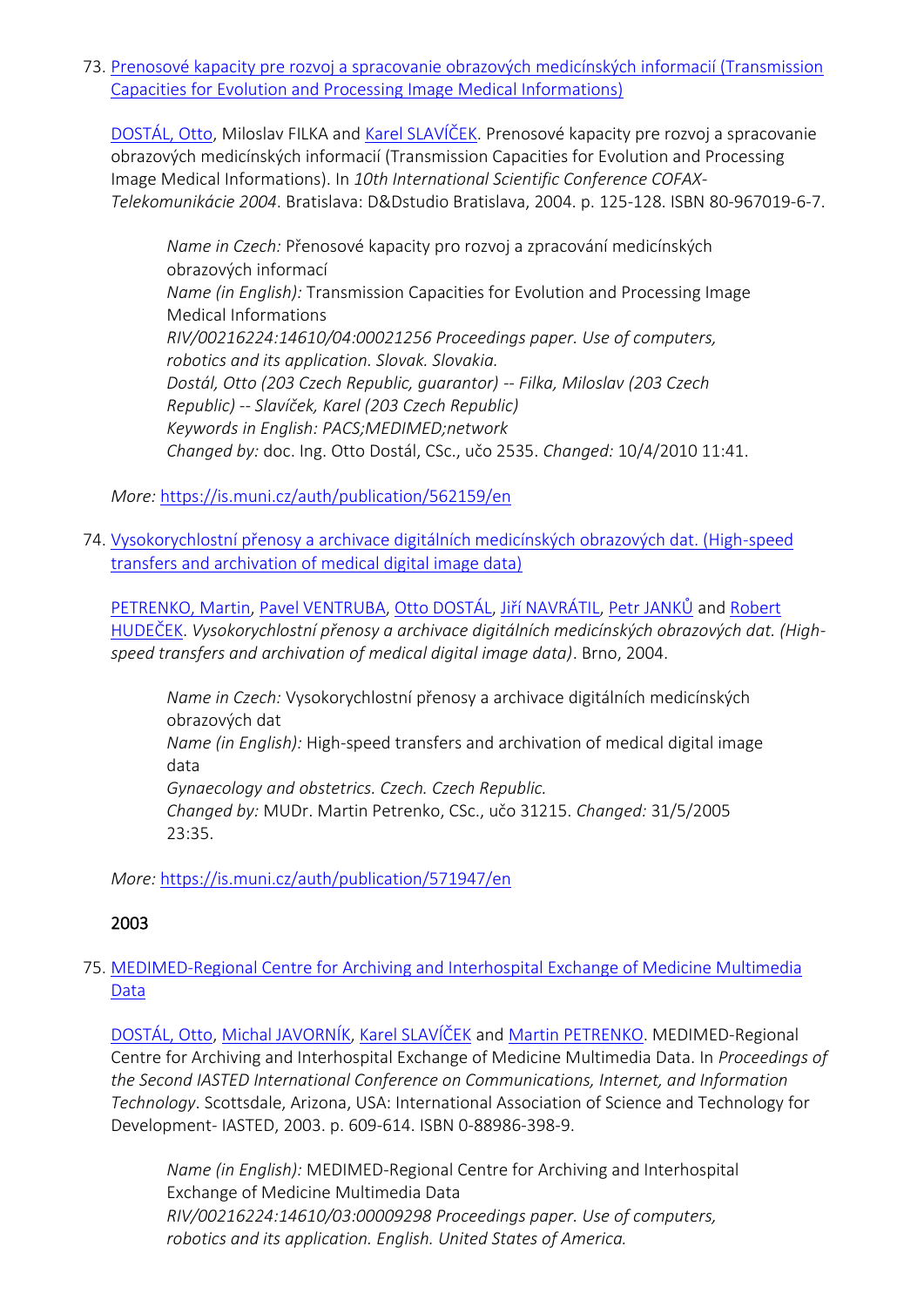*Dostál, Otto (203 Czech Republic, guarantor) -- Javorník, Michal (203 Czech Republic) -- Slavíček, Karel (203 Czech Republic) -- Petrenko, Martin (203 Czech Republic) Keywords in English: PACS; Archiving;Exchange; Medicine; Data Changed by:* doc. Ing. Otto Dostál, CSc., učo 2535. *Changed:* 10/12/2003 15:15.

*More:* [https://is.muni.cz/auth/publication/491157/en](https://is.muni.cz/auth/publication/491157/en/MEDIMED-Regional-Centre-for-Archiving-and-Interhospital-Exchange-of-Medicine-Multimedia-Data/Dostal-Javornik-Slavicek-Petrenko?lang=en)

### 76. [Obrazové informace v medicíně v roce 2003 \(Image information in medicine\)](https://is.muni.cz/auth/publication/491224/en?lang=en)

[DOSTÁL, Otto](https://is.muni.cz/auth/person/2535?lang=en), Miloslav FILKA and [Martin PETRENKO](https://is.muni.cz/auth/person/31215?lang=en). Obrazové informace v medicíně v roce 2003 (Image information in medicine). In *9 . Mezinárodná vedecká konferencia Telekomunikácie 2003*. Bratislava: D&D Studio Bratislava, 2003. p. 317/318, 2 pp. ISBN 80-967019-4-0.

*Name (in English):* Image information in medicine *RIV/00216224:14610/03:00009307 Proceedings paper. Use of computers, robotics and its application. English. Slovakia. Dostál, Otto (203 Czech Republic, guarantor) -- Filka, Miloslav (203 Czech Republic) -- Petrenko, Martin (203 Czech Republic) Keywords in English: PACS; Image; Medicine Changed by:* doc. Ing. Otto Dostál, CSc., učo 2535. *Changed:* 11/12/2003 16:17.

*More:* [https://is.muni.cz/auth/publication/491224/en](https://is.muni.cz/auth/publication/491224/en/Obrazove-informace-v-medicine-v-roce-2003/Dostal-Filka-Petrenko?lang=en)

### 77. [Transport of IP protocol over SDH network](https://is.muni.cz/auth/publication/491194/en?lang=en)

[DOSTÁL, Otto](https://is.muni.cz/auth/person/2535?lang=en), Miloslav FILKA and [Karel SLAVÍČEK](https://is.muni.cz/auth/person/1158?lang=en). Transport of IP protocol over SDH network. In *26 International Conference - Telecommunications and signal p rocessing TSP - 2003*. Brno: VUT Brno, 2003. p. 28-33. ISBN 80-214-2433-8.

*RIV/00216224:14610/03:00009300 Proceedings paper. Use of computers, robotics and its application. English. Czech Republic. Dostál, Otto (203 Czech Republic, guarantor) -- Filka, Miloslav (203 Czech Republic) -- Slavíček, Karel (203 Czech Republic) Keywords in English: protocol; ATM; POS; Ethernet; SDH Changed by:* doc. Ing. Otto Dostál, CSc., učo 2535. *Changed:* 11/12/2003 12:01.

*More:* [https://is.muni.cz/auth/publication/491194/en](https://is.muni.cz/auth/publication/491194/en/Transport-of-IP-protocol-over-SDH-network/Dostal-Filka-Slavicek?lang=en)

#### 78. [University computer network and its application for multimedia transmission in medicine](https://is.muni.cz/auth/publication/491214/en?lang=en)

[DOSTÁL, Otto](https://is.muni.cz/auth/person/2535?lang=en), Miloslav FILKA and [Martin PETRENKO.](https://is.muni.cz/auth/person/31215?lang=en) University computer network and its application for multimedia transmission in medicine. *WSEAS TRANSACTIONS on SYSTEMS*. Rio de Janeiro, 2003, 2/2003, January, p. 148-150. ISSN 1109-2777.

*RIV/00216224:14610/03:00009305 Article in a journal. Use of computers, robotics and its application. English. Brazil. Dostál, Otto (203 Czech Republic, guarantor) -- Filka, Miloslav (203 Czech Republic) -- Petrenko, Martin (203 Czech Republic) Keywords in English: network; WDM PACS Changed by:* doc. Ing. Otto Dostál, CSc., učo 2535. *Changed:* 11/12/2003 13:43.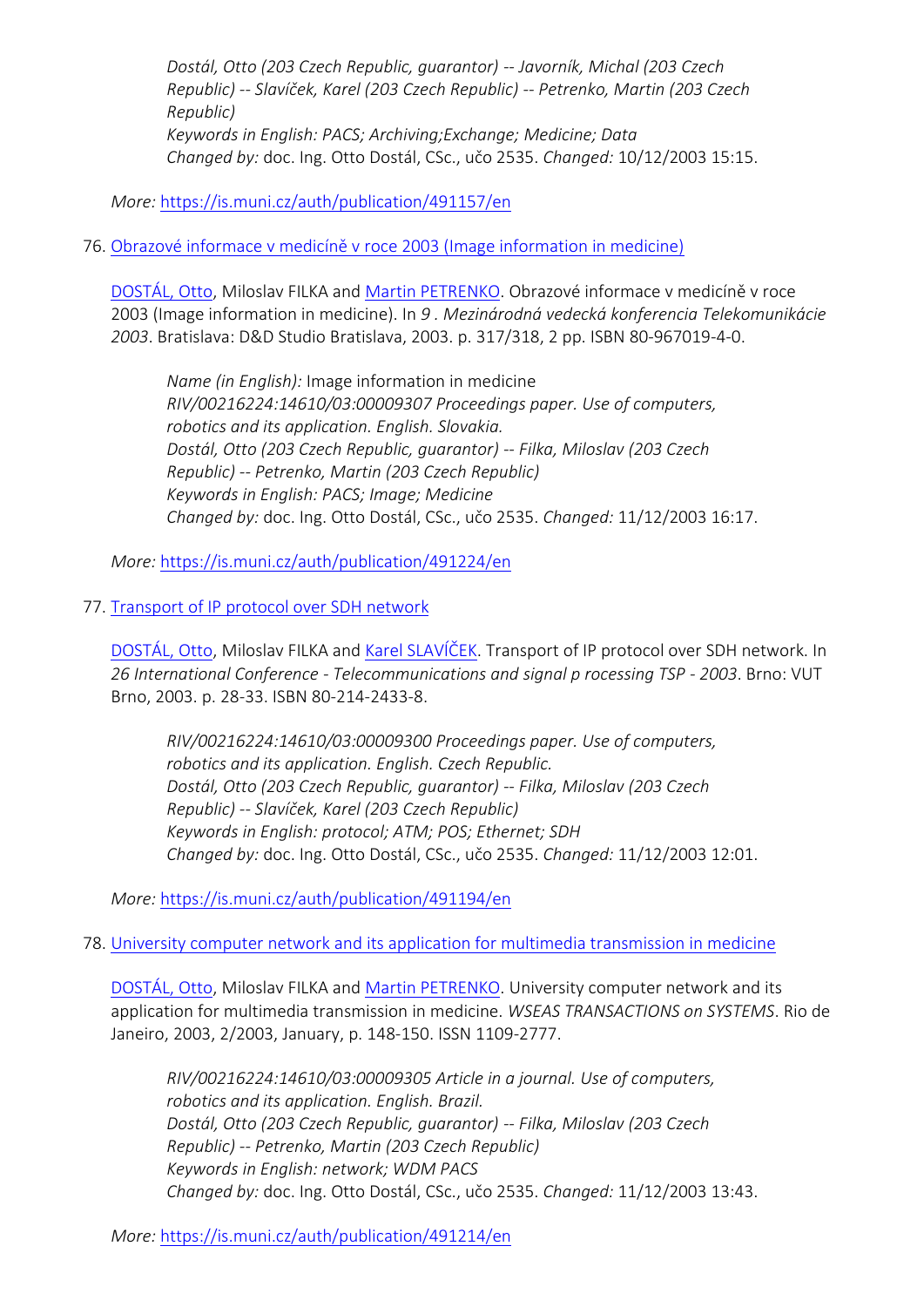79. [Využití vysokorychlostní sítě pro potřebu medicínských aplikací \(Usage of high speed network](https://is.muni.cz/auth/publication/491148/en?lang=en)  [for medicine applications\)](https://is.muni.cz/auth/publication/491148/en?lang=en)

[DOSTÁL, Otto](https://is.muni.cz/auth/person/2535?lang=en), [Karel SLAVÍČEK](https://is.muni.cz/auth/person/1158?lang=en) and [Martin PETRENKO](https://is.muni.cz/auth/person/31215?lang=en). Využití vysokorychlostní sítě pro potřebu medicínských aplikací (Usage of high speed network for medicine applications). In *Sborník příspěvků Širokopásmové sítě a jejich aplikace*. Olomouc: Univerzita Palackého v Olomouci, 2003. p. 70-74. ISBN 80-244-0642-X.

*Name (in English):* Usage of high speed network for medicine applications *RIV/00216224:14610/03:00009297 Proceedings paper. Use of computers, robotics and its application. Czech. Czech Republic. Dostál, Otto (203 Czech Republic, guarantor) -- Slavíček, Karel (203 Czech Republic) -- Petrenko, Martin (203 Czech Republic) Keywords in English: network; PACS; DICOM Changed by:* doc. Ing. Otto Dostál, CSc., učo 2535. *Changed:* 11/12/2003 13:54.

*More:* [https://is.muni.cz/auth/publication/491148/en](https://is.muni.cz/auth/publication/491148/en/Vyuziti-vysokorychlostni-site-pro-potrebu-medicinskych-aplikaci/Dostal-Slavicek-Petrenko?lang=en)

80. [Výzkum digitálních knihoven na MU Brno \(Digital Libraries Research at the M](https://is.muni.cz/auth/publication/485900/en?lang=en)asaryk University in [Brno\)](https://is.muni.cz/auth/publication/485900/en?lang=en)

[BARTOŠEK, Miroslav](https://is.muni.cz/auth/person/930?lang=en), [Otto DOSTÁL](https://is.muni.cz/auth/person/2535?lang=en), [Jana KOHOUTKOVÁ](https://is.muni.cz/auth/person/1096?lang=en) and [Petr PIŠTĚK.](https://is.muni.cz/auth/person/657?lang=en) Výzkum digitálních knihoven na MU Brno (Digital Libraries Research at the Masaryk University in Brno). In *INFOS 2003. 32.medzinárodné informatické sympózium*. Bratislava: Spolok slovenských knihovníkov, 2003. p. 76-84. ISBN 80-85165-86-4.

*Name (in English):* Digital Libraries Research at the Masaryk University in Brno *RIV/00216224:14610/03:00008648 Proceedings paper. Computer hardware and software. Czech. Slovakia. Bartošek, Miroslav (203 Czech Republic, guarantor) -- Dostál, Otto (203 Czech Republic) -- Kohoutková, Jana (203 Czech Republic) -- Pištěk, Petr (203 Czech Republic) Keywords in English: digitální knihovny; výzkum; Masarykova univerzita; MeDiMed Changed by:* RNDr. Miroslav Bartošek, CSc., učo 930. *Changed:* 10/4/2003 14:01.

*More:* [https://is.muni.cz/auth/publication/485900/en](https://is.muni.cz/auth/publication/485900/en/Vyzkum-digitalnich-knihoven-na-MU-Brno/Bartosek-Dostal-Kohoutkova-Pistek?lang=en)

#### 2002

### 81. [First Application of Picture Archiving and Communication System \(PACS\) in Gynecologic](https://is.muni.cz/auth/publication/406723/en?lang=en)  [Endoscopy](https://is.muni.cz/auth/publication/406723/en?lang=en)

[PETRENKO, Martin,](https://is.muni.cz/auth/person/31215?lang=en) [Pavel VENTRUBA](https://is.muni.cz/auth/person/1779?lang=en) and [Otto DOSTÁL](https://is.muni.cz/auth/person/2535?lang=en). First Application of Picture Archiving and Communication System (PACS) in Gynecologic Endoscopy. In *ISGE - 6th Regional Meeting*. Bangkok: ISGE, 2002. p. 53-56.

*RIV/00216224:14110/02:00006726 Proceedings paper. Gynaecology and obstetrics. English. Thailand. Petrenko, Martin (203 Czech Republic, guarantor) -- Ventruba, Pavel (203 Czech Republic) -- Dostál, Otto (203 Czech Republic) Keywords in English: medical picture; archiving ; endoscopic cameras Changed by:* doc. Ing. Otto Dostál, CSc., učo 2535. *Changed:* 11/12/2003 12:30.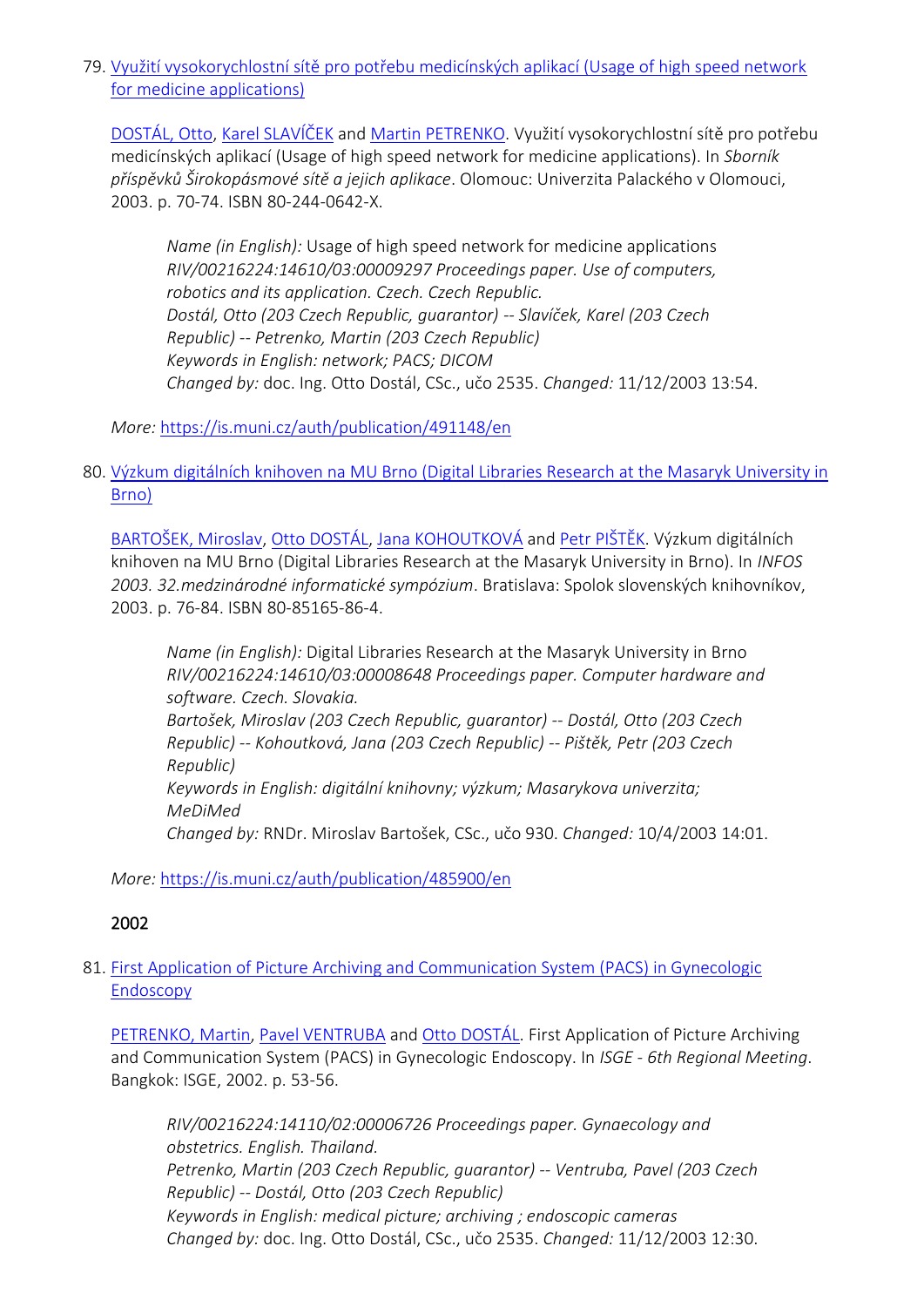*More:* [https://is.muni.cz/auth/publication/406723/en](https://is.muni.cz/auth/publication/406723/en/First-Application-of-Picture-Archiving-and-Communication-System-PACS-in-Gynecologic-Endoscopy/Petrenko-Ventruba-Dostal?lang=en)

82. [Metropolitní archiv medicínských obrazových informací](https://is.muni.cz/auth/publication/404349/en?lang=en)

[DOSTÁL, Otto](https://is.muni.cz/auth/person/2535?lang=en) and [Michal JAVORNÍK.](https://is.muni.cz/auth/person/1111?lang=en) Metropolitní archiv medicínských obrazových informací. *Zpravodaj ÚVT MU : bulletin pro zájemce o výpočetní techniku na Masarykově univerzitě*. Brno: MU v Brně, 2002, XII, No 5, p. 14-17. ISSN 1212-0901.

*Use of computers, robotics and its application. Czech. Czech Republic. Changed by:* doc. Ing. Otto Dostál, CSc., učo 2535. *Changed:* 28/6/2002 11:19.

*More:* [https://is.muni.cz/auth/publication/404349/en](https://is.muni.cz/auth/publication/404349/en/Metropolitni-archiv-medicinskych-obrazovych-informaci/Dostal-Javornik?lang=en)

83. [Multimedia Communication Transmission in Medicine](https://is.muni.cz/auth/publication/404248/en?lang=en)

[DOSTÁL, Otto](https://is.muni.cz/auth/person/2535?lang=en), Miloslav FILKA and [Martin PETRENKO.](https://is.muni.cz/auth/person/31215?lang=en) Multimedia Communication Transmission in Medicine. In *PROCEEDINGS VIPromCom-2002*. Zadar (Croatia): Croatian Society Electronics in Marine - ELMAR,Zadar, Croatia, 2002. p. 53-55. ISBN 953-7044-01-7.

*RIV/00216224:14110/02:00006160 Proceedings paper. Use of computers, robotics and its application. English. Croatia. Dostál, Otto (203 Czech Republic, guarantor) -- Filka, Miloslav (203 Czech Republic) -- Petrenko, Martin (203 Czech Republic) Keywords in English: Telemedicine; PACS Changed by:* doc. Ing. Otto Dostál, CSc., učo 2535. *Changed:* 26/6/2009 10:03.

*More:* [https://is.muni.cz/auth/publication/404248/en](https://is.muni.cz/auth/publication/404248/en/Multimedia-Communication-Transmission-in-Medicine/Dostal-Filka-Petrenko?lang=en)

#### 84. [Network infrastructure for transport of medicine video data](https://is.muni.cz/auth/publication/405957/en?lang=en)

[DOSTÁL, Otto](https://is.muni.cz/auth/person/2535?lang=en), Miloslav FILKA and [Karel SLAVÍČEK](https://is.muni.cz/auth/person/1158?lang=en). Network infrastructure for transport of medicine video data. In *Telecommunication and Signal Processing TSP 2002*. Brno: Brno University of Technology, 25 International Conference, 2002. p. 13-16. ISBN 80-214-2172-X.

*RIV/00216224:14330/02:00006543 Proceedings paper. Use of computers, robotics and its application. English. Czech Republic. Dostál, Otto (203 Czech Republic, guarantor) -- Filka, Miloslav (203 Czech Republic) -- Slavíček, Karel (203 Czech Republic) Keywords in English: Network; Multimedia; Medicine Changed by:* doc. Ing. Otto Dostál, CSc., učo 2535. *Changed:* 1/12/2002 17:03.

*More:* [https://is.muni.cz/auth/publication/405957/en](https://is.muni.cz/auth/publication/405957/en/Network-infrastructure-for-transport-of-medicine-video-data/Dostal-Filka-Slavicek?lang=en)

85. [Nové trendy v telemedicíně \(New trends in Telemedicine\)](https://is.muni.cz/auth/publication/404297/en?lang=en)

[DOSTÁL, Otto](https://is.muni.cz/auth/person/2535?lang=en), Miloslav FILKA and [Martin PETRENKO](https://is.muni.cz/auth/person/31215?lang=en). Nové trendy v telemedicíně (New trends in Telemedicine). In *8 International Scientific Conference COFAX - Telekomunikácie 2002*. Bratislava: ADAPT Bratislava, 2002. p. 201-203. ISBN 80-967019-5-9.

*Name (in English):* New trends in Telemedicine *RIV: Proceedings paper. Use of computers, robotics and its application. English. Slovakia. Dostál, Otto (203 Czech Republic, guarantor) -- Filka, Miloslav (203 Czech*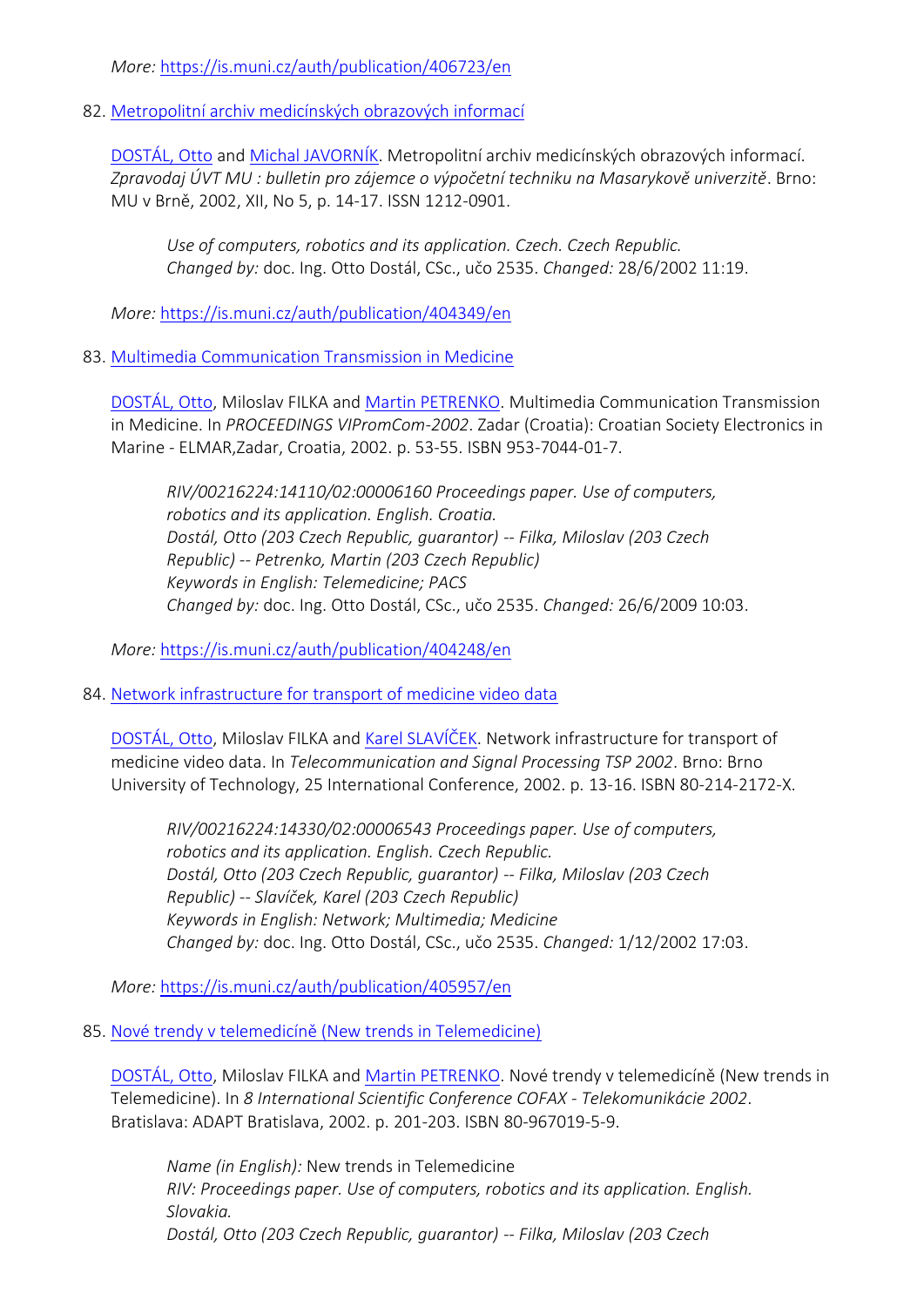*Republic) -- Petrenko, Martin (203 Czech Republic) Keywords in English: Telemedicine; Computer network Changed by:* doc. Ing. Otto Dostál, CSc., učo 2535. *Changed:* 8/12/2004 12:33.

*More:* [https://is.muni.cz/auth/publication/404297/en](https://is.muni.cz/auth/publication/404297/en/Nove-trendy-v-telemedicine/Dostal-Filka-Petrenko?lang=en)

86. [První krok k integraci endoskopie do nemocničního systému PACS](https://is.muni.cz/auth/publication/406720/en?lang=en)

[PETRENKO, Martin,](https://is.muni.cz/auth/person/31215?lang=en) [Pavel VENTRUBA,](https://is.muni.cz/auth/person/1779?lang=en) [Otto DOSTÁL](https://is.muni.cz/auth/person/2535?lang=en) an[d Igor CRHA](https://is.muni.cz/auth/person/644?lang=en). První krok k integraci endoskopie do nemocničního systému PACS. In *Sborník abstrakt ze 4. mezinárodního kongresu gynekologické endoskopie*. Praha, 2002. p. 33.

*Gynaecology and obstetrics. Czech. Czech Republic. Changed by:* doc. Ing. Otto Dostál, CSc., učo 2535. *Changed:* 1/12/2002 16:07.

*More:* [https://is.muni.cz/auth/publication/406720/en](https://is.muni.cz/auth/publication/406720/en/Prvni-krok-k-integraci-endoskopie-do-nemocnicniho-systemu-PACS/Petrenko-Ventruba-Dostal-Crha?lang=en)

87. [První krok k integraci endoskopie do nemocničního systému PACS](https://is.muni.cz/auth/publication/404352/en?lang=en)

[PETRENKO, Martin,](https://is.muni.cz/auth/person/31215?lang=en) [Pavel VENTRUBA](https://is.muni.cz/auth/person/1779?lang=en) and [Otto DOSTÁL.](https://is.muni.cz/auth/person/2535?lang=en) První krok k integraci endoskopie do nemocničního systému PACS. In *Sborník abstrakt ze 4. mezinárodního kongresu gynekologické endoskopie*. Praha, 2002. p. 33.

*Gynaecology and obstetrics. Czech. Czech Republic. Changed by:* prof. MUDr. Pavel Ventruba, DrSc., MBA, učo 1779. *Changed:* 23/3/2005 13:25.

*More:* [https://is.muni.cz/auth/publication/404352/en](https://is.muni.cz/auth/publication/404352/en/Prvni-krok-k-integraci-endoskopie-do-nemocnicniho-systemu-PACS/Petrenko-Ventruba-Dostal?lang=en)

88. Some Security Aspects of Picture Archiving and Communication System in The Environment of [More Hospitals](https://is.muni.cz/auth/publication/404254/en?lang=en)

[DOSTÁL, Ott](https://is.muni.cz/auth/person/2535?lang=en)o and Javorník MICHAL. Some Security Aspects of Picture Archiving and Communication System in The Environment of More Hospitals. In *Transformation of CEEC Economies tu EU Standards*. Brno - Trento (Italy): MSD, spol s r.o., 2002. p. 49-52. ISBN 80- 86510-27-1.

*RIV/00216224:14330/02:00006165 Proceedings paper. Use of computers, robotics and its application. English. Italy. Dostál, Otto (203 Czech Republic, guarantor) -- Michal, Javorník (203 Czech Republic) Keywords in English: DICOM; modality; PACS Changed by:* doc. Ing. Otto Dostál, CSc., učo 2535. *Changed:* 24/6/2002 15:34.

*More:* [https://is.muni.cz/auth/publication/404254/en](https://is.muni.cz/auth/publication/404254/en/Some-Security-Aspects-of-Picture-Archiving-and-Communication-System-in-The-Environment-of-More-Hospitals/Dostal-Michal?lang=en)

89. [Telemedicína v Brně \(Telemedicine in Brno\)](https://is.muni.cz/auth/publication/404295/en?lang=en)

[DOSTÁL, Otto](https://is.muni.cz/auth/person/2535?lang=en) and Vladimír KOVÁŘ. Telemedicína v Brně (Telemedicine in Brno). In *Sborník příspěvků MEDSOFT 2002*. Hradec Králové: TECH-MARKET Praha, 2002. p. 82-85. MEDSOFT. ISBN 80-86114-44-9.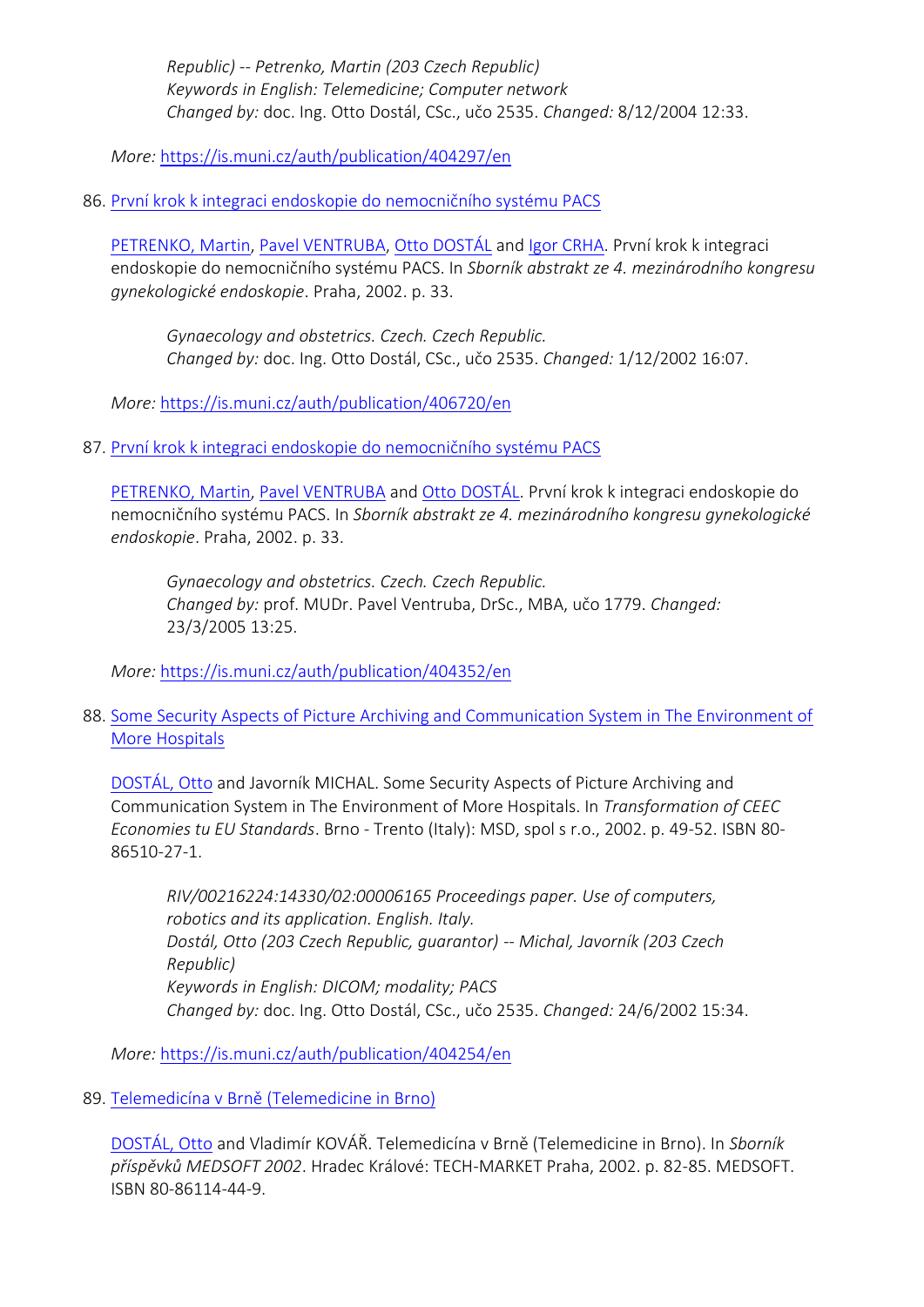*Name (in English):* Telemedicine in Brno *RIV/00216224:14330/02:00006174 Proceedings paper. Use of computers, robotics and its application. Czech. Czech Republic. Dostál, Otto (203 Czech Republic, guarantor) -- Kovář, Vladimír (203 Czech Republic) Keywords in English: computer network; modality;medicine Changed by:* doc. Ing. Otto Dostál, CSc., učo 2535. *Changed:* 25/6/2002 08:57.

*More:* [https://is.muni.cz/auth/publication/404295/en](https://is.muni.cz/auth/publication/404295/en/Telemedicina-v-Brne/Dostal-Kovar?lang=en)

90. [University computer network and its application for multimedia transmission in medicine](https://is.muni.cz/auth/publication/406871/en?lang=en)

[DOSTÁL, Otto](https://is.muni.cz/auth/person/2535?lang=en), Miloslav FILKA and [Martin PETRENKO.](https://is.muni.cz/auth/person/31215?lang=en) University computer network and its application for multimedia transmission in medicine. In *WSEAS Int. Conf. on Information Security, Hardware/Software Codesign, E-Commerce and Computer Networks.* Rio de Janeiro, Brazil: WSEAS org., 2002. p. 1961-1964. ISBN 960-8052-74-9.

*RIV/00216224:14110/02:00006783 Proceedings paper. Use of computers, robotics and its application. English. Brazil. Dostál, Otto (203 Czech Republic, guarantor) -- Filka, Miloslav (203 Czech Republic) -- Petrenko, Martin (203 Czech Republic) Keywords in English: PACS; medicine; images; Changed by:* Vilém Lepil, učo 81432. *Changed:* 28/5/2003 21:20.

*More:* [https://is.muni.cz/auth/publication/406871/en](https://is.muni.cz/auth/publication/406871/en/University-computer-network-and-its-application-for-multimedia-transmission-in-medicine/Dostal-Filka-Petrenko?lang=en)

91. [Využití digitálních obrazových dat v reprodukční gynekolog](https://is.muni.cz/auth/publication/406724/en?lang=en)ii

[PETRENKO, Martin,](https://is.muni.cz/auth/person/31215?lang=en) [Pavel VENTRUBA,](https://is.muni.cz/auth/person/1779?lang=en) [Otto DOSTÁL](https://is.muni.cz/auth/person/2535?lang=en) an[d Igor CRHA](https://is.muni.cz/auth/person/644?lang=en). Využití digitálních obrazových dat v reprodukční gynekologii. In *Česko- Slovenská konference reprodukční gynekologie a 12. symposium asistované reprodukce*. Brno: FN Brno, 2002. p. 17.

*Gynaecology and obstetrics. Czech. Czech Republic. Changed by:* doc. Ing. Otto Dostál, CSc., učo 2535. *Changed:* 1/12/2002 16:59.

*More:* [https://is.muni.cz/auth/publication/406724/en](https://is.muni.cz/auth/publication/406724/en/Vyuziti-digitalnich-obrazovych-dat-v-reprodukcni-gynekologii/Petrenko-Ventruba-Dostal-Crha?lang=en)

2001

#### 92. [First Experiences with Picture Archiving and Communication System in Brno Hospitals](https://is.muni.cz/auth/publication/366178/en?lang=en)

[PETRENKO, Martin,](https://is.muni.cz/auth/person/31215?lang=en) [Otto DOSTÁL](https://is.muni.cz/auth/person/2535?lang=en), [Pavel VENTRUBA](https://is.muni.cz/auth/person/1779?lang=en) and Miloslav FILKA. First Experiences with Picture Archiving and Communication System in Brno Hospitals. In *IEEE Region 8, EUROCON" 2001, INTERNATIONAL CONFERENCE ON TRENDS IN COMMUNICATIONS*. Bratislava: Zdruzenie J.M., 2001. p. 17-19. VOLUME 1/2. ISBN 0-7803-6490-2.

*RIV: Proceedings paper. Use of computers, robotics and its application. English. Slovakia. Keywords in English: PACS; DICOM; HOSPITALS Changed by:* doc. Ing. Otto Dostál, CSc., učo 2535. *Changed:* 18/7/2001 17:26.

*More:* [https://is.muni.cz/auth/publication/366178/en](https://is.muni.cz/auth/publication/366178/en/First-Experiences-with-Picture-Archiving-and-Communication-System-in-Brno-Hospitals/Petrenko-Dostal-Ventruba-Filka?lang=en)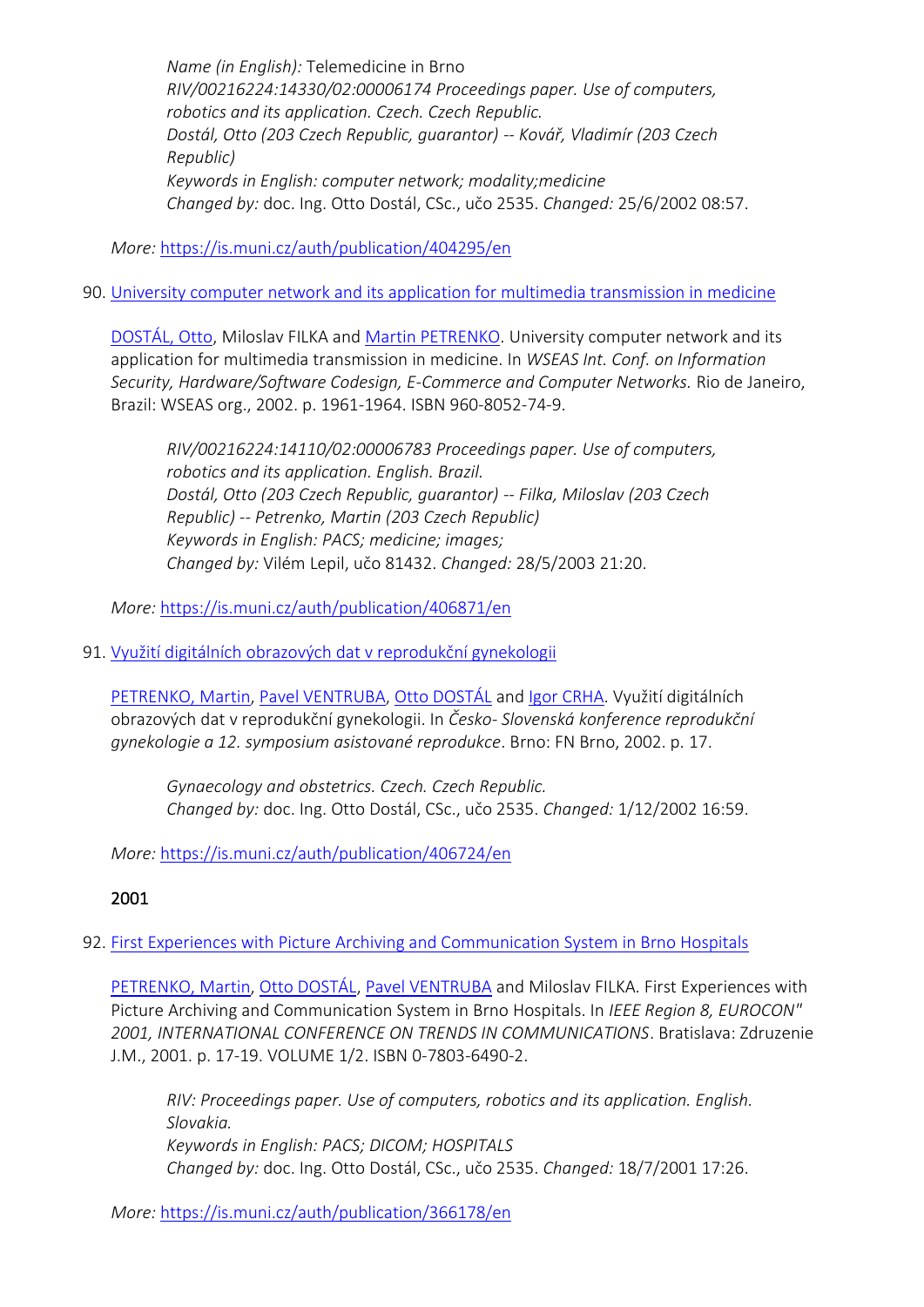#### 93. [First Experiences with Picture Archiving and Communication Systems \(PACS\)In Gynecology](https://is.muni.cz/auth/publication/366157/en?lang=en)

PETRENKO, Martin, [Otto DOSTÁL](https://is.muni.cz/auth/person/2535?lang=en) and [Pavel VENTRUBA.](https://is.muni.cz/auth/person/1779?lang=en) First Experiences with Picture Archiving and Communication Systems (PACS)In Gynecology. *ISRAEL JOURNAL OF OBSTETRICS AND GYNECOLOGY*. Tel Aviv (ISRAEL): Menachem HorowitzPublishing, Tel Aviv, 2001, vol. 2000, No 3, p. 128-130. ISSN 0792-4569.

*RIV: Article in a journal. Computer hardware and software. English. Israel. Keywords in English: Picture archiving information system; ultrasound Changed by:* doc. Ing. Otto Dostál, CSc., učo 2535. *Changed:* 17/7/2001 14:56.

*More:* [https://is.muni.cz/auth/publication/366157/en](https://is.muni.cz/auth/publication/366157/en/First-Experiences-with-Picture-Archiving-and-Communication-Systems-PACSIn-Gynecology/John-Byrnes-Dostal-Ventruba?lang=en)

94. [Image Information Processing in Medicine](https://is.muni.cz/auth/publication/366158/en?lang=en)

[DOSTÁL, Otto](https://is.muni.cz/auth/person/2535?lang=en). Image Information Processing in Medicine. In *Transformation of CEEC Economies to EU Standards*. BRNO - TRENTO (ITALY): FP VUT Brno, 2001. p. 3-8. ISBN 80-86510-00-X.

*RIV/00216224:14330/01:00006004 Proceedings paper. Use of computers, robotics and its application. English. Italy. Dostál, Otto (203 Czech Republic, guarantor) Keywords in English: Metropolitan networks; PACS Changed by:* doc. Ing. Otto Dostál, CSc., učo 2535. *Changed:* 27/6/2002 17:24.

*More:* [https://is.muni.cz/auth/publication/366158/en](https://is.muni.cz/auth/publication/366158/en/Image-Information-Processing-in-Medicine/Dostal?lang=en)

95. [Metropolitní optická počítačová síť v roce 2001](https://is.muni.cz/auth/publication/366231/en?lang=en)

[DOSTÁL, Otto.](https://is.muni.cz/auth/person/2535?lang=en) Metropolitní optická počítačová síť v roce 2001. *Zpravodaj ÚVT MU : bulletin pro zájemce o výpočetní techniku na Masarykově univerzitě*. Brno: MU v Brně, 2001, roč. XI, No 4. ISSN 1212-0901.

*Changed by:* doc. Ing. Otto Dostál, CSc., učo 2535. *Changed:* 23/7/2001 08:59.

*More:* [https://is.muni.cz/auth/publication/366231/en](https://is.muni.cz/auth/publication/366231/en/Metropolitni-opticka-pocitacova-sit-v-roce-2001/Dostal?lang=en)

96. MPLS in Practise - [The New Backbone of NREN](https://is.muni.cz/auth/publication/368532/en?lang=en)

[DOSTÁL, Otto](https://is.muni.cz/auth/person/2535?lang=en), Miloslav FILKA and [Karel SLAVÍČEK](https://is.muni.cz/auth/person/1158?lang=en). MPLS in Practise - The New Backbone of NREN. In *TELECOMMUNICATIONS AND SIGNAL PROCESSING - TSP 2001*. Brno: UTKO VUT ,ESS, 2001. p. 49-52. ISBN 80-214-1962-8.

*Name in Czech:* MPLS v praxi *RIV/00216224:14610/01:00021127 Proceedings paper. Use of computers, robotics and its application. English. Czech Republic. Dostál, Otto (203 Czech Republic) -- Filka, Miloslav (203 Czech Republic) -- Slavíček, Karel (203 Czech Republic, guarantor) Keywords in English: Czech national research network; Backbone; MPLS Changed by:* doc. Mgr. Karel Slavíček, Ph.D., učo 1158. *Changed:* 8/1/2008 10:04.

*More:* [https://is.muni.cz/auth/publication/368532/en](https://is.muni.cz/auth/publication/368532/en/MPLS-in-Practise-The-New-Backbone-of-NREN/Dostal-Filka-Slavicek?lang=en)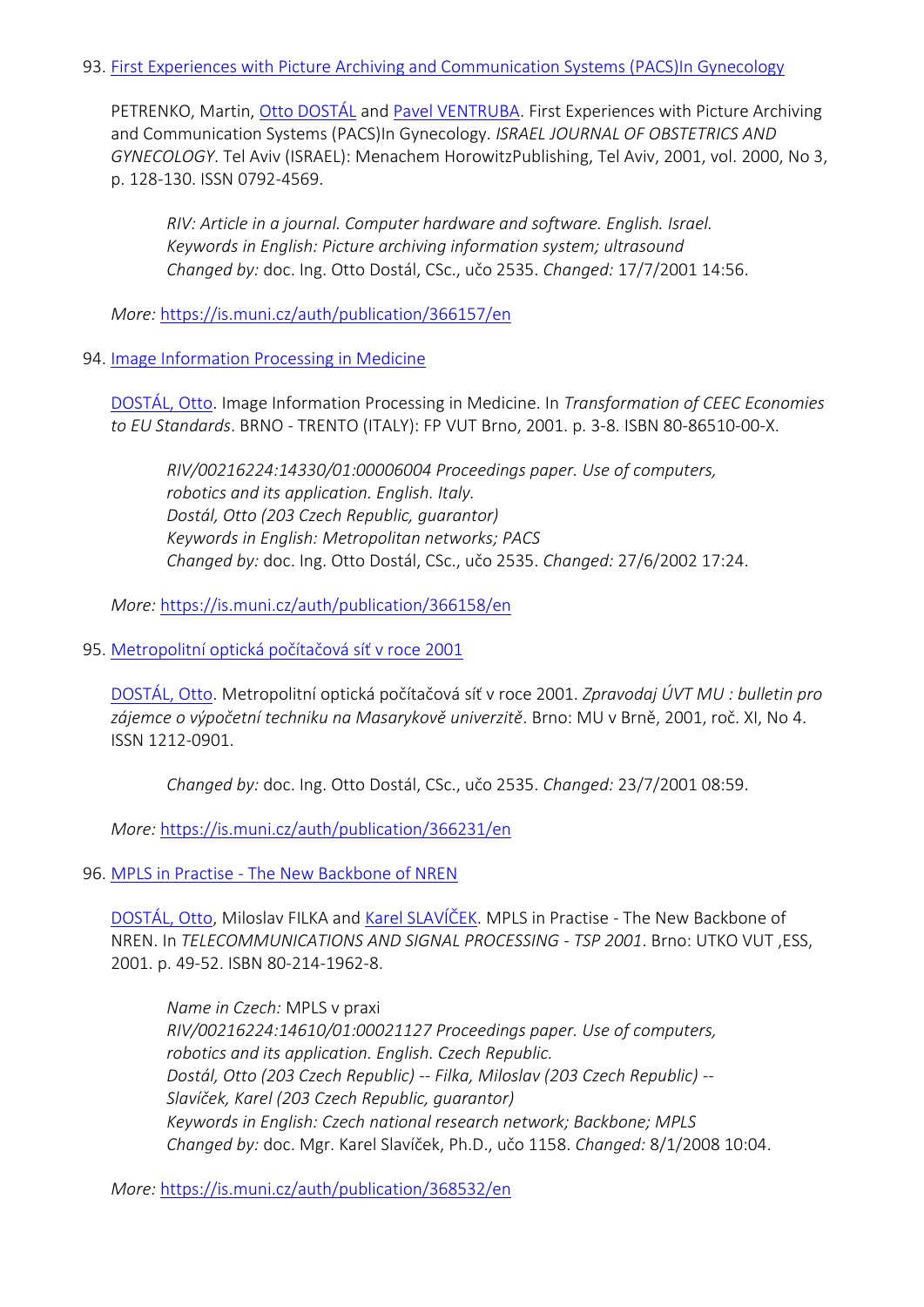### 97. [Multimediální komunikační přenosy v medicíně \(Multimedia Communication Transfers in](https://is.muni.cz/auth/publication/366833/en?lang=en)  [Medicine\)](https://is.muni.cz/auth/publication/366833/en?lang=en)

[DOSTÁL, Otto](https://is.muni.cz/auth/person/2535?lang=en), Miloslav FILKA and [Martin PETRENKO](https://is.muni.cz/auth/person/31215?lang=en). Multimediální komunikační přenosy v medicíně (Multimedia Communication Transfers in Medicine). In *Telekomunikácie 2001*. Bratislava: ADAPT Bratislava, 2001. p. 117-120. ISBN 80-96-80-42-3-5.

*Name (in English):* Multimedia Communication Transfers in Medicine *RIV/00216224:14610/01:00009813 Proceedings paper. Use of computers, robotics and its application. Czech. Slovakia. Keywords in English: Multimedia Transfer Changed by:* doc. Ing. Otto Dostál, CSc., učo 2535. *Changed:* 17/8/2001 15:54.

*More:* [https://is.muni.cz/auth/publication/366833/en](https://is.muni.cz/auth/publication/366833/en/Multimedialni-komunikacni-prenosy-v-medicine/Dostal-Filka-Petrenko?lang=en)

98. [Technické a forenzní aspekty obrazové dokumentace komplikací v endoskopii \(Technical and](https://is.muni.cz/auth/publication/381291/en?lang=en)  [forenz aspects of image documentation of complitations in endoscopy\)](https://is.muni.cz/auth/publication/381291/en?lang=en)

[PETRENKO, Martin,](https://is.muni.cz/auth/person/31215?lang=en) [Pavel VENTRUBA,](https://is.muni.cz/auth/person/1779?lang=en) [Otto DOSTÁL](https://is.muni.cz/auth/person/2535?lang=en) and Miloslav FILKA. *Technické a forenzní aspekty obrazové dokumentace komplikací v endoskopii (Technical and forenz aspects of image documentation of complitations in endoscopy)*. Luhačovice: Česká gynekologická a porodnická společnost ČLS JEP, 2001. 1 pp. ISBN 80-238-7755-0.

*Name (in English):* Technical and forenz aspects of image documentation of complitations in endoscopy *RIV/00216224:14610/01:00009817 Research report. Gynaecology and obstetrics. Czech. Czech Republic. Changed by:* doc. Ing. Otto Dostál, CSc., učo 2535. *Changed:* 20/12/2001 10:29.

*More:* [https://is.muni.cz/auth/publication/381291/en](https://is.muni.cz/auth/publication/381291/en/Technicke-a-forenzni-aspekty-obrazove-dokumentace-komplikaci-v-endoskopii/Petrenko-Ventruba-Dostal-Filka?lang=en)

# 2000

# 99. [Multimediální přenosy v medicíně \(Multimedial Transfer in Medicine\)](https://is.muni.cz/auth/publication/314751/en?lang=en)

[DOSTÁL, Otto](https://is.muni.cz/auth/person/2535?lang=en), [Martin PETRENKO](https://is.muni.cz/auth/person/31215?lang=en) and Miloslav FILKA. Multimediální přenosy v medicíně (Multimedial Transfer in Medicine). In *Sborník mezinárodní konference COFAX*. Bratislava: ADAPT, Bratislava, 2000. p. 140-143. ISBN 80-968042-7-8.

*Name (in English):* Multimedial Transfer in Medicine *RIV/00216224:14610/00:00009790 Proceedings paper. Computer hardware and software. Czech. Slovakia. Keywords in English: multimedia; medicine; data transfer Changed by:* doc. Ing. Otto Dostál, CSc., učo 2535. *Changed:* 16/5/2000 11:05.

*More:* [https://is.muni.cz/auth/publication/314751/en](https://is.muni.cz/auth/publication/314751/en/Multimedialni-prenosy-v-medicine/Dostal-Petrenko-Filka?lang=en)

100. [Obrazové informace v nemocnicích \(Image information in hospitals\)](https://is.muni.cz/auth/publication/366204/en?lang=en)

[DOSTÁL](https://is.muni.cz/auth/person/2535?lang=en), Otto and Michal SCHMIDT. Obrazové informace v nemocnicích (Image information in hospitals). In *INFORMIX FORUM*. Praha: Informix Software s.r.o., 2000. p. 82-85.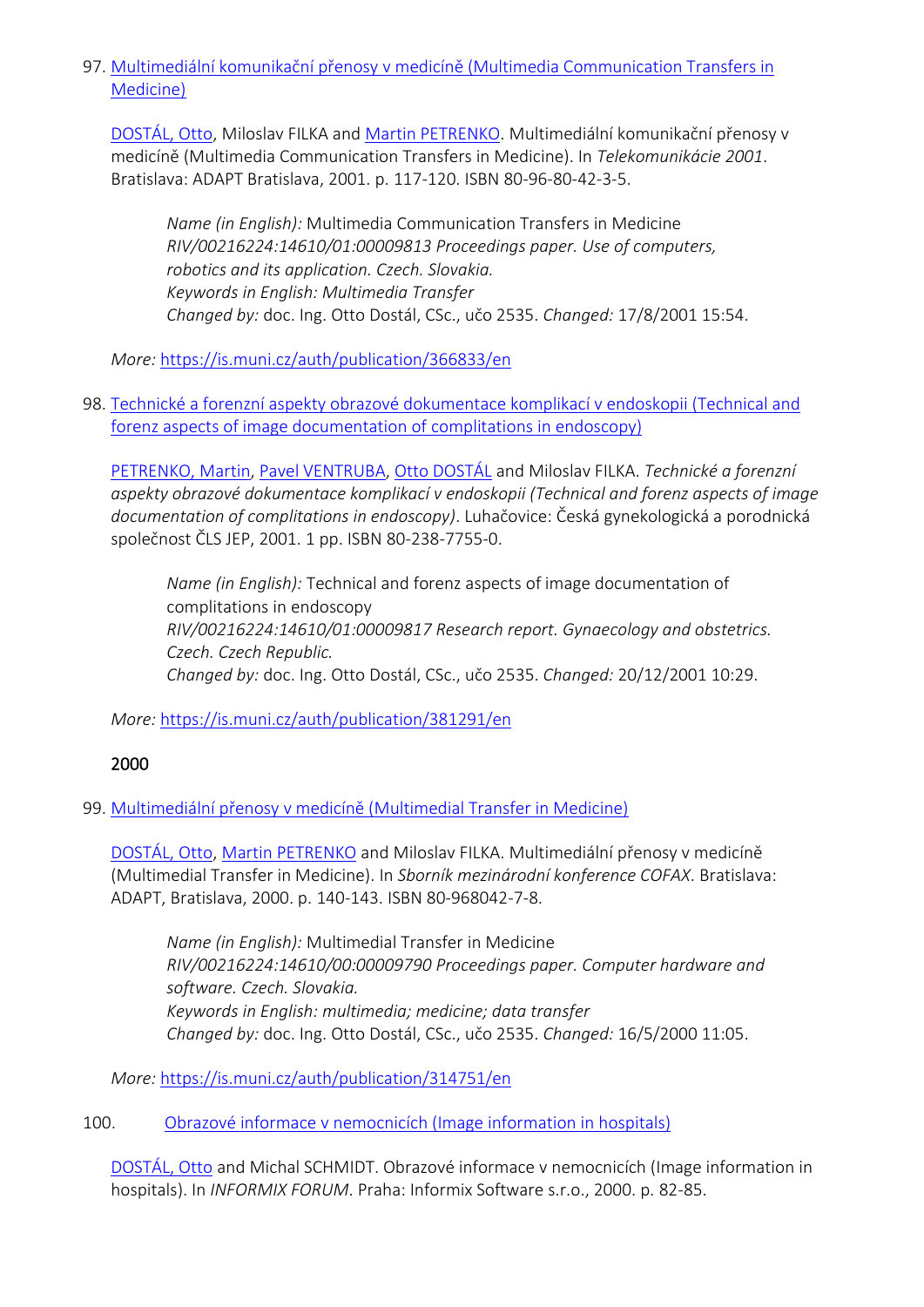*Name (in English):* Image information in hospitals

*Keywords in English: PACS DICOM RIS NIS Changed by:* doc. Ing. Otto Dostál, CSc., učo 2535. *Changed:* 23/7/2001 11:14.

*More:* [https://is.muni.cz/auth/publication/366204/en](https://is.muni.cz/auth/publication/366204/en/Obrazove-informace-v-nemocnicich/Dostal-Schmidt?lang=en)

#### 101. [Picture archiving and communication systems](https://is.muni.cz/auth/publication/366179/en?lang=en)

[PETRENKO, Martin,](https://is.muni.cz/auth/person/31215?lang=en) [Otto DOSTÁL](https://is.muni.cz/auth/person/2535?lang=en) and Miloslav FILKA. Picture archiving and communication systems. In *Telecommunications and Signal Processing - TSP 2000*. Brno: Dept. of Telecommunications Electrical Engineering Society, 2000. p. 25-27. ISBN 80-7204-161-4.

*RIV: Proceedings paper. Use of computers, robotics and its application. English. Czech Republic. Keywords in English: Images; Network; Medicine Changed by:* doc. Ing. Otto Dostál, CSc., učo 2535. *Changed:* 18/7/2001 16:47.

*More:* [https://is.muni.cz/auth/publication/366179/en](https://is.muni.cz/auth/publication/366179/en/Picture-archiving-and-communication-systems/Petrenko-Dostal-Filka?lang=en)

102. [Přenos a archivace obrazu prostřednictvím optické sítě \(Transfer and Archiving of Images](https://is.muni.cz/auth/publication/366185/en?lang=en)  [using Optical Network\)](https://is.muni.cz/auth/publication/366185/en?lang=en)

[DOSTÁL, Otto](https://is.muni.cz/auth/person/2535?lang=en) and Miloslav FILKA. Přenos a archivace obrazu prostřednictvím optické sítě (Transfer and Archiving of Images using Optical Network). In *Optické komunikace O.K. 2000*. Praha: Tech-Market Praha, 2000. p. 72-76. ISBN 80-86114-36-8.

*Name (in English):* Transfer and Archiving of Images using Optical Network *RIV/00216224:14610/00:00009812 Proceedings paper. Optics, masers and lasers. Czech. Czech Republic. Keywords in English: optical network; images; medicine Changed by:* doc. Ing. Otto Dostál, CSc., učo 2535. *Changed:* 18/7/2001 17:15.

*More:* [https://is.muni.cz/auth/publication/366185/en](https://is.muni.cz/auth/publication/366185/en/Prenos-a-archivace-obrazu-prostrednictvim-opticke-site/Dostal-Filka?lang=en)

103. [Sharing von Bildinformationen Zwishen den Krankenhausern der Stadt Brno \(Image](https://is.muni.cz/auth/publication/366177/en?lang=en)  [information sharing among Brno city hospitals\)](https://is.muni.cz/auth/publication/366177/en?lang=en)

[DOSTÁL, Otto](https://is.muni.cz/auth/person/2535?lang=en). Sharing von Bildinformationen Zwishen den Krankenhausern der Stadt Brno (Image information sharing among Brno city hospitals). In *Referatssammlung - Kooperationsnetzwerkes Europaischer Mittelstadte*. St. Polten (OSTERREICH): Buro des Kooper. Eur. Mittels. St. Polten, 2000. p. 76-79.

*Name (in English):* Image information sharing among Brno city hospitals *RIV: Proceedings paper. Use of computers, robotics and its application. German. Austria. Keywords in English: Image information; medicine Changed by:* doc. Ing. Otto Dostál, CSc., učo 2535. *Changed:* 5/8/2001 14:52.

*More:* [https://is.muni.cz/auth/publication/366177/en](https://is.muni.cz/auth/publication/366177/en/Sharing-von-Bildinformationen-Zwishen-den-Krankenhausern-der-Stadt-Brno/Dostal?lang=en)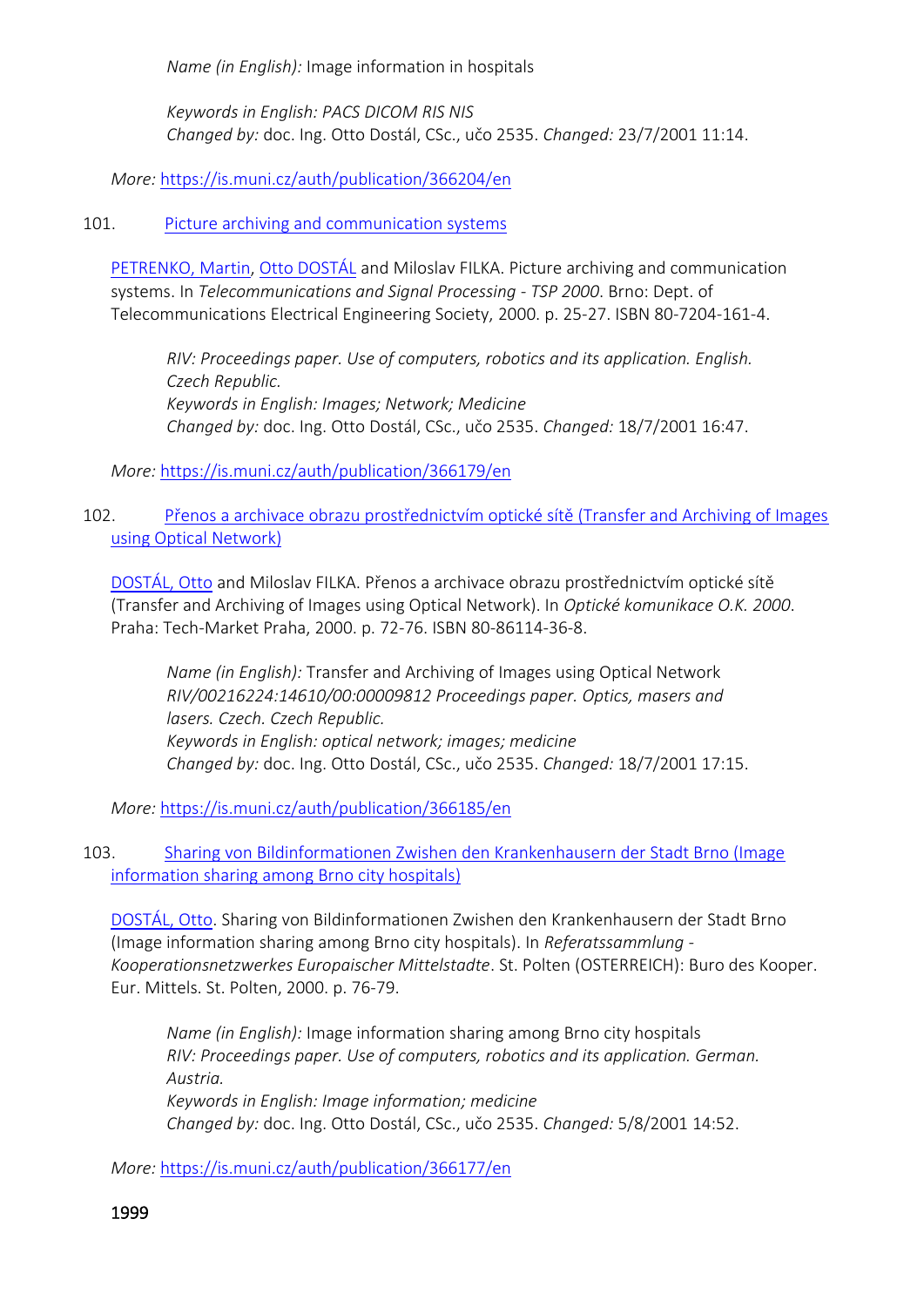### 104. [Experimental PABXs traffic in ATM networks](https://is.muni.cz/auth/publication/251734/en?lang=en)

[DOSTÁL, Otto](https://is.muni.cz/auth/person/2535?lang=en), Miloslav FILKA, [Karel SLAVÍČEK](https://is.muni.cz/auth/person/1158?lang=en) and Karol MOLNÁR. Experimental PABXs traffic in ATM networks. In *Sborník mez. konference COFAX*. Bratislava: DT Bratislava, 1999. p. 57-60. ISBN 80-233-0429-1.

*Name in Czech:* Experimentální ústřednový provoz v ATM síti *RIV/00216224:14610/99:00021108 Proceedings paper. Use of computers, robotics and its application. English. Slovakia. Dostál, Otto (203 Czech Republic) -- Filka, Miloslav (203 Czech Republic) -- Slavíček, Karel (203 Czech Republic, guarantor) -- Molnár, Karol (203 Czech Republic) Keywords in English: PABX; traffic Changed by:* doc. Mgr. Karel Slavíček, Ph.D., učo 1158. *Changed:* 8/1/2008 10:12.

### *More:* [https://is.muni.cz/auth/publication/251734/en](https://is.muni.cz/auth/publication/251734/en/Experimental-PABXs-traffic-in-ATM-networks/Dostal-Filka-Slavicek-Molnar?lang=en)

105. [Videoconference using ATM in medicine](https://is.muni.cz/auth/publication/251711/en?lang=en)

[DOSTÁL, Otto](https://is.muni.cz/auth/person/2535?lang=en), Miloslav FILKA and [Karel SLAVÍČEK](https://is.muni.cz/auth/person/1158?lang=en). Videoconference using ATM in medicine. In *Telecommunications and Signal Processing TSP 99*. Brno: FEI VUT BRNO, 1999. p. 195-197. ISBN 80-214-1154-6.

*Name in Czech:* ATM videokonference v medicíně *RIV: Proceedings paper. Use of computers, robotics and its application. English. Czech Republic. Dostál, Otto (203 Czech Republic) -- Filka, Miloslav (203 Czech Republic) -- Slavíček, Karel (203 Czech Republic, guarantor) Keywords in English: ATM technology; medicine International impact: yes Changed by:* doc. Ing. Otto Dostál, CSc., učo 2535. *Changed:* 10/4/2010 12:07.

*More:* [https://is.muni.cz/auth/publication/251711/en](https://is.muni.cz/auth/publication/251711/en/Videoconference-using-ATM-in-medicine/Dostal-Filka-Slavicek?lang=en)

#### 1998

106. [ATM síť Brněnských vysokých škol \(ATM network of Brno universities\)](https://is.muni.cz/auth/publication/366229/en?lang=en)

FILKA, Miloslav, [Otto DOSTÁL](https://is.muni.cz/auth/person/2535?lang=en) and [Karel SLAVÍČEK.](https://is.muni.cz/auth/person/1158?lang=en) ATM síť Brněnských vysokých škol (ATM network of Brno universities). In *Sborník přednášek celostátní konference s mezinárodní účastí TELEKOMUNIKACE 98*. Brno: VUT Brno, 1998. p. 35-37. ISBN 80-214-1140-6.

*Name (in English):* ATM network of Brno universities *RIV: Proceedings paper. Use of computers, robotics and its application. Czech. Czech Republic. Filka, Miloslav (203 Czech Republic) -- Dostál, Otto (203 Czech Republic) -- Slavíček, Karel (203 Czech Republic, guarantor) Keywords in English: ATM; fiber optics Changed by:* doc. Ing. Otto Dostál, CSc., učo 2535. *Changed:* 10/4/2010 12:12.

*More:* [https://is.muni.cz/auth/publication/366229/en](https://is.muni.cz/auth/publication/366229/en/ATM-sit-Brnenskych-vysokych-skol/Filka-Dostal-Slavicek?lang=en)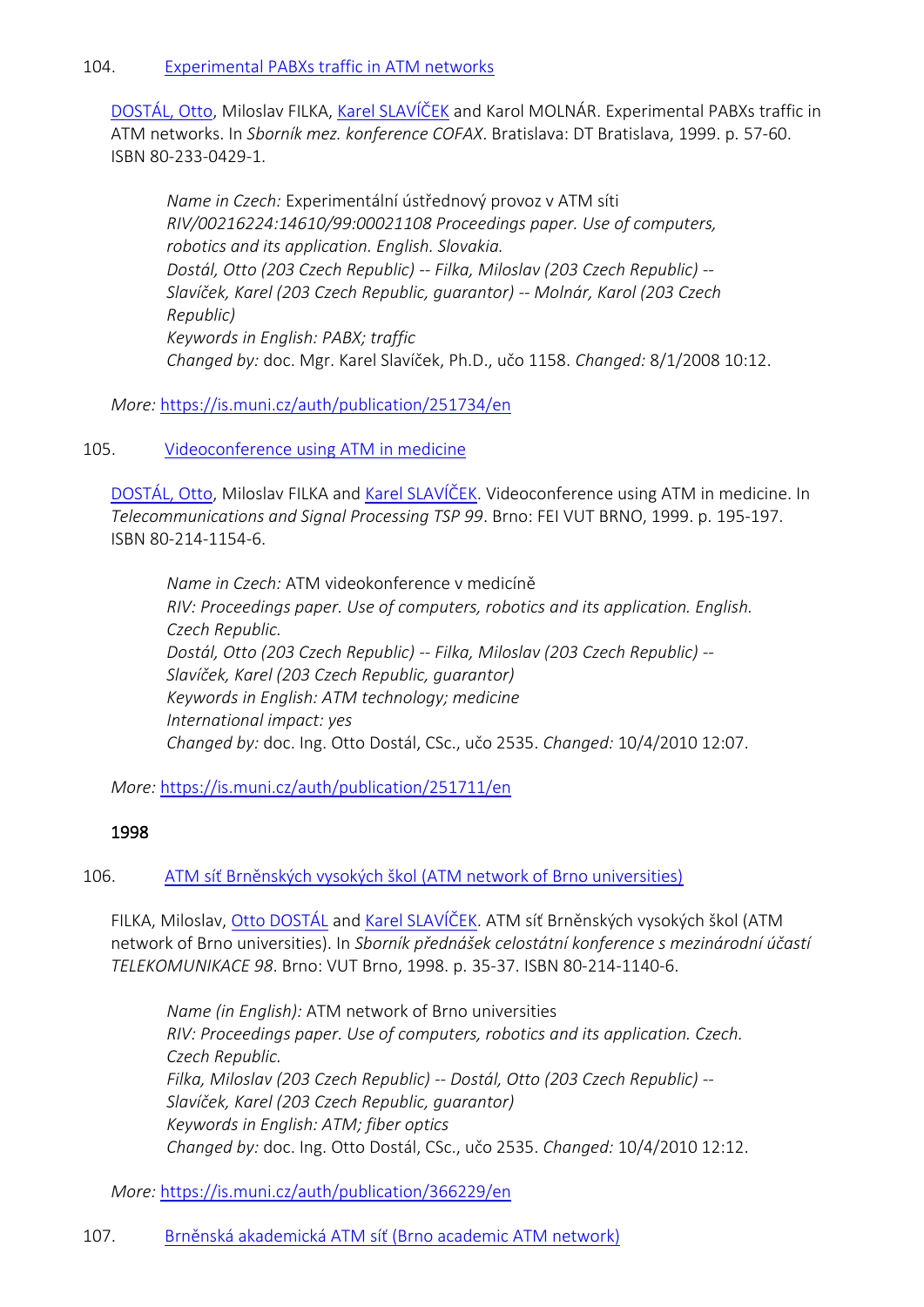[DOSTÁL, Otto](https://is.muni.cz/auth/person/2535?lang=en), Miloslav FILKA and [Karel SLAVÍČEK.](https://is.muni.cz/auth/person/1158?lang=en) Brněnská akademická ATM síť (Brno academic ATM network). In *Sborník mez. konference COFAX*. Bratislava: DT Bratislava, 1998. p. 79-82. ISBN 80-233-0405-4.

*Name (in English):* Brno academic ATM network *RIV/00216224:14610/98:00009787 Proceedings paper. Use of computers, robotics and its application. Czech. Slovakia. Dostál, Otto (203 Czech Republic) -- Filka, Miloslav (203 Czech Republic) -- Slavíček, Karel (203 Czech Republic, guarantor) Keywords in English: ATM technology Changed by:* doc. Ing. Otto Dostál, CSc., učo 2535. *Changed:* 10/4/2010 12:19.

*More:* [https://is.muni.cz/auth/publication/251691/en](https://is.muni.cz/auth/publication/251691/en/Brnenska-akademicka-ATM-sit/Dostal-Filka-Slavicek?lang=en)

108. [Metropolitní síť versus současná legislativa](https://is.muni.cz/auth/publication/366203/en?lang=en)

[DOSTÁL, Otto.](https://is.muni.cz/auth/person/2535?lang=en) Metropolitní síť versus současná legislativa. *Zpravodaj UVT MU*. MU, 1998, vol. 1998, 1998r.VIII, p. 9-11.

*Changed by:* doc. Ing. Otto Dostál, CSc., učo 2535. *Changed:* 19/7/2001 15:24.

*More:* [https://is.muni.cz/auth/publication/366203/en](https://is.muni.cz/auth/publication/366203/en/Metropolitni-sit-versus-soucasna-legislativa/Dostal?lang=en)

109. [Připojení ATM sítě brněnských vysokých škol na republikovou páteř TEN 34](https://is.muni.cz/auth/publication/251671/en?lang=en)-CZ [\(Interconnecting ATM network of Brno universities to TEN-34 national backbone\)](https://is.muni.cz/auth/publication/251671/en?lang=en)

FILKA, Miloslav, [Otto DOSTÁL](https://is.muni.cz/auth/person/2535?lang=en) and Pavel ŠMRHA. Připojení ATM sítě brněnských vysokých škol na republikovou páteř TEN 34-CZ (Interconnecting ATM network of Brno universities to TEN-34 national backbone). In *Telekomunikace 98*. Brno: FEI VUT Brno, 1998. p. 35-37. ISBN 80-214- 1140-6.

*Name (in English):* Interconnecting ATM network of Brno universities to TEN-34 national backbone *RIV/00216224:14610/98:00009786 Proceedings paper. Use of computers, robotics and its application. Czech. Czech Republic. Filka, Miloslav (203 Czech Republic) -- Dostál, Otto (203 Czech Republic) Keywords in English: data; transfer Changed by:* doc. Ing. Otto Dostál, CSc., učo 2535. *Changed:* 10/4/2010 12:21.

*More:* [https://is.muni.cz/auth/publication/251671/en](https://is.muni.cz/auth/publication/251671/en/Pripojeni-ATM-site-brnenskych-vysokych-skol-na-republikovou-pater-TEN-34-CZ/Filka-Dostal-Smrha?lang=en)

#### 1997

# 110. [Brněnská metropolitní akademická počítačová síť](https://is.muni.cz/auth/publication/366202/en?lang=en)

[DOSTÁL, Otto.](https://is.muni.cz/auth/person/2535?lang=en) Brněnská metropolitní akademická počítačová síť. *Zpravodaj ÚVT MU*. Brno: MU BRNO, 1997, 1997 r.VII, No 3, p. 6-9. ISSN 1212-0901.

*Changed by:* doc. Ing. Otto Dostál, CSc., učo 2535. *Changed:* 19/7/2001 15:20.

*More:* [https://is.muni.cz/auth/publication/366202/en](https://is.muni.cz/auth/publication/366202/en/Brnenska-metropolitni-akademicka-pocitacova-sit/Dostal?lang=en)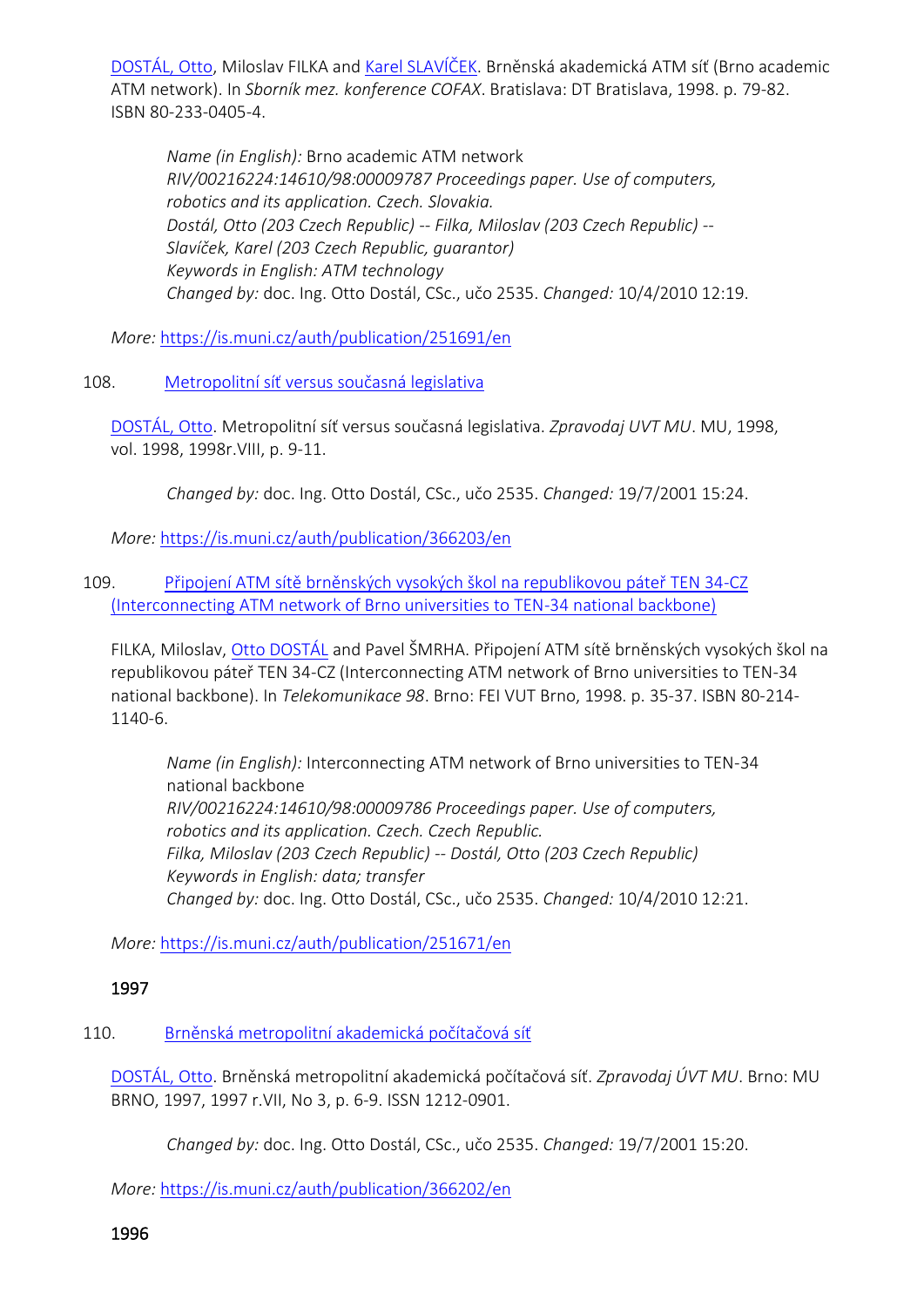#### 111. [Instalace sítí LAN a WAN \(Construction of LAN and WAN networks\)](https://is.muni.cz/auth/publication/251631/en?lang=en)

[DOSTÁL, Otto](https://is.muni.cz/auth/person/2535?lang=en) and Miloslav FILKA. Instalace sítí LAN a WAN (Construction of LAN and WAN networks). In *Optické komunikace*. Praha: Tech-Market, 1996. p. 104-107.

*Name (in English):* Construction of LAN and WAN networks *RIV/00216224:14610/96:00009785 Proceedings paper. Use of computers, robotics and its application. Czech. Czech Republic. Dostál, Otto (203 Czech Republic) -- Filka, Miloslav (203 Czech Republic) Keywords in English: data; transfer Changed by:* doc. Ing. Otto Dostál, CSc., učo 2535. *Changed:* 21/3/2000 14:21.

*More:* [https://is.muni.cz/auth/publication/251631/en](https://is.muni.cz/auth/publication/251631/en/Instalace-siti-LAN-a-WAN/Dostal-Filka?lang=en)

#### 112. **[Instalace sítí LAN a WAN](https://is.muni.cz/auth/publication/366201/en?lang=en)**

[DOSTÁL, Otto](https://is.muni.cz/auth/person/2535?lang=en) and Miloslav FILKA. Instalace sítí LAN a WAN. In *Konference Optické komunikace*. Praha: Tech.- Market, 1996. p. 104-107.

*Changed by:* doc. Ing. Otto Dostál, CSc., učo 2535. *Changed:* 20/7/2001 16:12.

*More:* [https://is.muni.cz/auth/publication/366201/en](https://is.muni.cz/auth/publication/366201/en/Instalace-siti-LAN-a-WAN/Dostal-Filka?lang=en)

#### 1995

### 113. [Zkušenosti s budováním a provozem optických přenosových tras \(Experience with](https://is.muni.cz/auth/publication/251611/en?lang=en)  [construction and operating of optical transfer routes\)](https://is.muni.cz/auth/publication/251611/en?lang=en)

[DOSTÁL, Otto](https://is.muni.cz/auth/person/2535?lang=en) and Miloslav FILKA. Zkušenosti s budováním a provozem optických přenosových tras (Experience with construction and operating of optical transfer routes). In *Optické komunikace*. Praha: Tech-Market, 1995. p. 71-72.

*Name (in English):* Experience with construction and operating of optical transfer routes *RIV/00216224:14610/95:00009784 Proceedings paper. Use of computers, robotics and its application. Czech. Czech Republic. Keywords in English: data; transfer Changed by:* doc. Ing. Otto Dostál, CSc., učo 2535. *Changed:* 27/3/2000 14:17.

*More:* [https://is.muni.cz/auth/publication/251611/en](https://is.muni.cz/auth/publication/251611/en/Zkusenosti-s-budovanim-a-provozem-optickych-prenosovych-tras/Dostal-Filka?lang=en)

#### 114. [Zkušenosti s budováním a provozem optických přenosových tras](https://is.muni.cz/auth/publication/366200/en?lang=en)

[DOSTÁL, Otto](https://is.muni.cz/auth/person/2535?lang=en) and Miloslav FILKA. Zkušenosti s budováním a provozem optických přenosových tras. In *Sborník Optické komunikace*. Praha: Tech.- Market, 1995.

*Changed by:* doc. Ing. Otto Dostál, CSc., učo 2535. *Changed:* 19/7/2001 15:02.

*More:* [https://is.muni.cz/auth/publication/366200/en](https://is.muni.cz/auth/publication/366200/en/Zkusenosti-s-budovanim-a-provozem-optickych-prenosovych-tras/Dostal-Filka?lang=en)

1994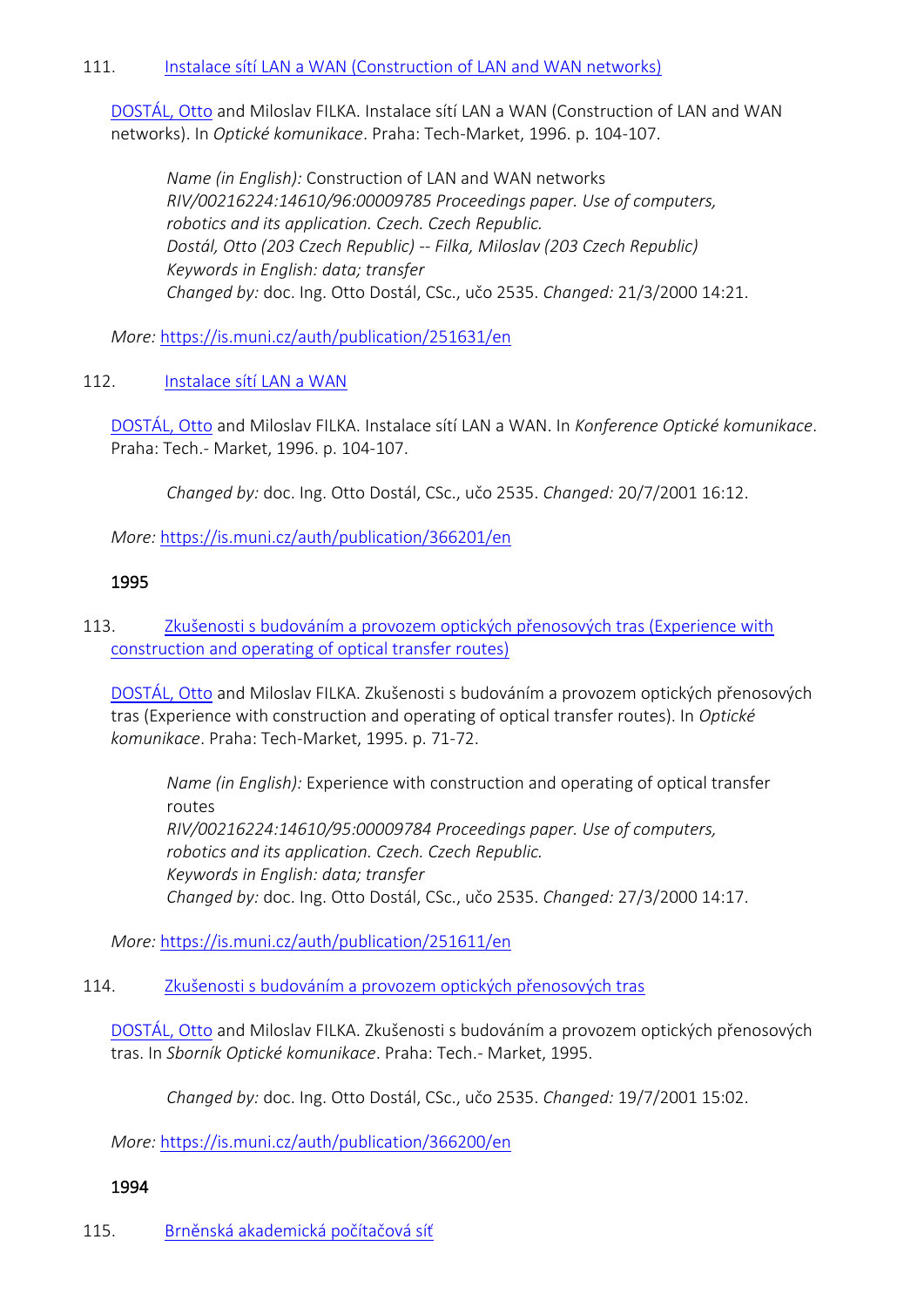[DOSTÁL, Otto](https://is.muni.cz/auth/person/2535?lang=en) and Miloslav FILKA. Brněnská akademická počítačová síť. In *Sborník přednášek celostátní konference Telekomunikace 94*. Brno: VUT Brno, 1994. p. 21-22.

*Changed by:* doc. Ing. Otto Dostál, CSc., učo 2535. *Changed:* 20/7/2001 16:06.

*More:* [https://is.muni.cz/auth/publication/366228/en](https://is.muni.cz/auth/publication/366228/en/Brnenska-akademicka-pocitacova-sit/Dostal-Filka?lang=en)

# 116. [Optická síť VŠ](https://is.muni.cz/auth/publication/366199/en?lang=en)

[DOSTÁL, Otto](https://is.muni.cz/auth/person/2535?lang=en), Miloslav FILKA and Milan ŠÁREK. Optická síť VŠ. In *Sborník referátů konference Optické komunikace - OK 94*. Praha, 1994.

*Changed by:* doc. Ing. Otto Dostál, CSc., učo 2535. *Changed:* 20/7/2001 16:03.

*More:* [https://is.muni.cz/auth/publication/366199/en](https://is.muni.cz/auth/publication/366199/en/Opticka-sit-VS/Dostal-Filka-Sarek?lang=en)

117. Projekt a realizace optick[é sítě vysokých škol v Brně](https://is.muni.cz/auth/publication/366198/en?lang=en)

[DOSTÁL, Otto](https://is.muni.cz/auth/person/2535?lang=en) and Miloslav FILKA. Projekt a realizace optické sítě vysokých škol v Brně. In *Sborník referátů ČSVTS*. Tábor (ČR): ČSVTS, 1994.

*Changed by:* doc. Ing. Otto Dostál, CSc., učo 2535. *Changed:* 19/7/2001 14:55.

*More:* [https://is.muni.cz/auth/publication/366198/en](https://is.muni.cz/auth/publication/366198/en/Projekt-a-realizace-opticke-site-vysokych-skol-v-Brne/Dostal-Filka?lang=en)

### 1989

118. [Petriho síť jako prostředek pro ověřování správnosti komunikačního protokolu](https://is.muni.cz/auth/publication/366195/en?lang=en)

[DOSTÁL, Otto](https://is.muni.cz/auth/person/2535?lang=en) and Jaroslav SKLENÁŘ. Petriho síť jako prostředek pro ověřování správnosti komunikačního protokolu. *Knižnice odborných a vědeckých spisů VUT v Brně*. Brno: VUT BRNO, 1989, vol. 1989, A-43, p. 125-130.

*Changed by:* doc. Ing. Otto Dostál, CSc., učo 2535. *Changed:* 19/7/2001 13:33.

*More:* [https://is.muni.cz/auth/publication/366195/en](https://is.muni.cz/auth/publication/366195/en/Petriho-sit-jako-prostredek-pro-overovani-spravnosti-komunikacniho-protokolu/Dostal-Sklenar?lang=en)

# 119. [Verifikace komunikačních protokolů](https://is.muni.cz/auth/publication/366197/en?lang=en)

[DOSTÁL, Otto](https://is.muni.cz/auth/person/2535?lang=en) and Jaroslav SKLENÁŘ. Verifikace komunikačních protokolů. *Knižnice odborných a vědeckých spisů VUT v Brně*. Brno: VUT Brno, 1989, vol. 1989, A-43, p. 125-130.

*Changed by:* doc. Ing. Otto Dostál, CSc., učo 2535. *Changed:* 19/7/2001 13:45.

*More:* [https://is.muni.cz/auth/publication/366197/en](https://is.muni.cz/auth/publication/366197/en/Verifikace-komunikacnich-protokolu/Dostal-Sklenar?lang=en)

# 1988

# 120. [Formální specifikace komunikačních protokolů](https://is.muni.cz/auth/publication/366193/en?lang=en)

[DOSTÁL, Otto](https://is.muni.cz/auth/person/2535?lang=en) and Jaroslav SKLENÁŘ. Formální specifikace komunikačních protokolů. *Knižnice odborných a vědeckých spisů VUT v Brně*. Brno: VUT Brno, 1988, vol. 1988, B-121, p. 211-215.

*Changed by:* doc. Ing. Otto Dostál, CSc., učo 2535. *Changed:* 19/7/2001 13:15.